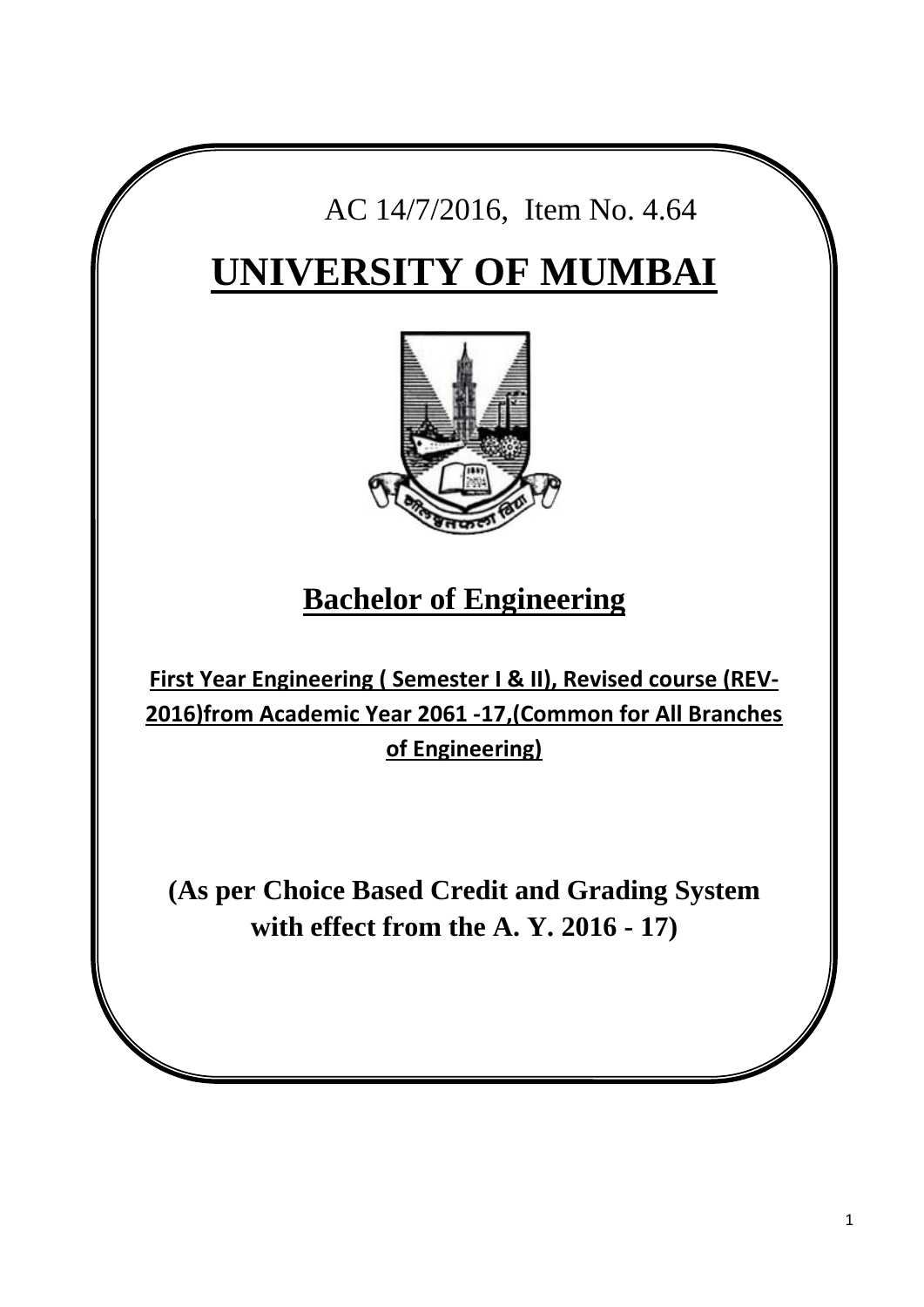#### **From Co-ordinator's Desk:-**

To meet the challenge of ensuring excellence in engineering education, the issue of quality needs to be addressed, debated taken forward in a systematic manner. Accreditation is the principal means of quality assurance in higher education. The major emphasis of accreditation process is to measure the outcomes of the program that is being accredited. In line with this Faculty of Technology of University of Mumbai has taken a lead in incorporating philosophy of outcome based education in the process of curriculum development.

Faculty of Technology, University of Mumbai, in one of its meeting unanimously resolved that, each Board of Studies shall prepare some Program Educational Objectives (PEO's) give freedom to affiliated Institutes to add few (PEO's) course objectives course outcomes to be clearly defined for each course, so that all faculty members in affiliated institutes understand the depth approach of course to be taught, which will enhance learner's learning process. It was also resolved that, maximum senior faculty from colleges experts from industry to be involved while revising the curriculum. I am happy to state that, each Board of studies has adhered to the resolutions passed by Faculty of Technology, developed curriculum accordingly. In addition to outcome based education, **Choice Based Credit and Grading System** is also introduced to ensure quality of engineering education.

Choice Based Credit and Grading System enables a much-required shift in focus from teacher-centric to learner-centric education since the workload estimated is based on the investment of time in learning not in teaching. It also focuses on continuous evaluation which will enhance the quality of education. University of Mumbai has taken a lead in implementing the system through its affiliated Institutes Faculty of Technology has devised a transparent credit assignment policy adopted ten points scale to grade learner's performance. Credit grading based system was implemented for First Year of Engineering from the academic year 2016- 2017. Subsequently this system will be carried forward for Second Year Engineering in the academic year 2017-2018, for Third Year Final Year Engineering in the academic years 2018-2019, 2019-2020, respectively.

**Dr. S. K. Ukarande Co-ordinator, Faculty of Technology, Member - Academic Council University of Mumbai, Mumbai**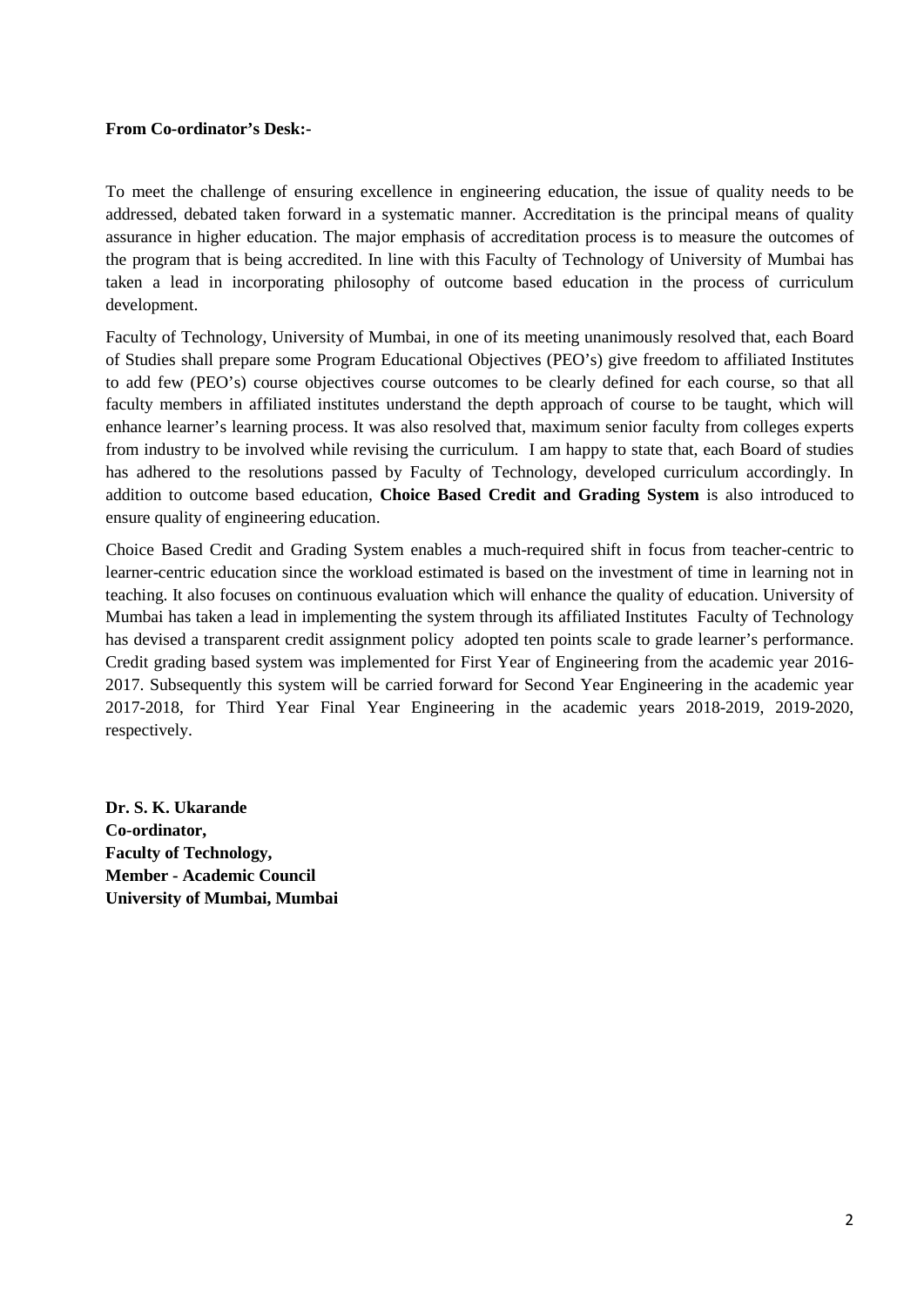# **First Year Engineering (Semester I & II), Revised course from Academic Year 2016 -17, (REV- 2016) (Common for all Branches of Engineering)**

| Sub. Code     | Subject Name                           |                     | <b>Examination Scheme</b>  |                          |      |                          |                          |                          |       |
|---------------|----------------------------------------|---------------------|----------------------------|--------------------------|------|--------------------------|--------------------------|--------------------------|-------|
|               |                                        | <b>Theory Marks</b> |                            |                          |      | Term                     | Pract                    | Oral                     | Total |
|               |                                        |                     | <b>Internal Assessment</b> |                          | End  | Work                     | $\ddot{\phantom{0}}$     |                          |       |
|               |                                        | Test 1              | Test 2                     | Average of               | sem. |                          |                          |                          |       |
|               |                                        |                     |                            | Test 1 &<br>Test 2       | exam |                          |                          |                          |       |
| FEC101        | Applied<br>Mathematics-I               | 20                  | 20                         | 20                       | 80   | 25                       | $\overline{\phantom{a}}$ | $\overline{\phantom{a}}$ | 125   |
| <b>FEC102</b> | Applied<br>Physics-I                   | 15                  | 15                         | 15                       | 60   | 25                       | $\overline{\phantom{a}}$ | $\overline{\phantom{a}}$ | 100   |
| <b>FEC103</b> | Applied<br>Chemistry-I                 | 15                  | 15                         | 15                       | 60   | 25                       | $\overline{\phantom{a}}$ | $\overline{\phantom{a}}$ | 100   |
| FEC104        | Engineering<br>Mechanics               | 20                  | 20                         | 20                       | 80   | 25                       | $\overline{\phantom{a}}$ | 25                       | 150   |
| <b>FEC105</b> | <b>Basic Electrical</b><br>Engineering | 20                  | 20                         | 20                       | 80   | 25                       | $\blacksquare$           | 25                       | 150   |
| <b>FEC106</b> | Environmental<br>studies               | 15                  | 15                         | 15                       | 60   | $\overline{\phantom{a}}$ | $\overline{\phantom{a}}$ | $\overline{\phantom{a}}$ | 75    |
| FEL101        | <b>Basic</b><br>Workshop<br>Practice-I |                     |                            | $\overline{\phantom{a}}$ |      | 50                       |                          | $\qquad \qquad -$        | 50    |
|               |                                        |                     |                            | 105                      | 420  | 175                      |                          | 50                       | 750   |

# **Scheme for FE - Semester – I**

| <b>Sub</b>    | <b>Subject Name</b>                    |               | <b>Teaching Scheme</b> |                          |               | <b>Credits Assigned</b> |                          |              |
|---------------|----------------------------------------|---------------|------------------------|--------------------------|---------------|-------------------------|--------------------------|--------------|
| Code          |                                        |               |                        |                          |               |                         |                          |              |
|               |                                        | <b>Theory</b> | Pract.                 | Tut.                     | <b>Theory</b> | <b>TW/Pract</b>         | Tut.                     | <b>Total</b> |
| <b>FEC101</b> | <b>Applied Mathematics-I</b>           | 04            |                        | 01                       | 04            |                         | 01                       | 05           |
| <b>FEC102</b> | <b>Applied Physics-I</b>               | 03            | 01                     |                          | 03            | 0.5                     |                          | 3.5          |
| <b>FEC103</b> | Applied Chemistry -I                   | 03            | 01                     |                          | 03            | 0.5                     |                          | 3.5          |
| <b>FEC104</b> | <b>Engineering Mechanics</b>           | 05            | 02                     | $\overline{\phantom{0}}$ | 05            | 01                      | $\overline{\phantom{0}}$ | 06           |
| <b>FEC105</b> | <b>Basic Electrical</b><br>Engineering | 04            | 02                     | $\overline{\phantom{0}}$ | 04            | 01                      | $\overline{\phantom{0}}$ | 05           |
| <b>FEC106</b> | Environmental studies                  | 02            |                        |                          | 02            |                         | -                        | 02           |
| <b>FEL101</b> | <b>Basic Workshop</b><br>Practice-I    |               | 04                     |                          |               | 02                      |                          | 02           |
|               |                                        | 21            | 10                     | 01                       | 21            | 05                      | 01                       | 27           |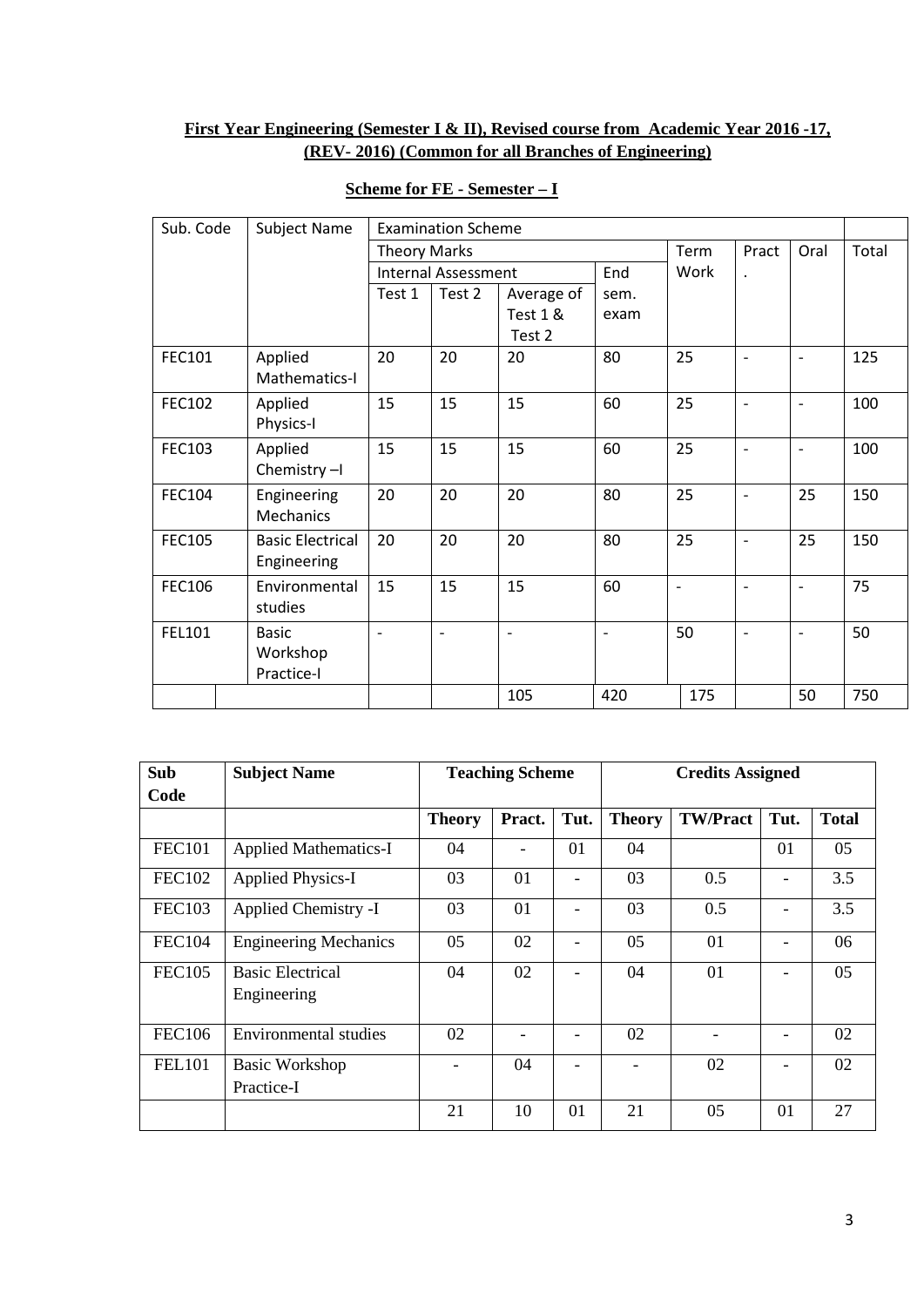# **First Year Engineering (Semester I & II), Revised course from Academic Year 2016 -17, (REV- 2016) (Common for all Branches of Engineering)**

# **Scheme for FE - Semester – II**

| Sub.          | <b>Subject Name</b>   | <b>Examination Scheme</b>  |                          |                   |                          |      |                          |                          |       |
|---------------|-----------------------|----------------------------|--------------------------|-------------------|--------------------------|------|--------------------------|--------------------------|-------|
| Code          |                       | Theory marks               |                          |                   |                          | Term | Pract.                   | Oral                     | Total |
|               |                       | <b>Internal Assessment</b> |                          |                   | End                      | Work |                          |                          |       |
|               |                       | Test 1                     | Test                     | Average of        | sem.                     |      |                          |                          |       |
|               |                       |                            | 2                        | Test 1 &          | exam                     |      |                          |                          |       |
|               |                       |                            |                          | Test 2            |                          |      |                          |                          |       |
| <b>FEC201</b> | Applied               | 20                         | 20                       | 20                | 80                       | 25   | $\overline{\phantom{a}}$ | $\overline{\phantom{a}}$ | 125   |
|               | Mathematics-II        |                            |                          |                   |                          |      |                          |                          |       |
| <b>FEC202</b> | Applied               | 15                         | 15                       | 15                | 60                       | 25   | $\overline{a}$           | $\overline{\phantom{a}}$ | 100   |
|               | Physics-II            |                            |                          |                   |                          |      |                          |                          |       |
| <b>FEC203</b> | Applied               | 15                         | 15                       | 15                | 60                       | 25   | $\overline{\phantom{a}}$ | $\overline{\phantom{a}}$ | 100   |
|               | Chemistry -II         |                            |                          |                   |                          |      |                          |                          |       |
| <b>FEC204</b> | Engineering           | 15                         | 15                       | 15                | 60                       | 25   | 50                       | $\overline{\phantom{a}}$ | 150   |
|               | Drawing               |                            |                          |                   |                          |      |                          |                          |       |
| <b>FEC205</b> | Structured            | 20                         | 20                       | 20                | 80                       | 25   | 25                       |                          | 150   |
|               | Programming           |                            |                          |                   |                          |      |                          |                          |       |
|               | Approach              |                            |                          |                   |                          |      |                          |                          |       |
| <b>FEC206</b> | Communication         | 10                         | 10                       | 10                | 40                       | 25   | $\blacksquare$           | $\overline{\phantom{a}}$ | 75    |
|               | <b>Skills</b>         |                            |                          |                   |                          |      |                          |                          |       |
| <b>FEL201</b> | <b>Basic Workshop</b> | $\overline{\phantom{a}}$   | $\overline{\phantom{a}}$ | $\qquad \qquad -$ | $\overline{\phantom{a}}$ | 50   | $\overline{\phantom{a}}$ | $\overline{\phantom{a}}$ | 50    |
|               | Practice-II           |                            |                          |                   |                          |      |                          |                          |       |
|               |                       |                            |                          | 95                | 380                      | 200  | 75                       |                          | 750   |

| Subject       | <b>Subject Name</b>                          | <b>Teaching Scheme</b>   |        |                          | <b>Credits Assigned</b>  |          |                          |       |
|---------------|----------------------------------------------|--------------------------|--------|--------------------------|--------------------------|----------|--------------------------|-------|
| Code          |                                              | Theory                   | Pract. | Tut.                     | Theory                   | TW/Pract | Tut.                     | Total |
| <b>FEC201</b> | Applied<br>Mathematics-II                    | 04                       |        | 01                       | 04                       |          | 01                       | 05    |
| <b>FEC202</b> | <b>Applied Physics-II</b>                    | 03                       | 01     |                          | 03                       | 0.5      | $\overline{\phantom{a}}$ | 3.5   |
| <b>FEC203</b> | Applied Chemistry -II                        | 03                       | 01     |                          | 03                       | 0.5      |                          | 3.5   |
| <b>FEC204</b> | <b>Engineering Drawing</b>                   | 03                       | 04     |                          | 03                       | 02       | $\overline{\phantom{a}}$ | 05    |
| <b>FEC205</b> | <b>Structured</b><br>Programming<br>Approach | 04                       | 02     | $\overline{\phantom{a}}$ | 04                       | 01       | $\overline{\phantom{a}}$ | 05    |
| <b>FEC206</b> | Communication<br>Skills                      | 02                       | 02     | $\overline{\phantom{a}}$ | 02                       | 01       | $\overline{\phantom{a}}$ | 03    |
| <b>FEL201</b> | <b>Basic Workshop</b><br>Practice -II        | $\overline{\phantom{a}}$ | 04     | $\blacksquare$           | $\overline{\phantom{0}}$ | 02       | $\overline{\phantom{a}}$ | 02    |
|               |                                              | 19                       | 14     | 01                       | 19                       | 07       | 01                       | 27    |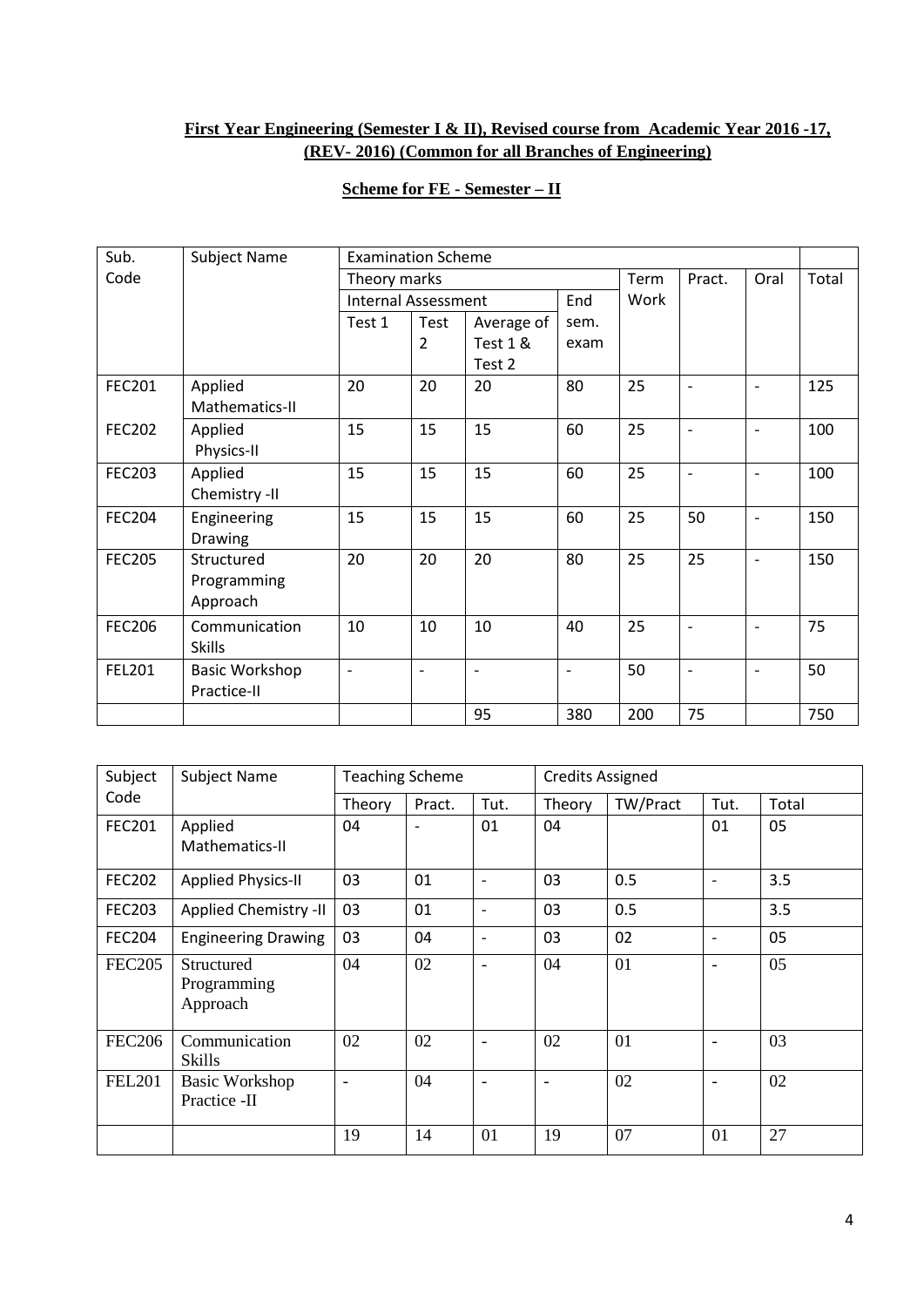| Sub           |                                        |        | <b>Teaching Scheme</b> |      | Credits Assigned |          |     |     |
|---------------|----------------------------------------|--------|------------------------|------|------------------|----------|-----|-----|
| Code          | Subject Name                           | Theory | Pract.                 | Tut. | Theory           | TW/Pract | Tut | To  |
|               |                                        |        |                        |      |                  |          |     | tal |
| <b>FEC101</b> | <b>Applied</b><br><b>Mathematics-I</b> | 04     | $\overline{a}$         | 01   | 04               |          | 01  | 05  |

|      |                      |        |                            |        |      | <b>Examination Scheme</b> |          |      |       |  |
|------|----------------------|--------|----------------------------|--------|------|---------------------------|----------|------|-------|--|
|      |                      |        | Theory                     |        |      |                           |          |      |       |  |
| Sub  | <b>Subject Name</b>  |        | <b>Internal Assessment</b> |        | End  | Term                      | Practica | Oral |       |  |
| Code |                      | Test 1 | Test                       | Av of  | sem. | Work                      | exam.    | exam | Total |  |
|      |                      |        | 2                          | Test 1 | exam |                           |          |      |       |  |
|      |                      |        |                            | &2     |      |                           |          |      |       |  |
| FEC1 | <b>Applied</b>       |        |                            |        |      |                           |          |      |       |  |
| 01   | <b>Mathematics-I</b> | 20     | 20                         | 20     | 80   | 25                        | --       | --   | 125   |  |
|      |                      |        |                            |        |      |                           |          |      |       |  |

**Course Objectives:** The course is aimed to develop the basic Mathematical skills of engineering students that are imperative for effective understanding of engineering subjects. The topics introduced will serve as basic tools for specialized studies in many fields of engineering and technology.

1) Matrices –To provide detailed of matrices which is applied for solving system of linear equations and useful in various fields of technology.

2) Partial Derivatives – This course enables to provide an overview of partial derivatives and its applications which is used for solving optimization problems and concepts is needed in study of wave, heat equation of various orders and also in calculation of errors in various engineering subjects.

3) Complex numbers – This course enables the students to learn the concept of imaginary numbers and gives awareness about algebra of complex numbers which helps in understanding of engineering subjects like electrical circuits, Electromagnetic wave theory, and complex analysis etc.

4) Indeterminate forms and Taylor series- It helps the students to understand and apply the concept of existence of limits, indeterminate conditions, expansion of standard and non standard functions in series form.

5) Successive Differentiation – To provide understanding of existence of n'th order derivative.

6) Numerical methods and scilab: To build ability to solve numerically system of linear equations, algebraic and transcendental equations. To provide an overview of the experimental aspect of applied mathematics.

#### **Course outcomes:**

At the end of this course, students will be able to

1.Apply the knowledge of matrices to solve the problems.

2.Know and to understand various types of numerical methods.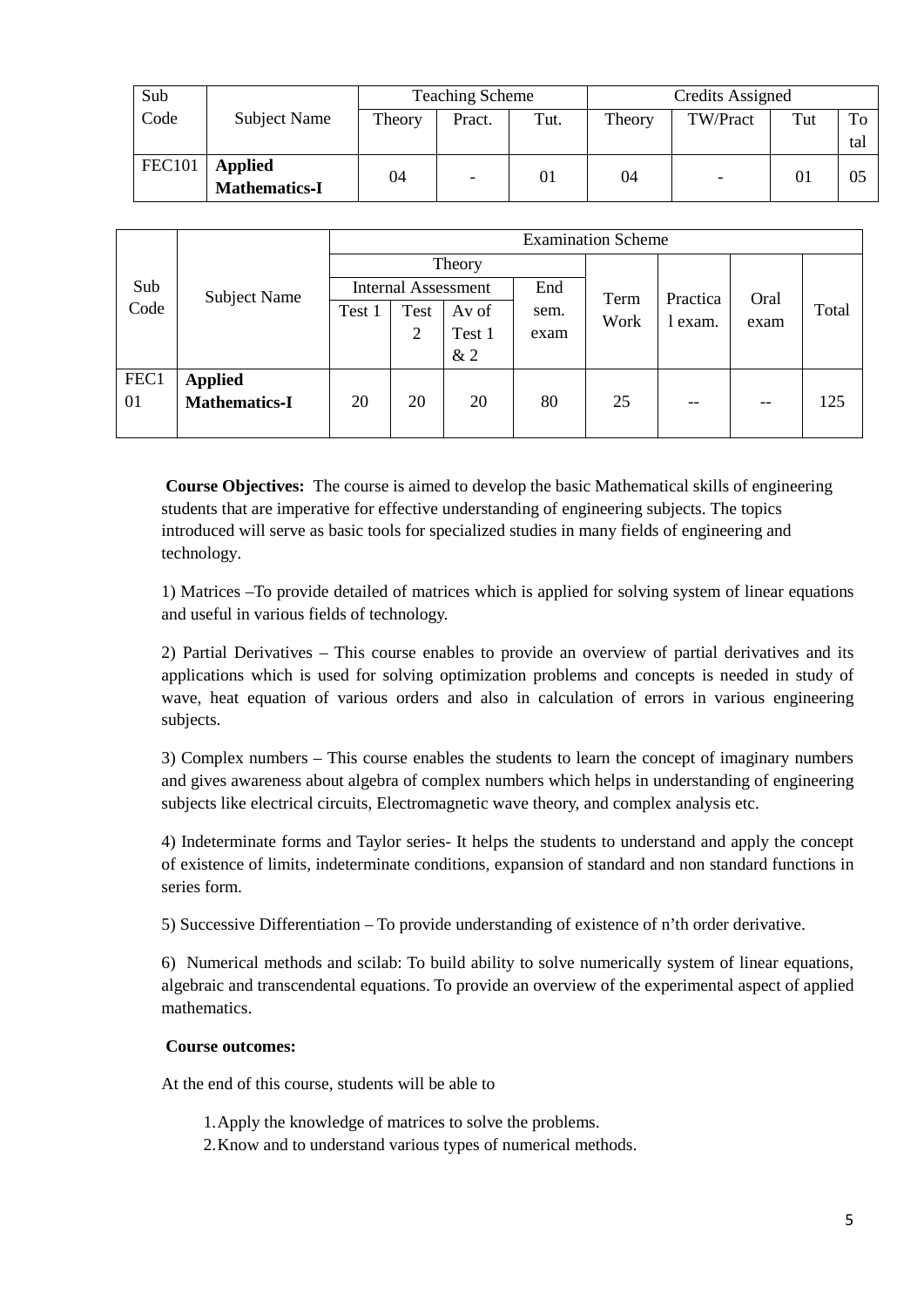- 3.Ability to interpret the mathematical results in physical or practical terms for complex numbers.
- 4.Inculcate the Habit of Mathematical Thinking through Indeterminate forms and Taylor series expansion
- **5.**Solve and analyze the Partial derivatives and its application in related field of engineering.

# **Detailed Syllabus**

| Sr. No.                 | <b>Topics</b>                                                                                                                                                                                                                                                                                                                                                                                                                                                                                                                                                               | <b>Hours</b>   |
|-------------------------|-----------------------------------------------------------------------------------------------------------------------------------------------------------------------------------------------------------------------------------------------------------------------------------------------------------------------------------------------------------------------------------------------------------------------------------------------------------------------------------------------------------------------------------------------------------------------------|----------------|
|                         | <b>Module-1: Complex Numbers</b><br>Pre-requisite: Review of Complex Numbers-Algebra of Complex Number,<br>Different representations of a Complex number and other definitions,<br>D'Moivre's Theorem.                                                                                                                                                                                                                                                                                                                                                                      |                |
| $\mathbf{1}$            | 1.1. Powers and Roots of Exponential and Trigonometric Functions.<br>1.2. Expansion of $\sin^n \theta$ , $\cos^n \theta$ in terms of sines and cosines of multiples<br>of $\theta$ and Expansion of sinn $\theta$ , cosn $\theta$ in powers of sin $\theta$ , cos $\theta$                                                                                                                                                                                                                                                                                                  | 3 hrs          |
|                         | 1.3. Circular functions of complex number and Hyperbolic functions.<br>Inverse Circular and Inverse Hyperbolic functions. Separation of real<br>and imaginary parts of all types of Functions.                                                                                                                                                                                                                                                                                                                                                                              | 2 hrs<br>4 hrs |
|                         | Module-2: Logarithm of Complex Numbers, Successive Differentiation                                                                                                                                                                                                                                                                                                                                                                                                                                                                                                          |                |
| $\overline{2}$          | 2.1.<br>Logarithmic functions, Separation of real and Imaginary parts of<br>Logarithmic Functions.<br>2.2. Successive differentiation: nth derivative of standard functions.<br>Leibnitz's Theorem (without proof) and problems                                                                                                                                                                                                                                                                                                                                             | 4 hrs<br>4 hrs |
|                         |                                                                                                                                                                                                                                                                                                                                                                                                                                                                                                                                                                             |                |
| $\overline{\mathbf{3}}$ | <b>Module-3:Matrices</b><br>Pre-requisite: Inverse of a matrix, addition, multiplication and transpose of a<br>matrix<br>3.1. Types of Matrices (symmetric, skew-symmetric, Hermitian, Skew<br>Hermitian, Unitary, Orthogonal Matrices and properties of Matrices). Rank<br>of a Matrix using Echelon forms, reduction to normal form, PAQ in normal<br>form, system of homogeneous and non -homogeneous equations, their<br>solutions.<br>Linear<br>dependent<br>consistency<br>and<br>and<br>independent<br>vectors. Application of inverse of a matrix to coding theory. | 9 hrs          |
|                         | <b>Module-4: Partial Differentiation</b>                                                                                                                                                                                                                                                                                                                                                                                                                                                                                                                                    | 6 hrs          |
| $\overline{\mathbf{4}}$ | 4.1. Partial Differentiation: Partial derivatives of first and higher order. Total<br>differentials, differentiation of composite and implicit functions.                                                                                                                                                                                                                                                                                                                                                                                                                   |                |
|                         | 4.2. Euler's Theorem on Homogeneous functions with two and three<br>independent variables (with proof). Deductions from Euler's Theorem                                                                                                                                                                                                                                                                                                                                                                                                                                     | 3 hrs          |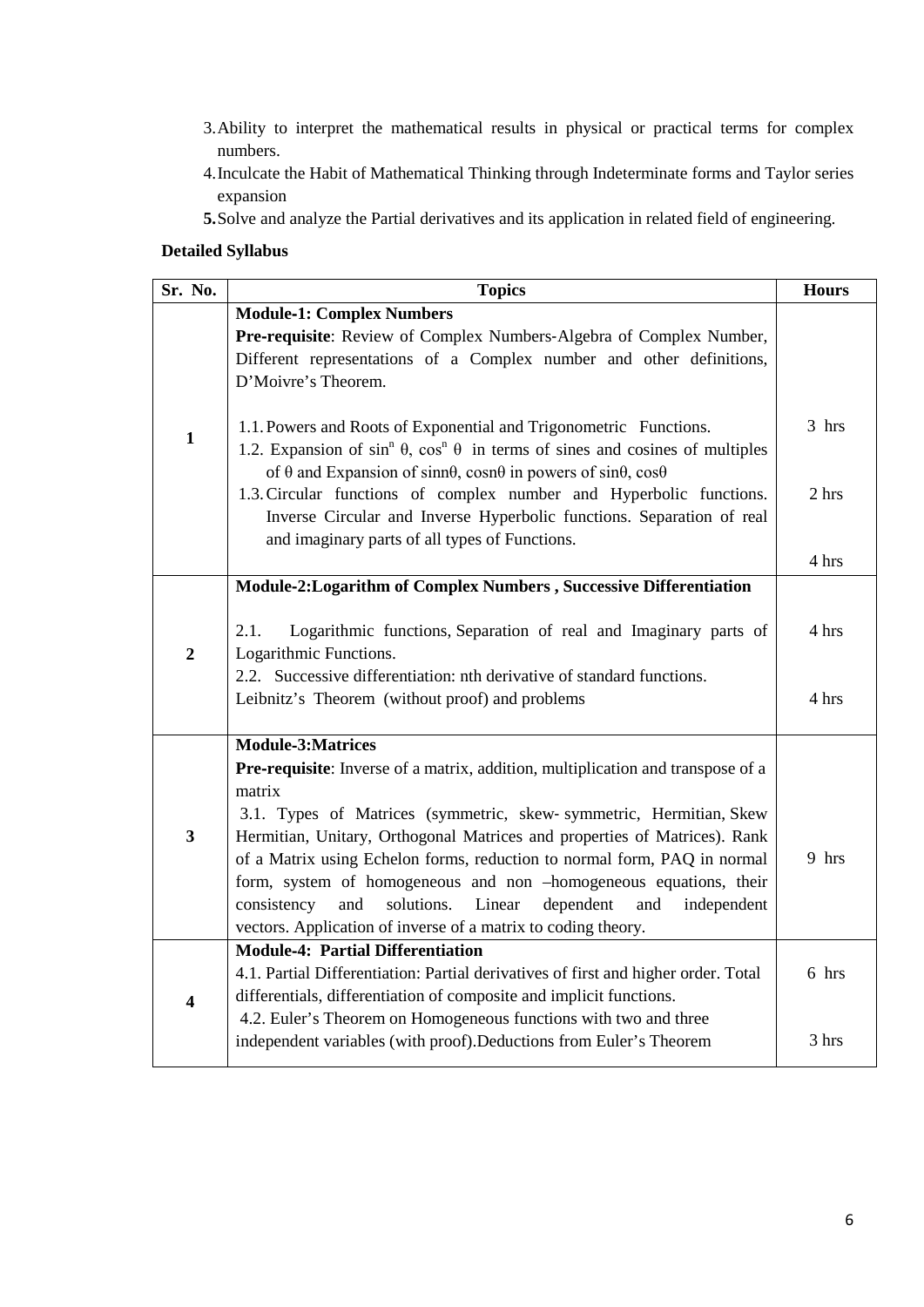|   | <b>Module-5: Applications of Partial Differentiation, Expansion of</b>                                                                                                                                                                                 |        |
|---|--------------------------------------------------------------------------------------------------------------------------------------------------------------------------------------------------------------------------------------------------------|--------|
|   | <b>Functions</b>                                                                                                                                                                                                                                       |        |
| 5 | 1.1 Maxima and Minima of a function of two independent variables,<br>Jacobian.<br>1.2 Taylor's Theorem (Statement only) and Taylor's series, Maclaurin's<br>series (Statement only). Expansion of $e^x$ , $sin(x)$ , $cos(x)$ , $tan(x)$ , $sinh(x)$ , | 4 hrs  |
|   | $cosh(x)$ , $tanh(x)$ , $log(1+x)$ , $sin^{-1}(x)$ , $cos^{-1}(x)$ , $tan^{-1}(x)$ , Binomial<br>series.                                                                                                                                               | 4 hrs. |
|   | <b>Module-6: Indeterminate forms, Numerical Solutions</b>                                                                                                                                                                                              |        |
|   | of Transcendental Equations and System of Linear Equations                                                                                                                                                                                             | 2 hrs  |
|   | 6.1. Indeterminate forms, L- Hospital Rule, problems involving                                                                                                                                                                                         |        |
|   | series.                                                                                                                                                                                                                                                |        |
|   | 6.2. Solution of Transcendental Equations: Solution by Newton Raphson                                                                                                                                                                                  | 4 hrs  |
| 6 | method and Regula - Falsi Equation.                                                                                                                                                                                                                    |        |
|   | 6.3. Solution of system of linear algebraic equations, by (1) Gauss                                                                                                                                                                                    |        |
|   | Elimination Method, (2) Gauss Jacobi Iteration Method, (3) Gauss Seidal                                                                                                                                                                                | 3 hrs  |
|   | Iteration Method. (Scilab programming for above methods is to be                                                                                                                                                                                       |        |
|   | taught during lecture hours)                                                                                                                                                                                                                           |        |
|   |                                                                                                                                                                                                                                                        |        |

## **Recommended Books:**

A text book of Applied Mathematics, P.N.Wartikar and J.N.Wartikar, Vol – I and –II by Pune VidyarthiGraha.

- 1. Higher Engineering Mathematics, Dr.B.S.Grewal, Khanna Publication
- 2. Advanced Engineering Mathematics, Erwin Kreyszig, Wiley Eastern Limited, 9thEd.
- 3. Matrices, Shanti Narayan.S. Chand publication
- 4. Numerical Methods, Dr. P. Kandasamy , S. Chand Publication
- 5. Howard Anton and Christ Rorres. Elementary Linear Algebra Application Version. 6th edition. John Wiley & Sons, INC.
- 6. Eisenberg, Murray. Hill Ciphers and Modular Linear Algebra. 3 Nov 1999 (accessed 26 November - 2 December 2001) <http://www.math.umass.edu/~murray/Hillciph.pdf>

#### **Theory Examination**:

Question paper will comprise of 6 questions, each carrying 20 marks.

- 1. Total 4 questions need to be solved.
- 3. Question No.1 will be compulsory and based on entire syllabus wherein sub questions of 3 to 4 marks will be asked.
- 4. Remaining questions will be randomly selected from all the modules.
- 5. Weightage of marks should be proportional to number of hours assigned to each Module.

## **Term Work:**

General Instructions:

(1) Batch wise tutorials are to be conducted. The number of students per batch should be as per University pattern for practical.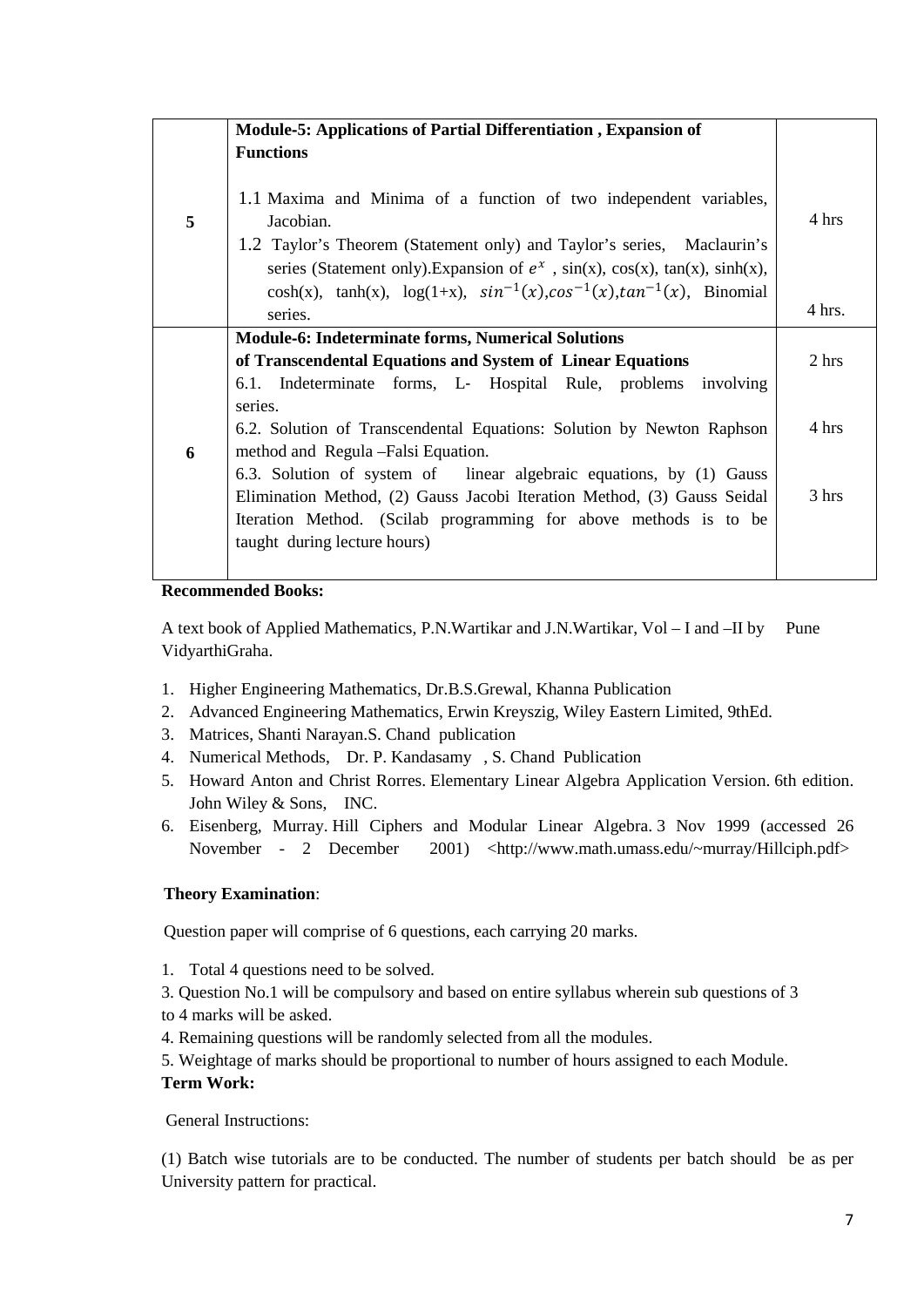(2) Students must be encouraged to write Scilab Programs in tutorial class only. Each Student has to write at least 4 Sci-lab tutorials (including print out) and at least 6 class tutorials on entire syllabus. (3) Sci-Lab Tutorials will be based on (i) Guass - Elimination Method (ii) Guass -Seidal Iteration Method , (iii)Gauss Jacobi Iteration Method (iv) Newton Raphson Method (v) R egula –Falsi Method (vi) Maxima and Minima of functions of two variables

## **he distribution of Term Work marks will be as follows -**

- Attendance (Theory and Tutorial) : 05 marks Class Tutorials on entire syllabus : 10 marks
- Sci-Lab Tutorials : 10 marks

The final certification and acceptance of Term Work ensures the satisfactory performance of laboratory work and minimum passing in the Term Work.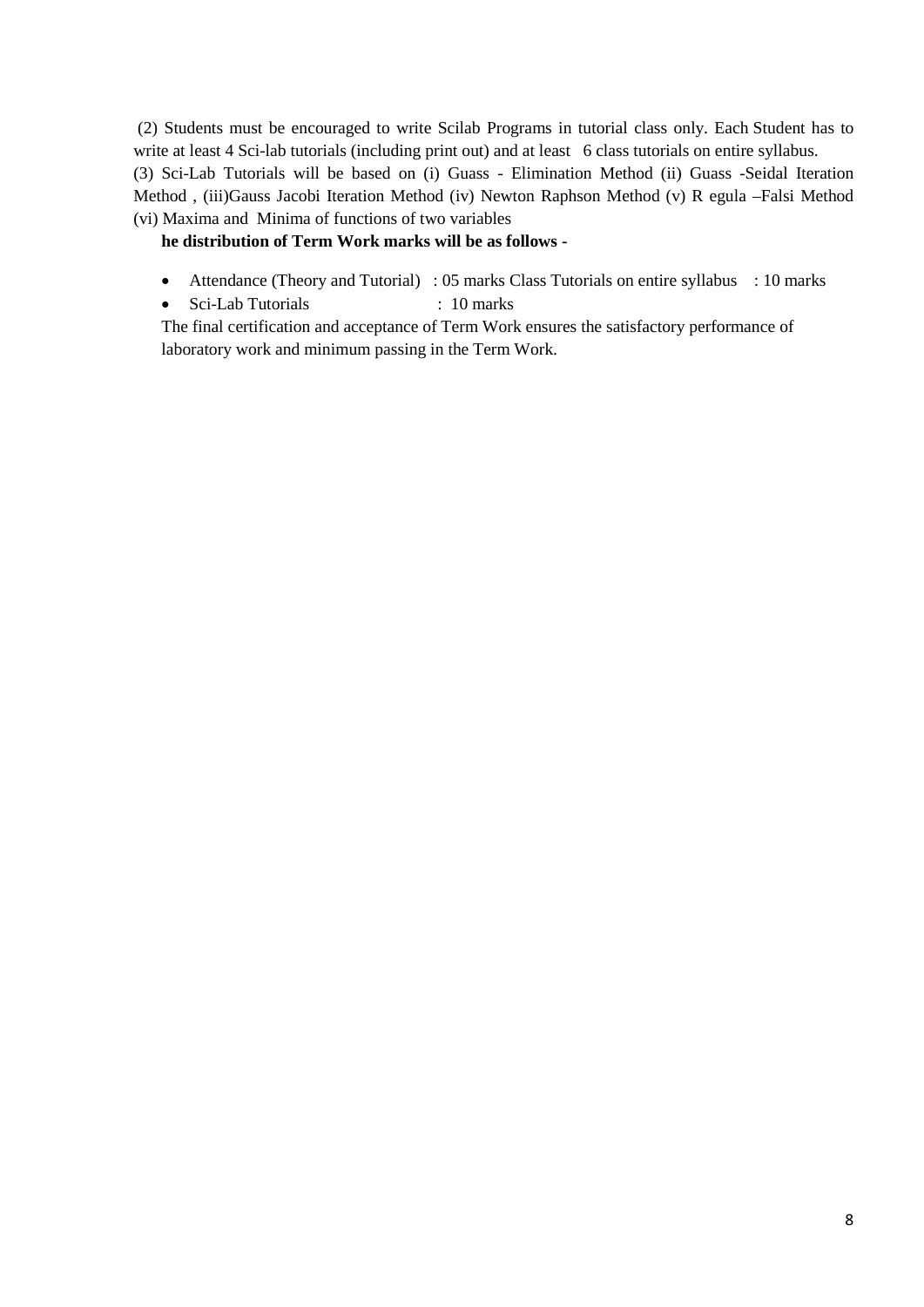|                 |                                    |        | <b>Teaching Scheme</b> |                          |        | Credits Assigned           |          |       |
|-----------------|------------------------------------|--------|------------------------|--------------------------|--------|----------------------------|----------|-------|
| Subject<br>Code | <b>Subject Name</b>                | Theory | Practical              | Tutorial                 | Theory | Term<br>Work/<br>Practical | Tutorial | Total |
| <b>FEC102</b>   | <b>Applied</b><br><b>Physics-I</b> | 03     | 01                     | $\overline{\phantom{0}}$ | 03     | 0.5                        |          | 3.5   |

| Subject<br>Code | Subject          | <b>Examination Scheme</b> |      |                            |          |      |           |      |       |  |
|-----------------|------------------|---------------------------|------|----------------------------|----------|------|-----------|------|-------|--|
|                 |                  |                           |      | Theory                     |          |      |           |      |       |  |
|                 | Name             |                           |      | <b>Internal Assessment</b> | End SEM. | Term | Practical | Oral | Total |  |
|                 |                  | Test                      | Test | Average of                 | Exam.    | Work |           |      |       |  |
|                 |                  |                           | ↑    | Test 1 & 2                 |          |      |           |      |       |  |
| <b>FEC102</b>   | <b>Applied</b>   | 15                        | 15   | 15                         | 60       | 25   |           |      | 100   |  |
|                 | <b>Physics-I</b> |                           |      |                            |          |      |           |      |       |  |

## **COURSE OBJECTIVES**

Identify and understand the fundamental physical principals underlying engineering devices and processes a prerequisite to become successful engineers.

To provide inclusive knowledge of fundamental physical principles encouraging engineering students to venture into the research field.

## **COURSE OUTCOME**

1) Explain the concept of crystallography and apply it to different crystal structures.

2) Understand the principles of quantum mechanics and its key.

3) Apply semiconductor properties in electronic devices as well as to comprehend the concept of superconductors and their applications.

4) Learn the principles behind the Acoustic Design of a Hall and also methods of production of Ultrasonic and its Applications in various fields.

| <b>Module 1</b> | <b>CRYSTAL STRUCTURE</b><br>Introduction to crystallography; Study of characteristics of unit cell of<br>Diamond, ZnS, NaCl and HCP; Miller indices of crystallographic planes &<br>directions; interplanar spacing; X-ray diffraction and Bragg's law;<br>Determination of Crystal structure using Bragg's diffractometer; Frenkel and<br>Schotkey crystal defects; Ionic crystal legancy (3,4,6,8); Liquid crystal phases. | $07$ hrs         |
|-----------------|------------------------------------------------------------------------------------------------------------------------------------------------------------------------------------------------------------------------------------------------------------------------------------------------------------------------------------------------------------------------------------------------------------------------------|------------------|
|                 |                                                                                                                                                                                                                                                                                                                                                                                                                              |                  |
| <b>Module 2</b> | <b>QUANTUM MECHANICS</b>                                                                                                                                                                                                                                                                                                                                                                                                     | 09 <sub>hr</sub> |
|                 | Introduction, Wave particle duality; de Broglie wavelength; experimental                                                                                                                                                                                                                                                                                                                                                     |                  |
|                 | verification of de Broglie theory; properties of matter waves; wave packet,                                                                                                                                                                                                                                                                                                                                                  |                  |
|                 | phase velocity and group velocity; Wave function; Physical interpretation of                                                                                                                                                                                                                                                                                                                                                 |                  |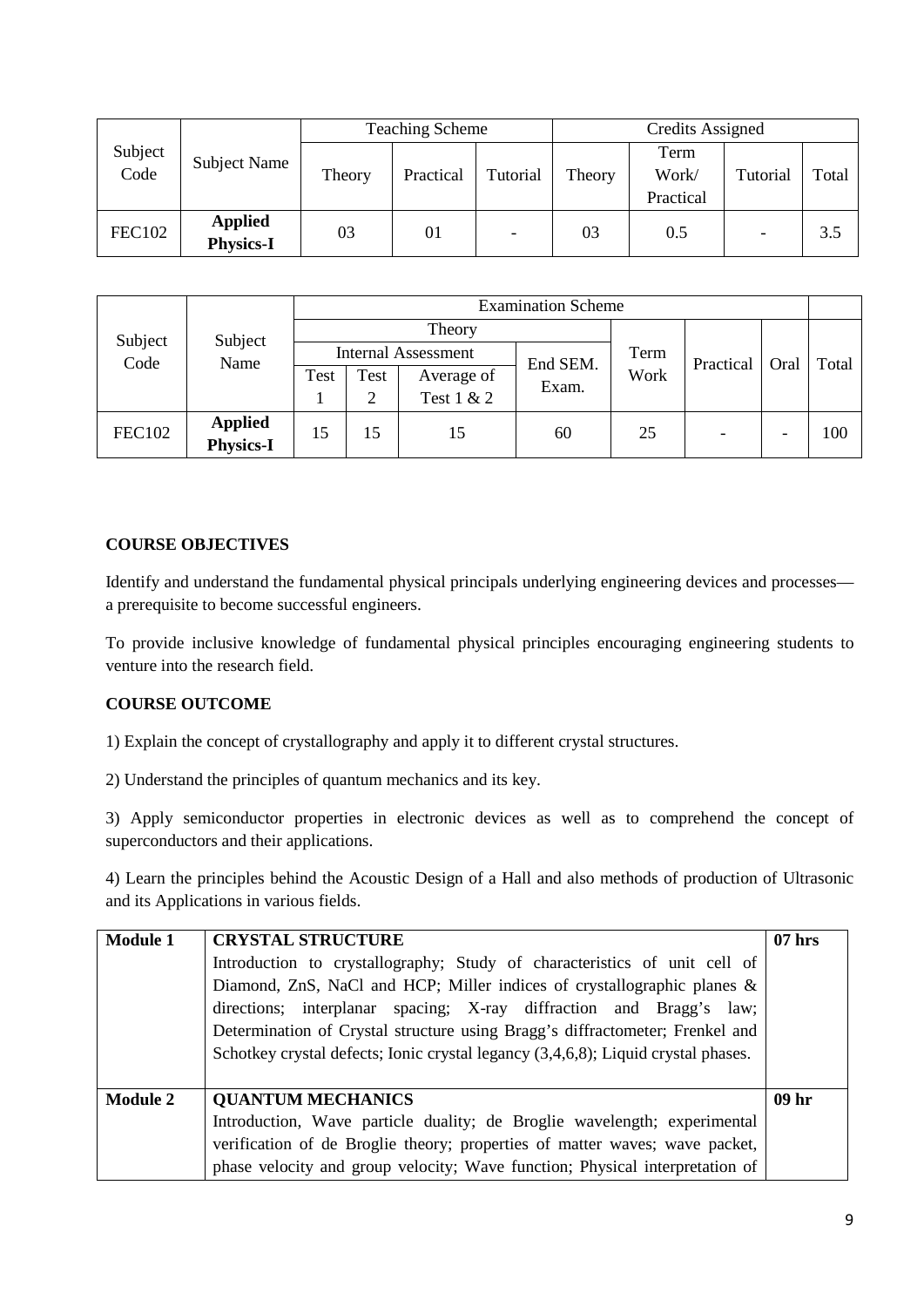|                 | wave function; Heisenberg's uncertainty principle; Electron diffraction<br>experiment and Gama ray microscope experiment; Applications of uncertainty |               |
|-----------------|-------------------------------------------------------------------------------------------------------------------------------------------------------|---------------|
|                 | principle; Schrodinger's time dependent wave equation; time independent                                                                               |               |
|                 | wave equation; Motion of free particle; Particle trapped in one dimensional                                                                           |               |
|                 | infinite potential well.                                                                                                                              |               |
| <b>Module 3</b> | <b>SEMICONDUCTOR PHYSICS</b>                                                                                                                          | 14 hrs        |
|                 | of energy levels for band formation;<br><b>Splitting</b><br>Classification<br>of                                                                      |               |
|                 | semiconductors(direct & indirect band gap, elemental and compound);                                                                                   |               |
|                 | Conductivity, mobility, current density (drift & diffusion) in semiconductors(n                                                                       |               |
|                 | type and p type); Fermi Dirac distribution function; Fermi energy level in                                                                            |               |
|                 | intrinsic & extrinsic semiconductors; effect of impurity concentration and                                                                            |               |
|                 | temperature on fermi level; Fermi Level diagram for p-n junction(unbiased,                                                                            |               |
|                 | forward bais, reverse bias); Breakdown mechanism (zener & avalanchy), Hall                                                                            |               |
|                 | Effect                                                                                                                                                |               |
|                 | Applications of semiconductors: Rectifier diode, LED, Zener diode, Photo                                                                              |               |
|                 | diode, Photovoltaic cell, BJT, FET, SCR., MOSFET                                                                                                      |               |
|                 |                                                                                                                                                       |               |
|                 |                                                                                                                                                       |               |
| <b>Module 4</b> | <b>SUPERCONDUCTIVITY</b>                                                                                                                              | 03 hrs        |
|                 | Introduction, Meissner Effect; Type I and Type II superconductors; BCS                                                                                |               |
|                 | Theory (concept of Cooper pair); Josephson effect                                                                                                     |               |
|                 | Applications of superconductors- SQUID, MAGLEV                                                                                                        |               |
|                 |                                                                                                                                                       |               |
| <b>Module 5</b> | <b>ACOUSTICS</b>                                                                                                                                      | <b>03 hrs</b> |
|                 | Conditions of good acoustics; Reflection of sound(reverberation and echo);                                                                            |               |
|                 | absorption of sound; absorption coefficient; Sabine's formula; Acoustic Design                                                                        |               |
|                 | of a hall; Common Acoustic defects and acoustic materials                                                                                             |               |
|                 |                                                                                                                                                       |               |
| Module 6        | <b>ULTRASONICS</b>                                                                                                                                    | $03$ hrs      |
|                 | Ultrasonic Wave generation;<br>Magnetostriction Oscillator;<br>Piezoelectric                                                                          |               |
|                 | Oscillator;                                                                                                                                           |               |
|                 | Applications<br>of<br>ultrasonic:<br>Eco<br>sounding;<br>NDT;<br>ultrasonic                                                                           |               |
|                 | cleaning(cavitation);<br>ultrasonic<br>Industrial<br>applications<br>sensors;<br>of<br>ultrasonic(soldering, welding, cutting, drilling)              |               |

## B**ooks Recommended:**

- 1. A text book of Engineering Physics-Avadhanulu&Kshirsagar, S.Chand
- 2. Applied Solid State Physics –Ranikant, Wiley India
- 3. Solid State Electronic Devices- B. G. Streetman, Prentice Hall Publisher
- 4. Physics of Semiconductor Devices- S. M. Sze, John Wiley & sons publisher
- 6. Modern Engineering Physics Vasudeva, S.Chand
- 7. Concepts of Modern Physics- Arther Beiser, Tata McGraw Hill
- 8. Engineering Physics- V. Rajendran, Tata McGraw Hill
- 9. Introduction to Solid State Physics- C. Kittle, John Wiley & Sons publisher
- 10. Engineering Physics-H. K. Malik, McGraw Hill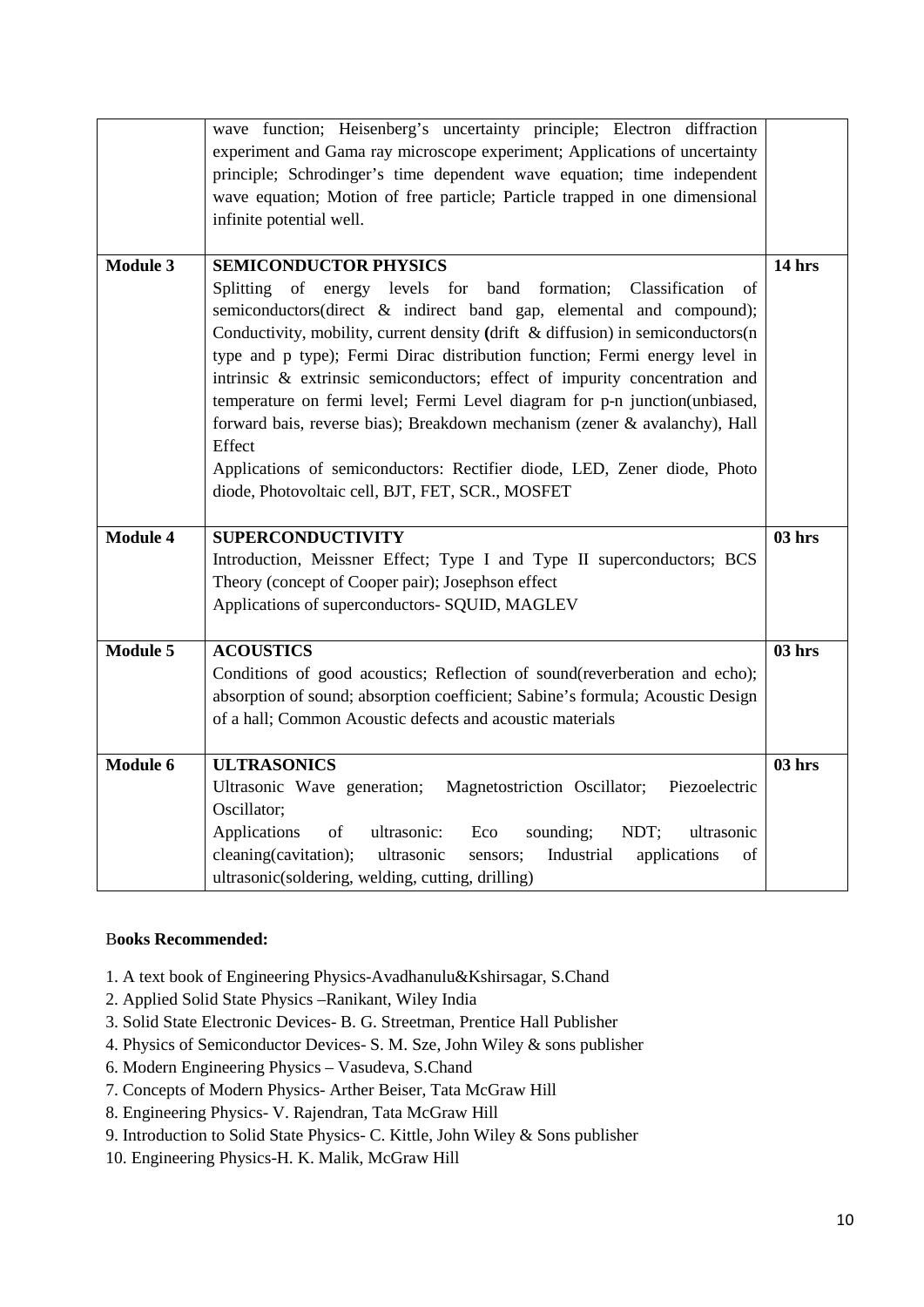#### **Suggested Experiments: (Any five)**

- 1. Study of Diamond, ZnS, NaCl crystal structure.
- 2. Study of HCP structure.
- 3. Study of Miller Indices, Plane and direction.
- 4. Study of Hall Effect.
- 5. Determination of energy band gap of semiconductor.
- 6. Study of Ultrasonic Distance Meter.
- 7. Study of I / V characteristics of Zener diode.
- 8. Determination of 'h' using Photo cell.
- 9.Study of I / V characteristics of semiconductor diode

#### **Note: Distribution of marks for term work**

- 1. Laboratory work (Experiments and Journal): 10 marks
- 2. 02 Assignments: 10 marks
- 3. Attendance (Practical): 05marks

#### **Theory Examination:**

- 1. Question paper will comprise of 6 questions, each carrying 15 marks.
- 2. Total 4 questions need to be solved.
- 3: Q.1 will be compulsory, based on entire syllabus wherein sub questions of 2 to 3 marks will be asked.
- 4: Remaining question will be randomly selected from all the modules.
- 5: Weightage of marks should be proportional to number of hours assigned to each Module.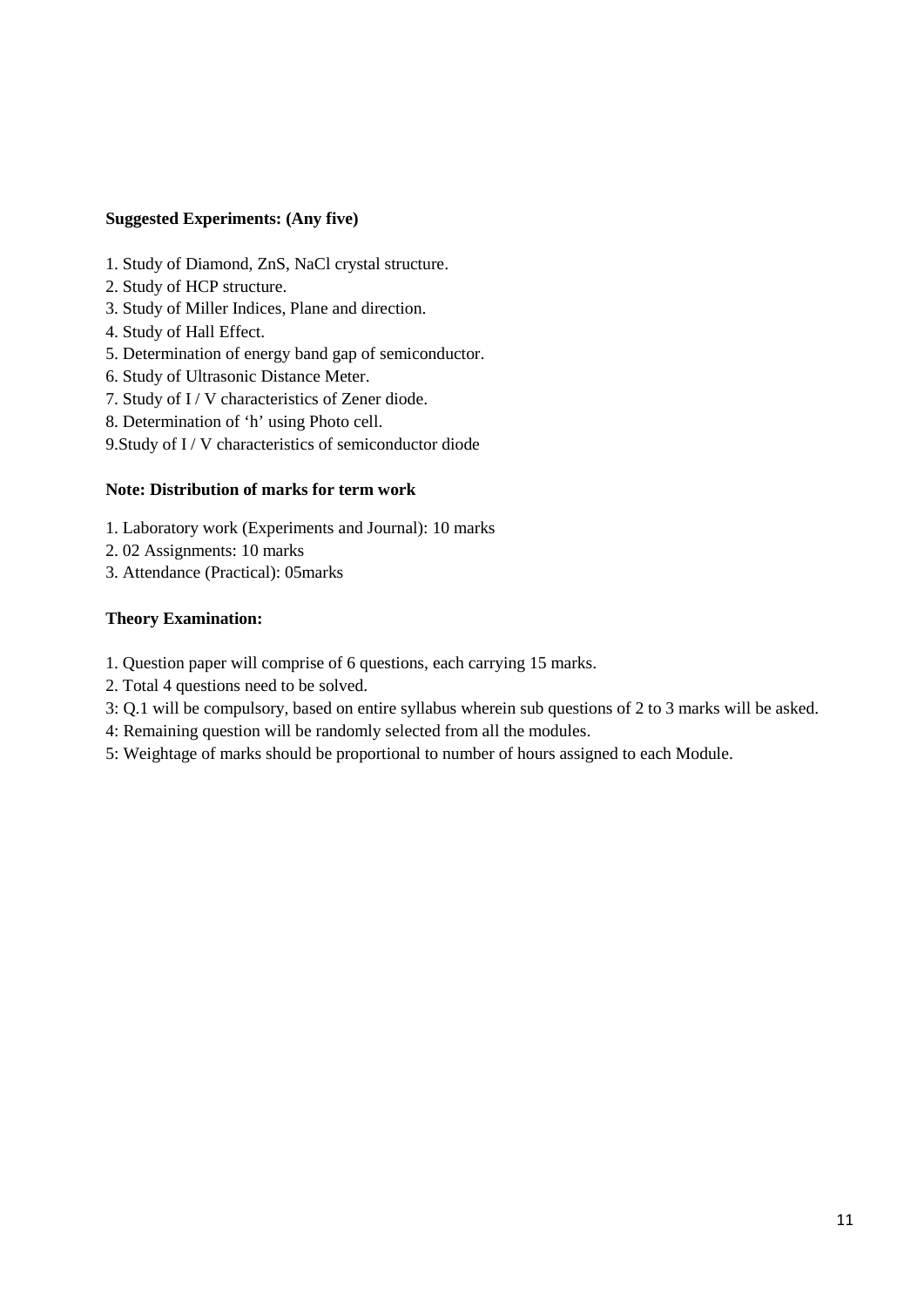| Subject<br>Code | Subject Name                         |        | <b>Teaching Scheme</b> |          | <b>Credits Assigned</b> |                            |                          |       |  |
|-----------------|--------------------------------------|--------|------------------------|----------|-------------------------|----------------------------|--------------------------|-------|--|
|                 |                                      | Theory | Practical              | Tutorial | Theory                  | Term<br>Work/<br>Practical | Tutorial                 | Total |  |
| <b>FEC103</b>   | <b>Applied</b><br><b>Chemistry-I</b> | 03     | 01                     |          | 03                      | 0.5                        | $\overline{\phantom{0}}$ | 3.5   |  |

|               | Subject Name                  | <b>Examination Scheme</b> |      |                            |       |           |                          |       |     |
|---------------|-------------------------------|---------------------------|------|----------------------------|-------|-----------|--------------------------|-------|-----|
| Subject       |                               |                           |      | Theory                     |       |           |                          |       |     |
| Code          |                               |                           |      | <b>Internal Assessment</b> | Term  | Practical | Oral                     | Total |     |
|               |                               | Test                      | Test | Average of                 | SEM.  | Work      |                          |       |     |
|               |                               |                           | 2    | Test 1 & 2                 | Exam. |           |                          |       |     |
| <b>FEC103</b> | <b>Applied</b><br>Chemistry-I | 15                        | 15   | 15                         | 60    | 25        | $\overline{\phantom{0}}$ | -     | 100 |

# **Course Objectives:**

To make the students understand the chemistry of i) Water ii) Polymers iii) Lubricants iv) Various other Engineering materials.

# **Course Outcomes**

Students will be able to;

- 1. i) Calculate the types & percentage of impurities in water
- ii) Calculate various reagents required to soften hard water
- iii) Understand methods of purification of water as per the standards.
- 2. Understand the chemistry of polymers along with their applications.
- 3. Understand mechanism of lubrication and its properties.
- 4. Understand thermodynamics of chemical processes.
- 5. Understand the process of manufacture of cement and Engineering materials.

| <b>Module 1</b> | Water                                                                                   | $12$ hrs |  |  |  |  |  |  |  |
|-----------------|-----------------------------------------------------------------------------------------|----------|--|--|--|--|--|--|--|
|                 | Impurities in water, Hardness of water, Determination of Hardness of water by EDTA      |          |  |  |  |  |  |  |  |
|                 | method and problems, Softening of water by Hot and Cold lime Soda method and            |          |  |  |  |  |  |  |  |
|                 | numerical problems. Zeolite process and numerical problems. Ion Exchange process        |          |  |  |  |  |  |  |  |
|                 | and numerical problems. Potable water standard as per BIS w.r.t. i) pH, ii) Alkalinity, |          |  |  |  |  |  |  |  |
|                 | iii) TDS, iv) Hardness; Drinking water or Municipal water -Treatments removal of        |          |  |  |  |  |  |  |  |
|                 | microorganisms by adding Bleaching powder, Chlorination (no breakpoint                  |          |  |  |  |  |  |  |  |
|                 | chlorination), Disinfection by Ozone, Electrodialysis, Reverse osmosis, and Ultra       |          |  |  |  |  |  |  |  |
|                 | filtration. BOD, COD- definition & significance, sewage treatment (only activated       |          |  |  |  |  |  |  |  |
|                 | sludge process), Numerical problems related to COD.                                     |          |  |  |  |  |  |  |  |
| <b>Module 2</b> | <b>Polymers</b>                                                                         | $12$ hrs |  |  |  |  |  |  |  |
|                 | Introduction to polymers, Classification, Types of polymerization, Thermoplastic and    |          |  |  |  |  |  |  |  |
|                 | Thermosetting plastic; Compounding of plastic, Fabrication of plastic by Compression,   |          |  |  |  |  |  |  |  |
|                 | Injection, Transfer and Extrusion moulding. Preparation, properties and uses of Phenol  |          |  |  |  |  |  |  |  |
|                 | formaldehyde, PMMA, Kevlar. Effect of heat on the polymers (Glass transition            |          |  |  |  |  |  |  |  |
|                 | temperature), Viscoelasticity. Conducting polymers, Engineering Plastics, Polymers in   |          |  |  |  |  |  |  |  |
|                 | medicine and surgery. Rubbers :                                                         |          |  |  |  |  |  |  |  |
|                 | Natural rubber- latex, Drawbacks of natural rubber, Vulcanization of rubber,            |          |  |  |  |  |  |  |  |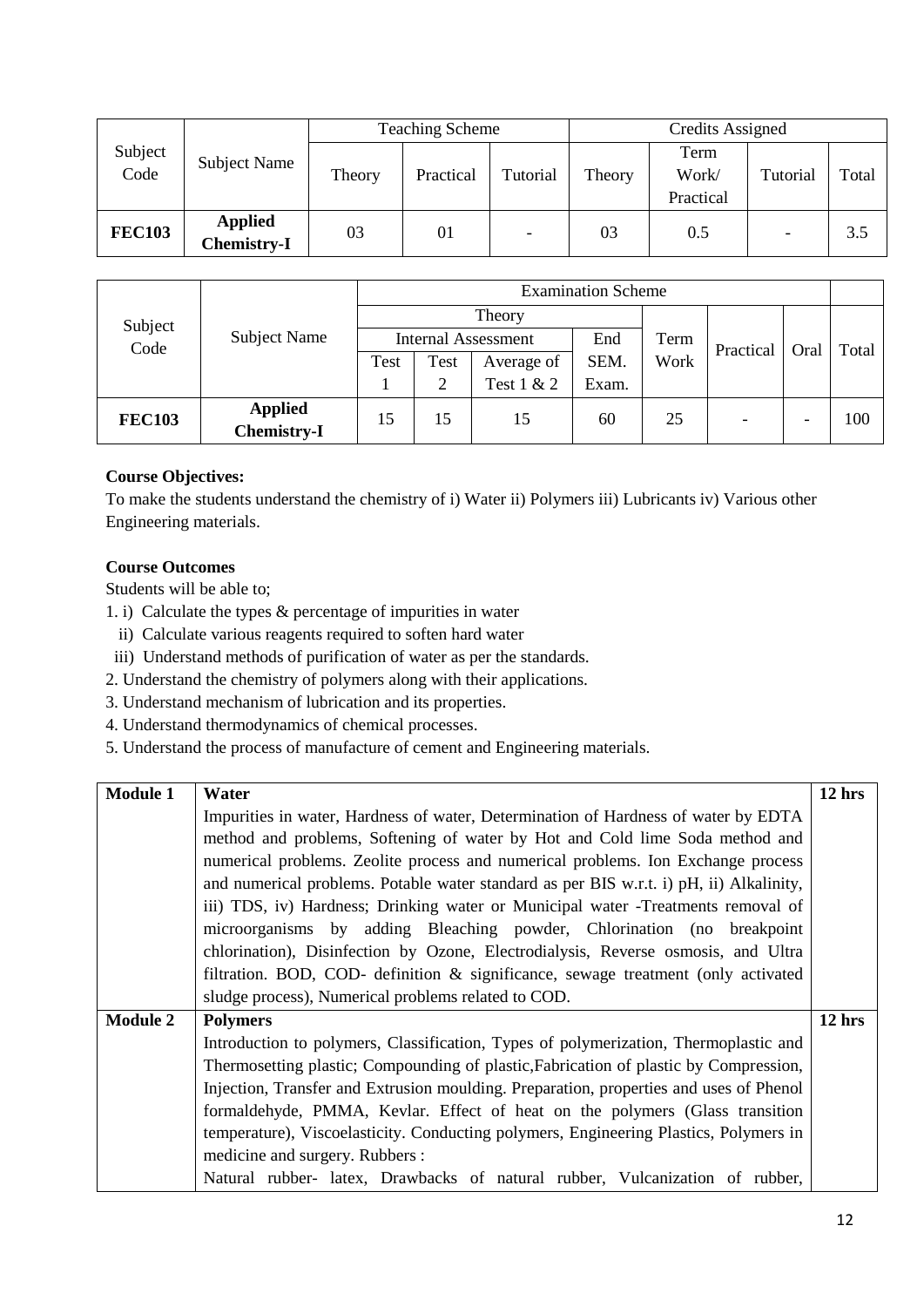|                 | Preparation, properties and uses of Buna-S, Silicone and Polyurethane rubber.           |          |  |  |  |  |  |  |  |
|-----------------|-----------------------------------------------------------------------------------------|----------|--|--|--|--|--|--|--|
| <b>Module 3</b> | Lubricants                                                                              | $07$ hrs |  |  |  |  |  |  |  |
|                 | Introduction, Definition, Mechanism of Iubrication, Classification of Iubricants, Solid |          |  |  |  |  |  |  |  |
|                 | lubricants (graphite & Molybdenum disulphide), Semisolid lubricants, Liquid             |          |  |  |  |  |  |  |  |
|                 | lubricants, Additives in blended Oils. Important properties of lubricants - Definition  |          |  |  |  |  |  |  |  |
|                 | and significance of - Viscosity, Viscosity index, Flash and fire points, Cloud and pour |          |  |  |  |  |  |  |  |
|                 | points, Oiliness, Emulsification, Acid value and numerical problems, Saponification     |          |  |  |  |  |  |  |  |
|                 | value and numerical problems.                                                           |          |  |  |  |  |  |  |  |
| <b>Module 4</b> | <b>Phase Rule</b>                                                                       | 04 hrs   |  |  |  |  |  |  |  |
|                 | Gibb's Phase Rule, Terms involved with examples, One Component System (Water),          |          |  |  |  |  |  |  |  |
|                 | Reduced Phase Rule, Two Component System (Pb-Ag), Advantages and Limitations            |          |  |  |  |  |  |  |  |
|                 | of Phase Rule.                                                                          |          |  |  |  |  |  |  |  |
| <b>Module 5</b> | <b>Important Engineering Materials</b>                                                  | $05$ hrs |  |  |  |  |  |  |  |
|                 | Cement – Manufacture of Portland Cement, Chemical Composition and Constitution of       |          |  |  |  |  |  |  |  |
|                 | Portland Cement, Setting and Hardening of Portland Cement, Concrete, RCC and            |          |  |  |  |  |  |  |  |
|                 | Decay.                                                                                  |          |  |  |  |  |  |  |  |
|                 | Nanomaterials, preparation (Laser and CVD) method, properties and uses of CNTS,         |          |  |  |  |  |  |  |  |
|                 | Fullerene - properties and uses.                                                        |          |  |  |  |  |  |  |  |

## **Theory Examination :**

1. Question paper will comprise of total 6 questions, each of 15 marks.

2. Total four questions need to be solved.

3. Question – 1 will be compulsory and based on entire syllabus wherein sub questions of 3 marks will be asked.

4. Remaining questions will be mixed in nature (for example suppose Q.2 has part (a) from module 3 then part (b) will be form any module other than module

5. In question paper weightage of each module will be proportional to number of respective lecture hours as mentioned in the syllabus.

# **Term work :**

Term Work shall consist of minimum five experiments. The distribution of marks for term work shall be as follows:

Laboratory Work (Experiments and journal) : 10 marks

| Attendance (Practical and Theory)   | $:05$ marks  |
|-------------------------------------|--------------|
| Assignments and Viva on practical's | $: 10$ marks |
| Total                               | $: 25$ marks |

The final certification and acceptance of TW ensures the satisfactory performance of laboratory work and minimum passing in the TW.

## **Suggested Experiments:**

1) To determine total, temporary and permanent hardness of water sample.

- 2) Removal of hardness using ion exchange column.
- 3) To determine acid value of a lubricating oil.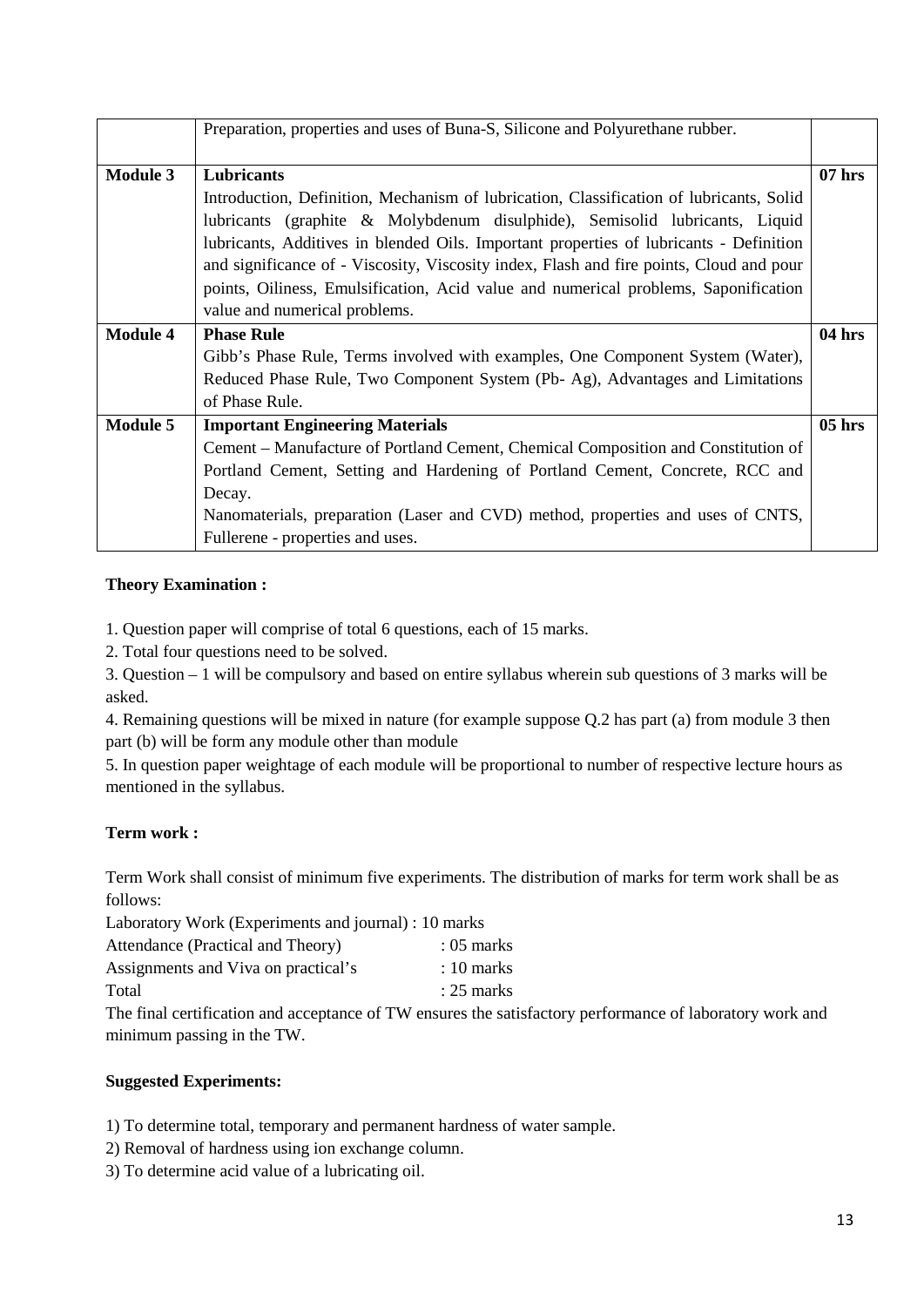- 4) To determine free acid pH of different solutions using pHmeter
- 5) To determine metal ion concentration using colorimeter.
- 6) To determine flash point and fire point of a lubricating oil
- 7) To determine Chloride content of water by Mohr's Method.
- 8) To determine melting point and /or glass transition temperature of a polymer
- 9) Molecular weight determination of polymers by Oswald Viscometer.
- 10) To determine the percentage of lime in cement.
- 11) Hardening and setting of cement using Vicat's apparatus
- 12) Determination of Viscosity of oil by Redwood Viscometer.

#### **Recommended Books :**

- 1. Engineering Chemistry Jain & Jain (DhanpatRai)
- 2. Engineering Chemistry Dara &Dara (S Chand)
- 3. Engineering Chemistry Wiley India (ISBN 9788126519880)
- 4. A Text Book of Engineering Chemistry Shashi Chawla (DhanpatRai)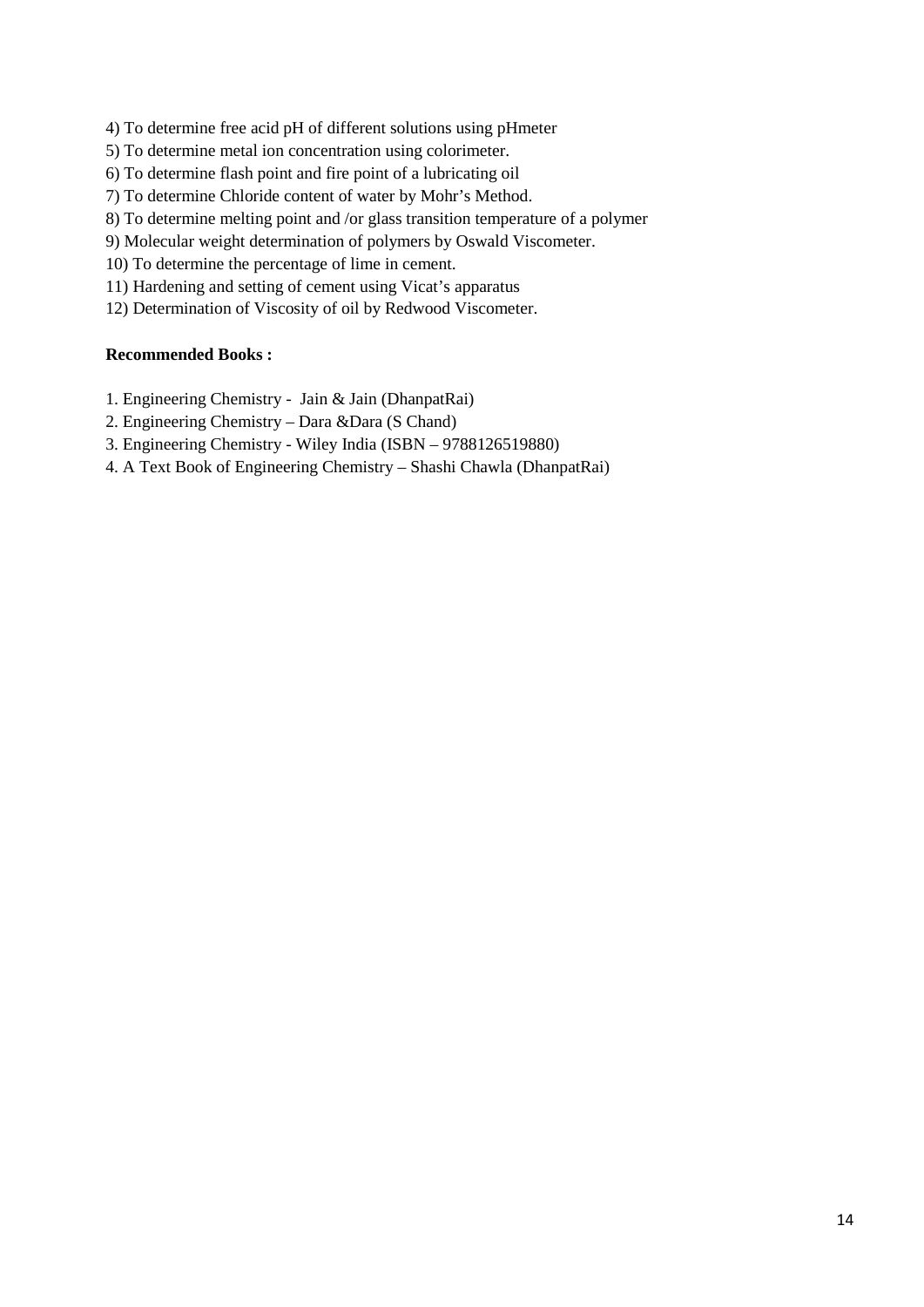| Sub<br>Code   | Subject Name                           |        | <b>Teaching Scheme</b> |  | Credits Assigned |           |                   |       |  |
|---------------|----------------------------------------|--------|------------------------|--|------------------|-----------|-------------------|-------|--|
|               |                                        | Theory | Tut.<br>Pract.         |  |                  | TW/Pract. | Tut.              | Total |  |
| <b>FEC104</b> | <b>Engineering</b><br><b>Mechanics</b> | 05     | 02                     |  | 05               | 01        | $\qquad \qquad -$ | 06    |  |

| Sub           | <b>Subject Name</b> |                     | <b>Examination Scheme</b> |                        |         |      |                          |      |       |
|---------------|---------------------|---------------------|---------------------------|------------------------|---------|------|--------------------------|------|-------|
| Code          |                     |                     |                           | Theory (out of $100$ ) |         | Term | Pract.                   | Oral | Total |
|               |                     | Internal Assessment |                           |                        | End     | Work |                          |      |       |
|               |                     |                     | $($ out of 20)<br>sem.    |                        |         |      |                          |      |       |
|               |                     | Test 1              | Test 2                    | Average                | exam    |      |                          |      |       |
|               |                     |                     |                           | of Test 1              | (out of |      |                          |      |       |
|               |                     |                     |                           | and Test               | 80)     |      |                          |      |       |
|               |                     |                     |                           |                        |         |      |                          |      |       |
| <b>FEC104</b> | <b>Engineering</b>  | 20                  | 20                        | 20                     | 80      | 25   | $\overline{\phantom{a}}$ | 25   | 150   |
|               | <b>Mechanics</b>    |                     |                           |                        |         |      |                          |      |       |

# **Course objective:**

Students should be able to:

- 1. Understand the logical sequence of any problem.
- 2. Understand the given data and explain with diagram.
- 3. Think and find an appropriate solution of the day today problems.

## **Course outcome:**

Students should be able to:

- 1. Construct free body diagram and calculate the reactions for static equilibrium.
- 2. Determine the centroid of plane lamina.
- 3. Calculate the internal forces, moments and distributed loads in members.
- 4. Evaluate the velocity, acceleration, time, force and energy of the particle as well as rigid bodies.
- 5. Locate instantaneous centre of rotation for rigid bodies having plane motion.

## **Details of Syllabus:**

| Sr.No. | <b>Topics</b>                                                                     | Hrs |
|--------|-----------------------------------------------------------------------------------|-----|
| 01     | 1.1 System of Coplanar Forces:                                                    | 05  |
|        | Resultant of concurrent forces, parallel forces, non-concurrent                   |     |
|        | non-parallel system of forces, Moment of force about a point, Couples, Varignon's |     |
|        | Theorem. Force couple system. Distributed Forces in plane.                        |     |
|        | 1.2 Centroid for plane Laminas.                                                   | 04  |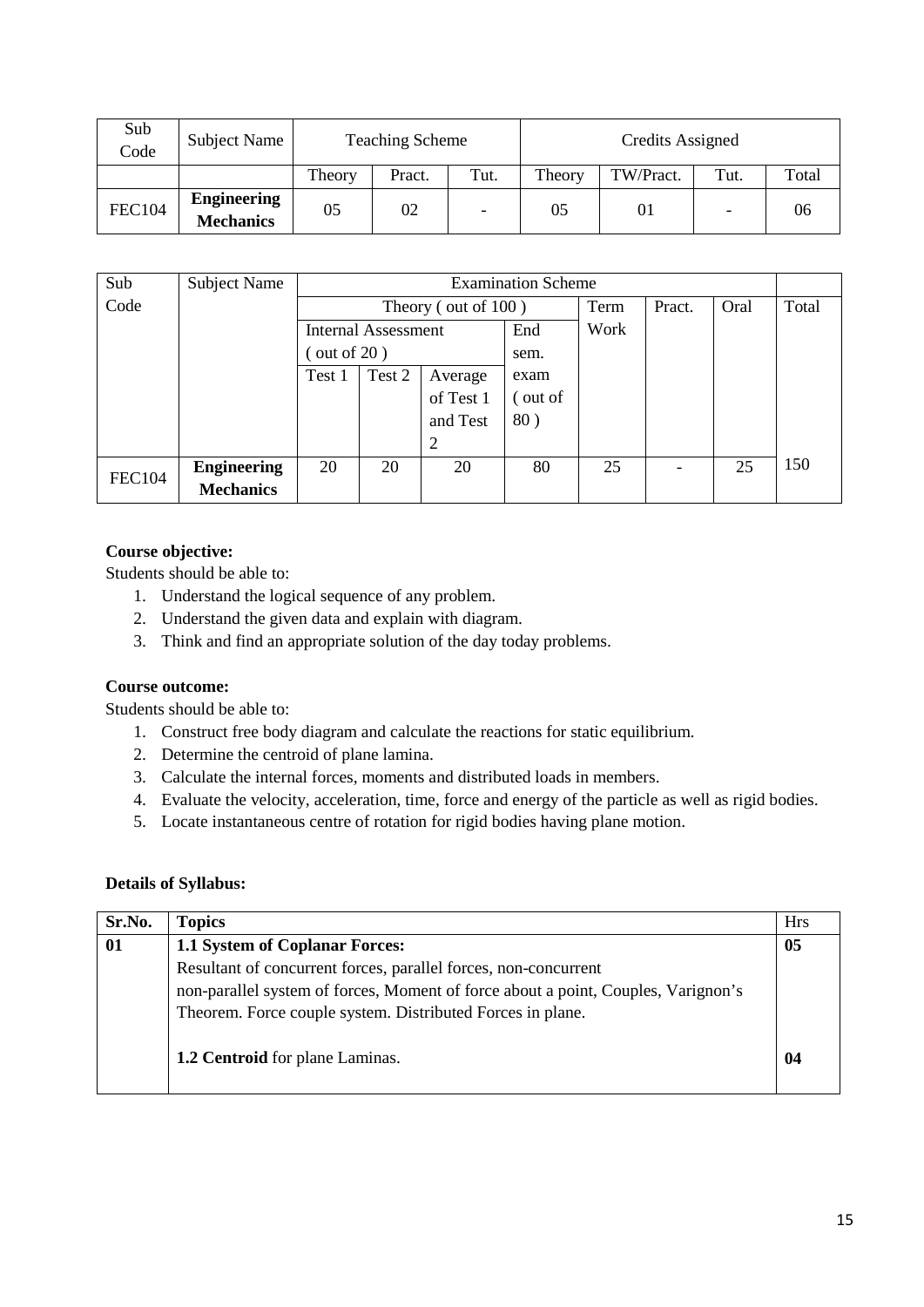| 02             | 2.1 Equilibrium of System of Coplanar Forces:                                            |    |
|----------------|------------------------------------------------------------------------------------------|----|
|                | Condition of equilibrium for concurrent forces, parallel forces and non-concurrent       | 06 |
|                | non-parallel general forces and Couples.                                                 |    |
|                |                                                                                          |    |
|                | 2.2Types of support: Loads, Beams, Determination of reactions at supports for            | 03 |
|                | various types of loads on beams. (Excluding problems on internal hinges)                 |    |
|                |                                                                                          |    |
|                | 2.3Analysis of plane trusses: By using Method of joints and Method of                    | 05 |
|                | sections.(Excluding pin jointed frames)                                                  |    |
|                |                                                                                          |    |
| 03             | 3.1 Forces in space:                                                                     |    |
|                |                                                                                          |    |
|                | Resultant of Non-coplanar Force Systems: Resultant of concurrent force system,           | 05 |
|                | parallel force system and non-concurrent non-parallel force system.                      |    |
|                | Equilibrium of Non-coplanar Force Systems: Equilibrium of Concurrent force               |    |
|                | system, parallel force system and non-concurrent non-parallel force system.              |    |
|                |                                                                                          |    |
|                | 3.2 Friction:                                                                            |    |
|                | Introduction to Laws of friction, Cone of friction, Equilibrium of bodies on inclined    | 07 |
|                | plane, Application to problems involving wedges, ladders.                                |    |
|                | 3.3 Principle of virtual work:                                                           |    |
|                | Applications on equilibrium mechanisms, pin jointed frames.                              | 04 |
|                |                                                                                          |    |
| 04             | 4.1 Kinematics of a Particle: -Rectilinear motion, Velocity & acceleration in terms      | 10 |
|                | of rectangular co-ordinate system, Motion along plane curved path, Tangential&           |    |
|                | Normal component of acceleration, Motion curves (a-t, v-t, s-t curves), Projectile       |    |
|                | motion.                                                                                  |    |
|                |                                                                                          |    |
| 0 <sub>5</sub> | 5.1 Kinematics of a Rigid Body :- Introduction to general plane motion,                  | 06 |
|                | Instantaneous center of rotation for the velocity, velocity diagrams for bodies in plane |    |
|                | motion.                                                                                  |    |
|                |                                                                                          |    |
| 06             | 6.1 Kinetics of a Particle: Force and Acceleration: - Introduction to basic concepts,    | 04 |
|                | D'Alemberts Principle, Equations of dynamic equilibrium, Newton's second law of          |    |
|                | motion.                                                                                  |    |
|                |                                                                                          |    |
|                | 6.2 Kinetics of a Particle: Work and Energy: Principle of work and energy, Law of        |    |
|                | conservation of energy.                                                                  | 03 |
|                |                                                                                          |    |
|                | 6.3 Kinetics of a Particle: Impulse and Momentum: Principle of linear impulse and        |    |
|                | momentum. Law of conservation of momentum. Impact and collision.                         | 03 |
|                |                                                                                          |    |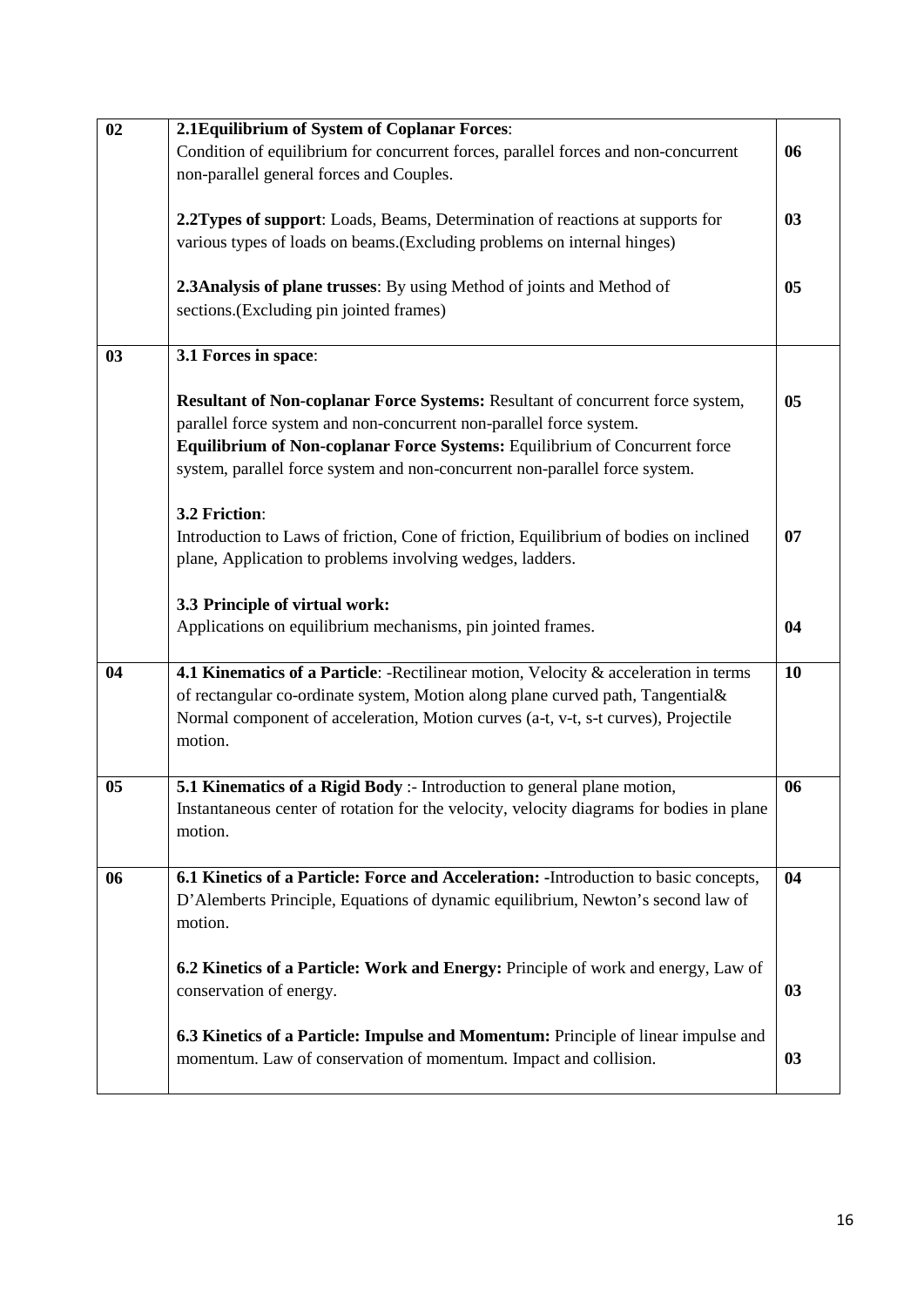#### **Recommended Books**

- 1. Engineering Mechanics by R. C. Hibbeler.
- 2. Engineering Mechanics, statics by Meriam & kraige , Wiley Publications
- 3. Engineering Mechanics, Dynamics by Meriam & kraige , Wiley Publications
- 4. Engineering Mechanics by Beer &Johnston, Tata McGraw Hill
- 5. Engineering Mechanics by F. L. Singer, Harper& Raw Publication
- 6. Engineering Mechanics by Macklin & Nelson, Tata McGraw Hill
- 7. Engineering Mechanics by Shaum Series,
- 8. Engineering Mechanics by A K Tayal, Umesh Publication.
- 9. Engineering Mechanics by Kumar, Tata McGraw Hill

#### **Theory Examination:**

1. Question paper will comprise of total 06 questions, each carrying 20 marks.

2. Total 04 questions need to be solved.

3. Question No: 01 will be compulsory and based on entire syllabus wherein sub-questions of 2 to 5 marks will be asked.

4. Remaining questions will be mixed in nature.( e.g. Suppose Q.2 has part (a) from module 3 then part (b) will be from any module other than module 3 ) having 20 marks each.

5. In question paper weightage of each module will be proportional to number of respective lecture hrs as mentioned in the syllabus.

#### **Oral Examination:-**

Oral examination will be based on entire syllabus.

#### **Term work:-**

Term work shall consist of minimum six experiments (at least two experiments on Dynamics), assignments consisting numerical based on above syllabus, at least 3 numerical from each module.

The distribution of marks for term work shall be as follows:

| Laboratory work (Experiment/ programs and journal) |  |  | $: 10 \text{ marks}$ |
|----------------------------------------------------|--|--|----------------------|
| Assignments                                        |  |  | $:10$ marks          |
| Attendance (Theory and Practical)                  |  |  | $:05$ marks          |
|                                                    |  |  |                      |

The final certification and acceptance of term work ensures the satisfactory performance of laboratory work and minimum passing in the term work.

List of Experiments:-

- 1. Polygon law of coplanar forces.
- 2. Non-concurrent non-parallel (General).
- 3. Bell crank lever.
- 4. Support reaction for beam.
- 5. Simple/ compound pendulum.
- 6. Inclined plane (to determine coefficient of friction).
- 7. Collision of elastic bodies (Law of conservation of momentum).
- 8. Moment of inertia of fly wheel.
- 9. Screw friction by using screw jack.

Any other experiment based on above syllabus.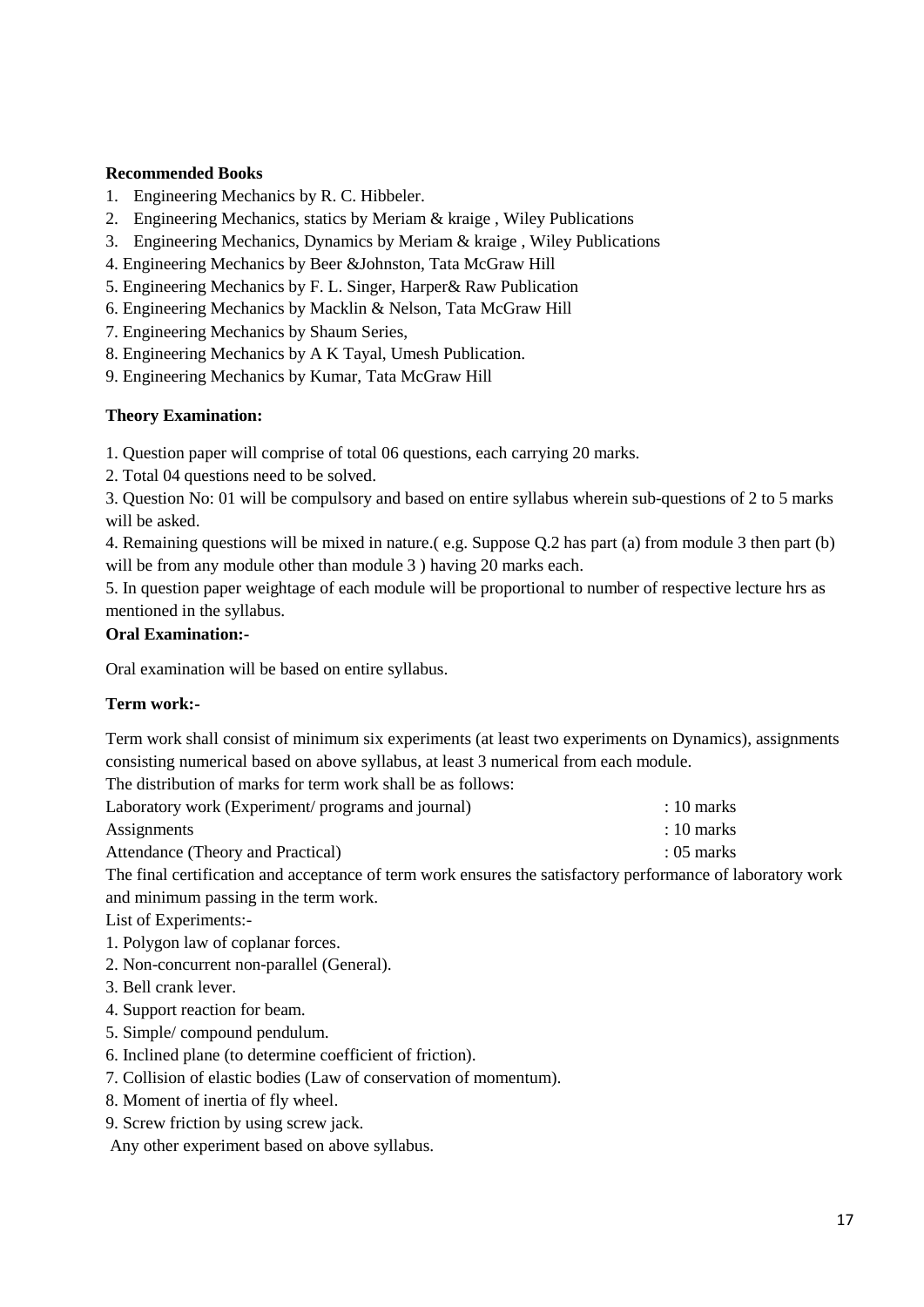| <b>Subject</b> | <b>Subject Name</b>                           | <b>Teaching Scheme</b> |        |      | <b>Credits Assigned</b> |           |      |              |  |
|----------------|-----------------------------------------------|------------------------|--------|------|-------------------------|-----------|------|--------------|--|
| Code           |                                               | Theory                 | Pract. | Tut. | Theory                  | TW/Pract. | Tut. | <b>Total</b> |  |
| <b>FEC105</b>  | <b>Basic Electrical</b><br><b>Engineering</b> | 04                     | 02     | ٠    | 04                      | 01        | ۰    | 05           |  |

|               |                    | <b>Examination Scheme</b>  |                           |         |         |         |                          |         |         |  |  |
|---------------|--------------------|----------------------------|---------------------------|---------|---------|---------|--------------------------|---------|---------|--|--|
|               |                    |                            | Theory (out of 100 Marks) |         |         |         |                          |         |         |  |  |
|               |                    | <b>Internal Assessment</b> |                           |         | End     |         |                          |         |         |  |  |
| Subject       | Subject            |                            |                           | Averag  | sem.    | Term    | Pract.                   | Oral    | Total   |  |  |
| Code          | Name               | Class                      | Class                     | e of    | Exam.   | Work    | (Marks)                  | (Marks) | (Marks) |  |  |
|               |                    | Test 1                     | Test 2                    | Test 1  | of 3    | (Marks) |                          |         |         |  |  |
|               |                    | (Marks)                    | (Marks)                   | and 2   | Hrs.    |         |                          |         |         |  |  |
|               |                    |                            |                           | (Marks) | (Marks) |         |                          |         |         |  |  |
|               | <b>Basic</b>       |                            |                           |         |         |         |                          |         |         |  |  |
| <b>FEC105</b> | <b>Electrical</b>  | 20                         | 20                        | 20      | 80      | 25      | $\overline{\phantom{a}}$ | 25      | 150     |  |  |
|               | <b>Engineering</b> |                            |                           |         |         |         |                          |         |         |  |  |

#### **Prerequisite:**

- Concept of electro motive force i.e. emf, potential difference, current, ohm's law, resistance, resistivity, series and parallel connections, power dissipation in resistance, effect of temperature on resistance
- Capacitors, with uniform and composite medium, energy stored in capacitor, R-C time constant.
- Magnetic field, Faraday's laws of Electromagnetic induction, Hysteresis and eddy current losses, energy stored in an inductor, time constant in R-L circuit.

## **Course Objectives:**

- 1. To understand the fundamentals of DC circuits and its applications.
- 2. To learn the fundamentals of single phase AC circuits and its applications.
- 3. To understand the fundamentals of three phase AC circuits and its applications.
- 4. To learn the basic operation and analyse the performance of single phase transformer.
- 5. To understand the basic operation of DC machines.

#### **Course Outcomes:**

Learner will be able to

- 1. To understand fundamentals of DC circuits and apply knowledge for analysing network theorems in DC circuits.
- 2. To learn the fundamentals and analyse single phase AC circuits.
- 3. To learn the fundamentals and analyse three phase AC circuits.
- 4. To learn the basic operation and analyse the performance of single phase transformer.
- 5. To understand the construction and basic operation of DC motors and generators.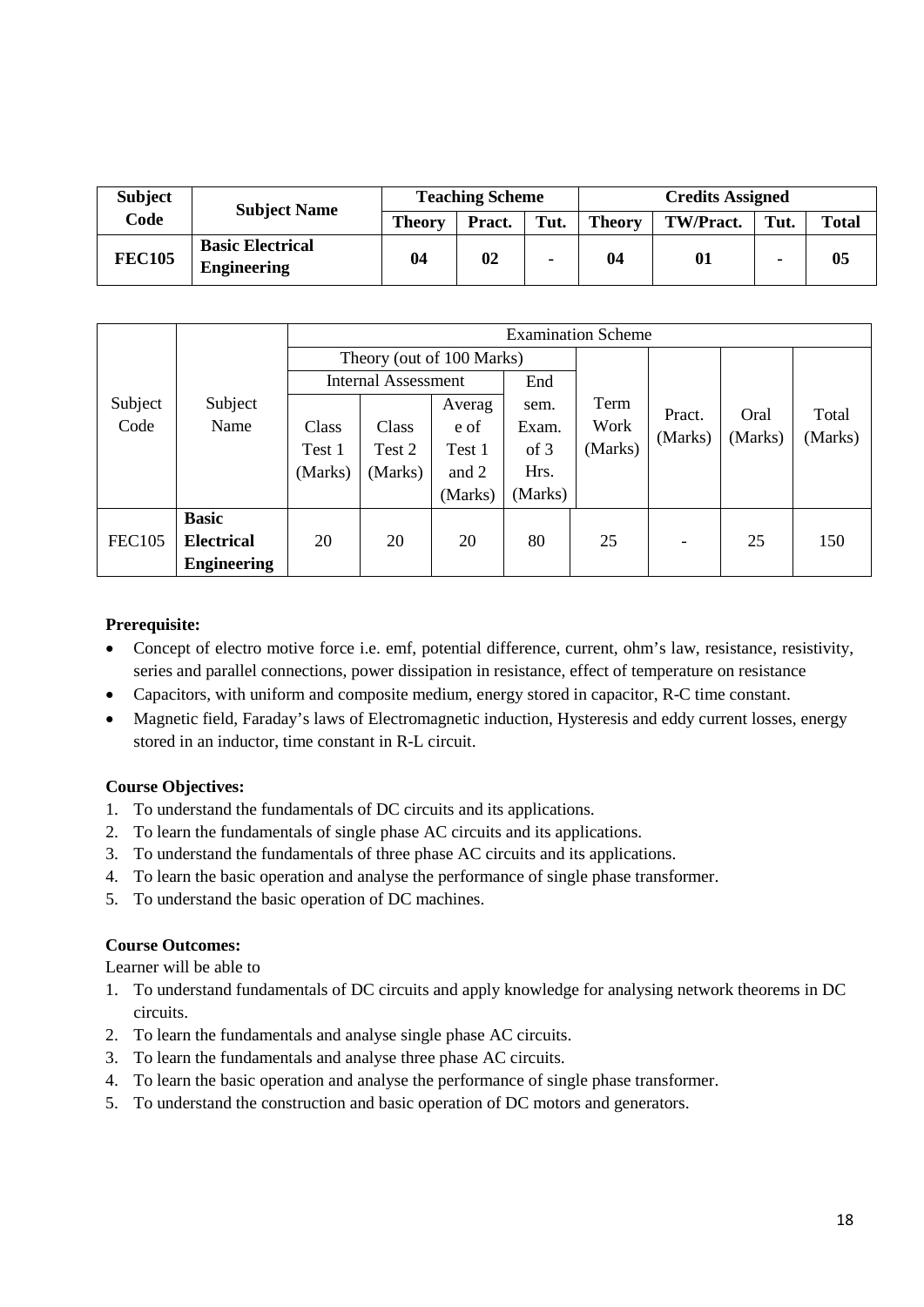| <b>Module</b> | <b>Detailed Contents</b>                                                       | Hrs. |
|---------------|--------------------------------------------------------------------------------|------|
|               | <b>DC Circuits (Only Independent Sources):</b> Kirchhoff 's laws, Ideal and    |      |
|               | practical voltage and current source, Mesh and Nodal analysis, Supernode and   |      |
| 01            | Supermesh analysis, Source transformation, Star-delta transformation,          | 18   |
|               | Superposition theorem, Thevenin's theorem, Norton's theorem, Maximum           |      |
|               | power transfer theorem, (Source transformation not allowed for Superposition   |      |
|               | theorem, Mesh and Nodal analysis).                                             |      |
|               | AC Circuits: Generation of alternating voltage and currents, RMS and Average   |      |
| 02            | value, form factor, crest factor, AC through resistance, inductance and        | 12   |
|               | capacitance, R-L, R-C and R-L-C series and parallel circuits, phasor diagrams, |      |
|               | power and power factor, series and parallel resonance, Q factor and bandwidth. |      |
|               | Three Phase Circuits: Three phase voltage and current generation, star and     |      |
| 03            | delta connections(balanced load only), relationship between phase and line     | 06   |
|               | currents and voltages, Phasor diagrams, Basic principle of wattmeter,          |      |
|               | measurement of power by one and two wattmeter methods.                         |      |
|               | Single Phase Transformer: Construction, working principle, emf equation,       |      |
| 04            | ideal and practical transformer, transformer on no load and on load, phasor    | 12   |
|               | diagrams, equivalent circuit, OC and SC test, regulation and efficiency.       |      |
|               | DC Machines: Principle of operation of DC motors and DC generators,            |      |
| 05            | construction and classification of DC machines, emf equation.                  | 04   |

**Term work:** Term work consists of performing minimum 06 practical mentioned as below. Final certification and acceptance of the term work ensures satisfactory performance of laboratory work.

## **List of laboratory experiments (Minimum Six):**

- 1. Mesh and Nodal analysis.
- 2. Verification of Superposition Theorem.
- 3. Verification Thevenin's Theorem.
- 4. Study of R-L series and R-C series circuit.
- 5. R-L-C series resonance circuit
- 6. R-L-C parallel resonance circuit.
- 7. Relationship between phase and line currents and voltages in three phase system (star & delta)
- 8. Power and phase measurement in three phase system by one wattmeter method.
- 9. Power and phase measurement in three phase system by two wattmeter method.
- 10. OC and SC test on single phase transformer

#### **Assessment:**

#### **Internal:**

Assessment consists of two tests out of which; one should be compulsory class test and the other is either a class test or assignment on live problems.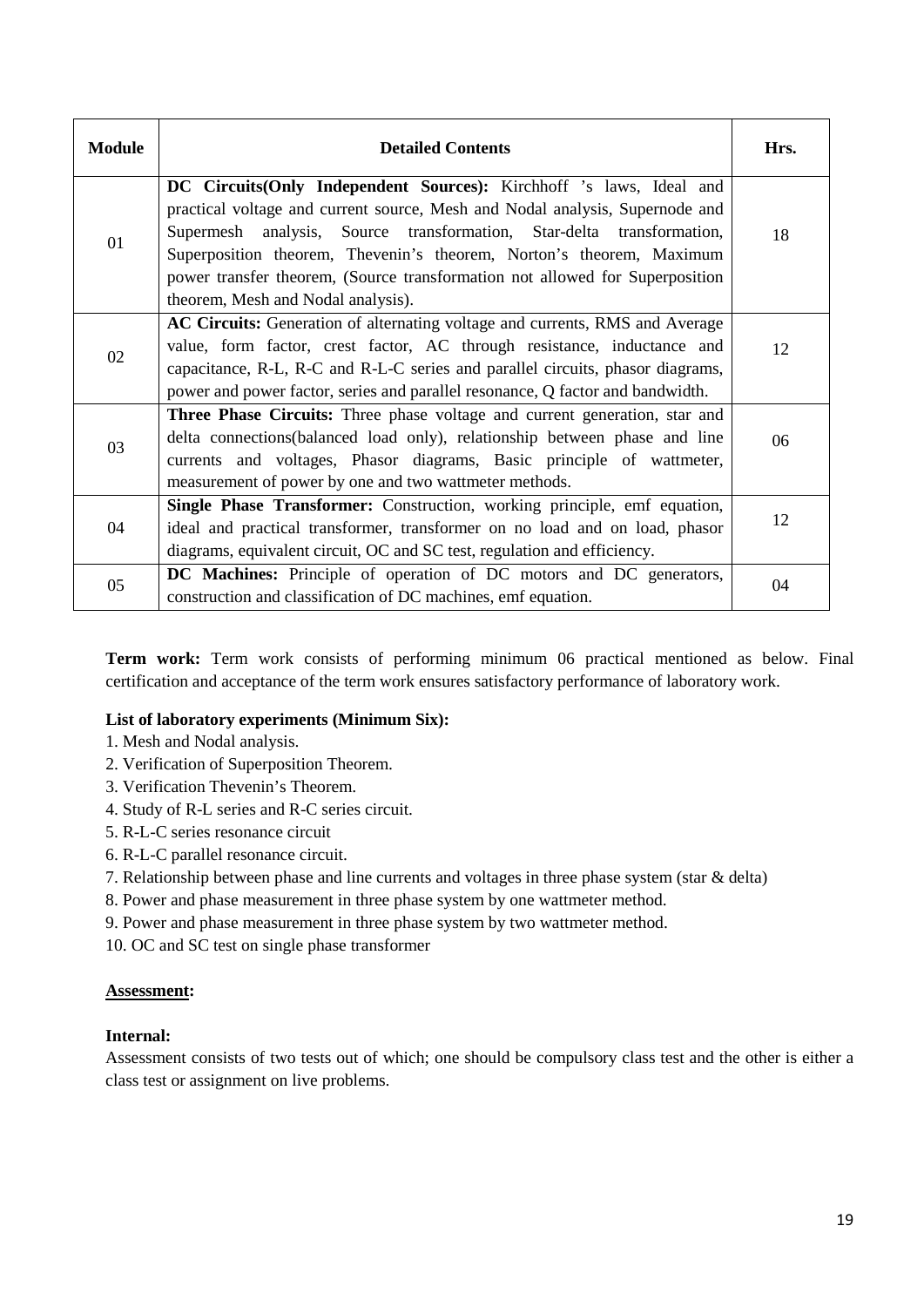## **End Semester Theory Examination:**

Some guidelines for setting up the question paper. Minimum 80% syllabus should be covered in question papers of end semester examination. **In question paper, weightage of each module will be proportional to number of respective lecture hours as mentioned in the syllabus.**

- 1. Question paper will comprise of 6 questions, each carrying 20 marks.
- 2. Q.1 will be compulsory, based on entire syllabus wherein sub questions of 2 to 3 marks will be asked.
- 3. Questions will be mixed in nature (for example supposed Q.2 has part (a) from module 3 then part (b) will be from any module other than module 3)
- 4. Only four questions need to be solved.

## **Recommended Books**

## **Text Books**

- 1. V. N. Mittal and Arvind Mittal "Basic Electrical Engineering" Tata McGraw Hill, (Revised Edition)
- 2. Electrical Engineering Fundamentals" by Vincent Del Toro, PHI Second edition, 2011
- 3. Edward Hughes: Electrical and Electrical Technology, Pearson Education (Tenth edition)
- 4. D P Kothari and I J Nagrath "Theory and Problems of Basic Electrical Engineering", PHI 13 th edition 2011.

## **Reference Books:**

- 1. B.L.Theraja "Electrical Engineering " Vol-I and II,
- 2. S.N.Singh, "Basic Electrical Engineering" PHI , 2011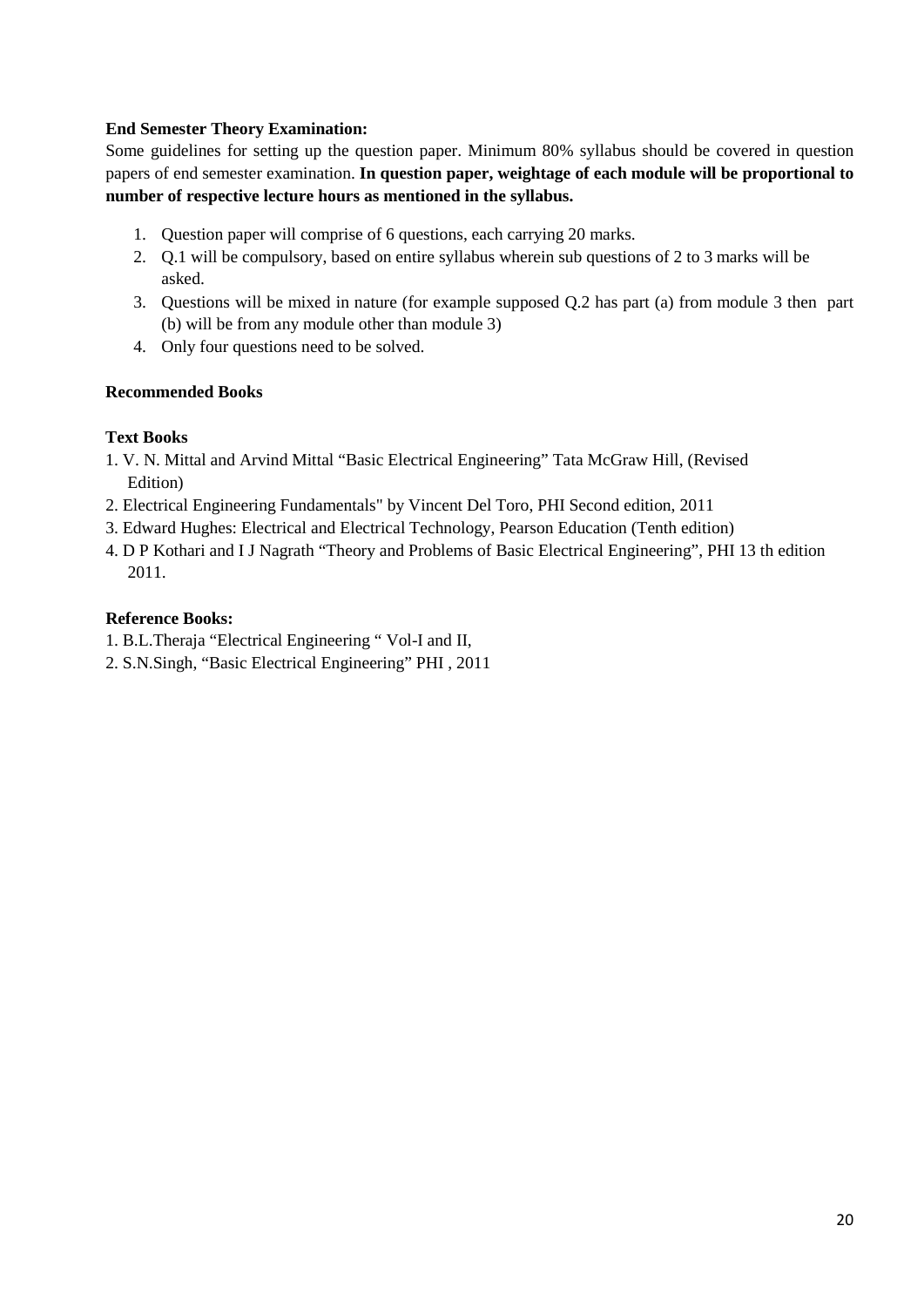| Sub           | Subject Name         |        | <b>Teaching Scheme</b> |                          |        | Credits Assigned         |      |       |
|---------------|----------------------|--------|------------------------|--------------------------|--------|--------------------------|------|-------|
| Code          |                      |        |                        |                          |        |                          |      |       |
|               |                      |        |                        |                          |        |                          |      |       |
|               |                      | Theory | Pract.                 | Tut.                     | Theory | TW/Pract.                | Tut. | Total |
| <b>FEC106</b> | <b>Environmental</b> | 02     |                        | $\overline{\phantom{a}}$ | 02     | $\overline{\phantom{a}}$ |      | 02    |
|               | <b>Studies</b>       |        |                        |                          |        |                          |      |       |

| Sub           | <b>Subject Name</b>  |                             | <b>Examination Scheme</b>  |                    |                          |                          |        |      |       |  |
|---------------|----------------------|-----------------------------|----------------------------|--------------------|--------------------------|--------------------------|--------|------|-------|--|
| Code          |                      |                             |                            | Theory (out of 75) |                          | Term                     | Pract. | Oral | Total |  |
|               |                      |                             | <b>Internal Assessment</b> |                    | End                      | Work                     |        |      |       |  |
|               |                      |                             | (out of $15$ )             |                    | Sem.                     |                          |        |      |       |  |
|               |                      | Test 1<br>Test 2<br>Average |                            |                    | exam                     |                          |        |      |       |  |
|               |                      |                             |                            | of                 | out of)                  |                          |        |      |       |  |
|               |                      |                             |                            | Test 1             | 60)                      |                          |        |      |       |  |
|               |                      |                             |                            | and Test           |                          |                          |        |      |       |  |
|               |                      |                             | 2                          |                    |                          |                          |        |      |       |  |
| <b>FEC106</b> | <b>Environmental</b> | 15<br>15<br>15              |                            | 60                 | $\overline{\phantom{0}}$ | $\overline{\phantom{0}}$ |        | 75   |       |  |
|               | <b>Studies</b>       |                             |                            |                    |                          |                          |        |      |       |  |

# **Details of the Syllabus:-**

| Sr. No.  | Details                                                                               | <b>Hrs</b>     |
|----------|---------------------------------------------------------------------------------------|----------------|
| Module 1 | Overview of Environmental Aspects:                                                    | 4              |
|          | Definition, Scope and Importance of Environmental Study<br>$\bullet$                  |                |
|          | Need for Public awareness of environmental education<br>$\bullet$                     |                |
|          | Introduction to depletion of natural resources: Soil, Water, Minerals and             |                |
|          | Forests.                                                                              |                |
|          | Global crisis related to $-$ Population, water, sanitation & Land.                    |                |
|          | Ecosystem:                                                                            |                |
|          | Study of ecosystems: Forest, desert and aquatic (in brief).                           |                |
|          | Energy flow in Ecosystem, overview of Food Chain, Food Web and                        |                |
|          | Ecological Pyramid.                                                                   |                |
|          | Concept of ecological succession and its impact on human beings (in brief).           |                |
|          | Case Study on Chipko Movement (Uttarakhand, India), (began in 1973).                  |                |
| Module 2 | Aspects of Sustainable Development:                                                   | $\overline{2}$ |
|          | Concept and Definition of Sustainable Development.                                    |                |
|          | Social, Economical and Environmental aspects of sustainable development.<br>$\bullet$ |                |
|          | Control measures: 3R (Reuse, Recovery, Recycle),                                      |                |
|          | Resource utilization as per the carrying capacity (in brief).                         |                |
|          | Case Study on Narmada Bachao Andolan (Gujarat, India, in the mid and late             |                |
|          | 1980s).                                                                               |                |
| Module 3 | Types of Pollution:                                                                   | 8              |
|          | Water pollution: Sources of water pollution and Treatment of Domestic and             |                |
|          | industrial waste water (with flow-diagram of the treatment),                          |                |
|          | Land Pollution: Solid waste, Solid waste management by land filling,                  |                |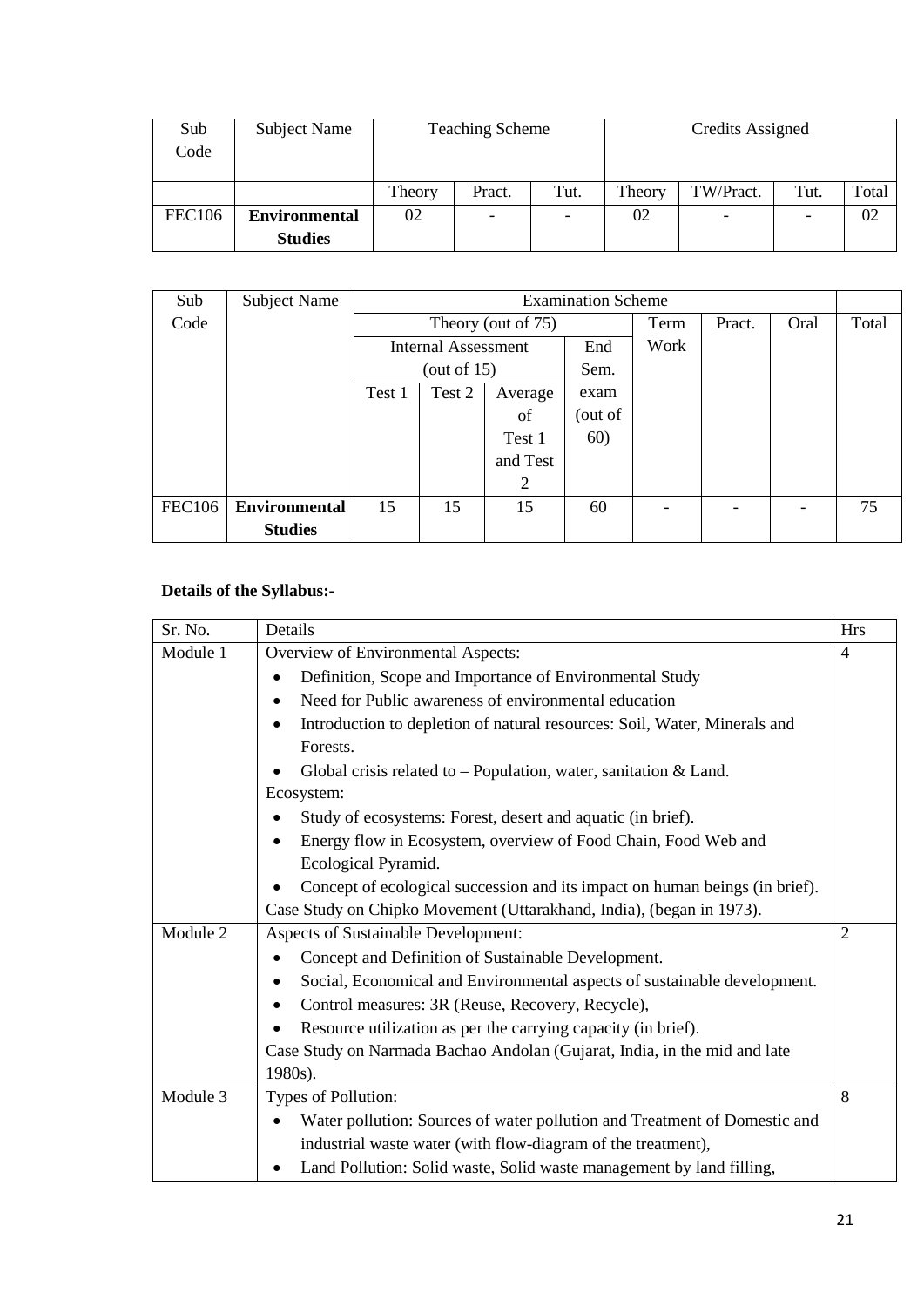|          | composting and incineration                                                             |                |
|----------|-----------------------------------------------------------------------------------------|----------------|
|          | Air pollution: Sources of air pollution,<br>$\bullet$                                   |                |
|          | Consequences of air pollution :-                                                        |                |
|          | Greenhouse effect (Explanation with schematic diagram),                                 |                |
|          | Photochemical Smog (Explanation with chemical reaction).                                |                |
|          | Cleaning of gaseous effluents to reduce air contaminants namely dust                    |                |
|          | particle or particulate matters by using:- (i) Electrostatic precipitators (ii)         |                |
|          | Venturi scrubber (Schematic diagram and working).                                       |                |
|          | Noise pollution: Sources, effects, threshold limit for different areas and<br>$\bullet$ |                |
|          | control methods.                                                                        |                |
|          | E-Pollution: Definition, Sources and effects.<br>$\bullet$                              |                |
|          | Nuclear pollution: Sources and effects.<br>$\bullet$                                    |                |
|          | Case study on Water Pollution of Ganga River.                                           |                |
|          | Case study on London smog (U. K.) (December, 1952).                                     |                |
|          | Case Study of Fukushima Disaster (March, 2011).                                         |                |
|          |                                                                                         |                |
| Module 4 | Pollution Control Legislation:                                                          | 3              |
|          | Functions and powers of Central and State Pollution Control Board.                      |                |
|          | Environmental Clearance, Consent and Authorization Mechanism.                           |                |
|          | Case Study of Dombivali MIDC- Boiler Blast Tragedy (Thane, Maharashtra,                 |                |
|          | India), (May, 2016).                                                                    |                |
|          |                                                                                         |                |
| Module 5 | Renewable Sources of Energy:                                                            | $\overline{4}$ |
|          | Importance of renewable sources of energy.<br>$\bullet$                                 |                |
|          | Principle and working with schematic diagram of :-<br>$\bullet$                         |                |
|          | (i) Solar Energy: (a) Flat plate collector and (b) Photovoltaic cell.                   |                |
|          | (ii) Wind Energy: Wind Turbines.                                                        |                |
|          | (iii) Hydropower: Hydropower generation from water reservoir of the dam.                |                |
|          | (iv) Geothermal Energy: Utilisation of underground sources of steam for                 |                |
|          | power generation.                                                                       |                |
|          |                                                                                         |                |
| Module 6 | Technological Advances to overcome Environmental problems:                              | 5              |
|          | Concept of Green Buildings,<br>٠                                                        |                |
|          | Various indoor air pollutants and their effects on health.<br>٠                         |                |
|          | Carbon Credit: Introduction and general concept.<br>٠                                   |                |
|          | Disaster Management: Techniques of Disaster Management to cope up with                  |                |
|          | (i) Earthquake and (ii) Flood.                                                          |                |
|          | Case Study on Earthquake in Latur (Maharashtra, India), (September, 1993).              |                |
|          | Case Study on Cloudburst and Landslides at Kedarnath (Uttarakhand, India),              |                |
|          | (June, 2013).                                                                           |                |
|          |                                                                                         |                |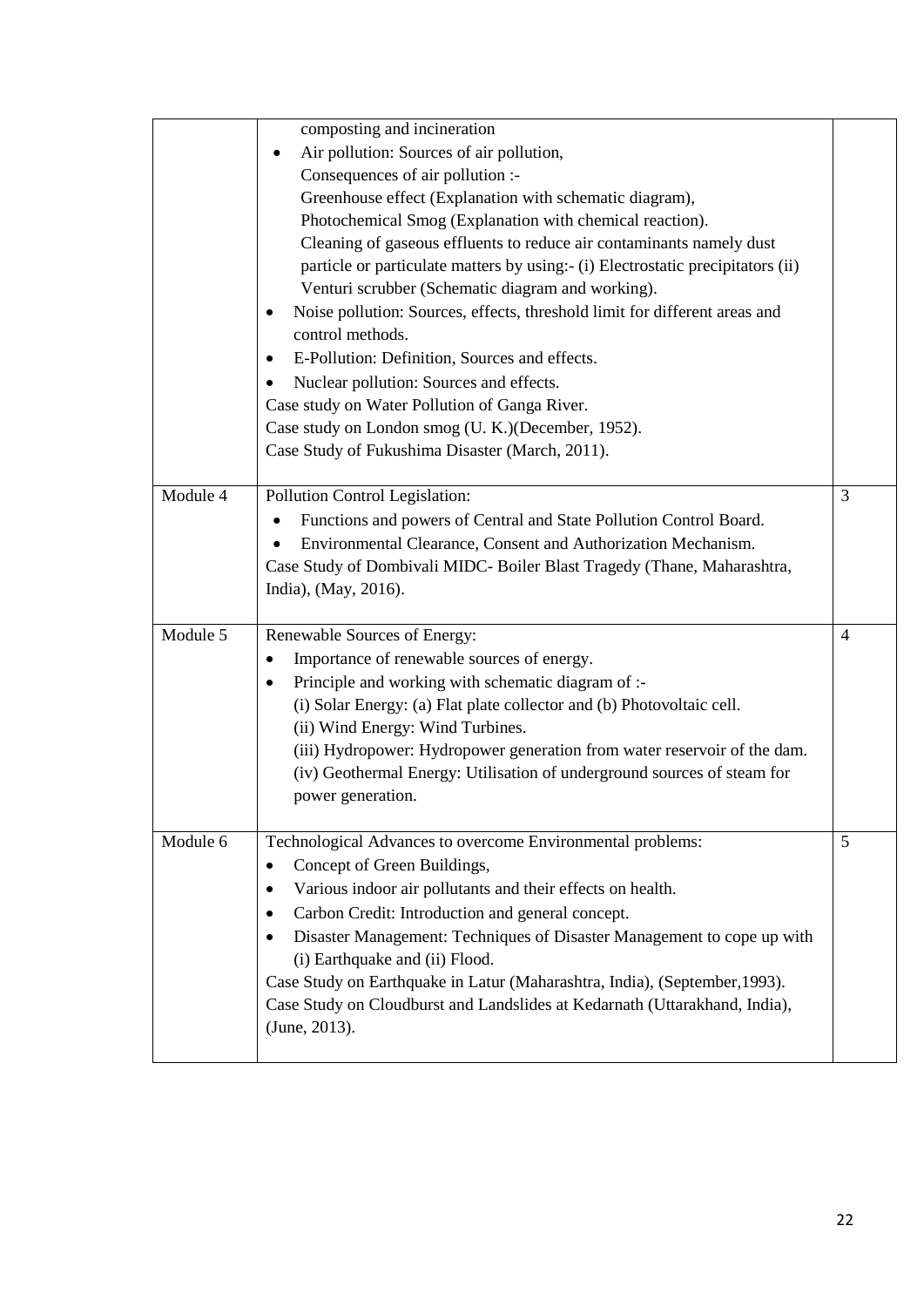Tests 1 & 2

- 1. Each test will be of 15 marks.
- 2. At least one question will be based on case study. Candidate is expected to explain the salient features of the incident and suggest preventive measures.

Theory Examination:

- **1.** Question paper will comprise of total 6 questions, each of 15 marks.
- **2.** Total four questions need to be solved.
- **3.** Question Number One will be compulsory and it will be based on entire syllabus wherein sub-questions of 2 to 3 marks will be asked.
- **4.** Remaining questions i.e. Q.2 to Q.6 will be mixed in nature and will be divided in three parts (a), (b) & (c) and they will belong to different modules.
- **5.** In question paper, weight of each module will be proportional to number of respective lecture hours as mentioned in the syllabus.

# Recommended Books:

- **1.** Environmental Studies by Benny Joseph, TataMcGraw Hill.
- **2.** Environmental Studies by R.Rajagopalan, Oxford University Press.
- **3.** Environmental Studies by. AnanditaBasak, Pearson Education.
- **4.** Essentials of Environmental Studies by Kurian Joseph &Nagendran, Pearson Education.
- **5.** Fundamentals of Environmental Studies by Varadbal G. Mhatre, Himalaya Publication House.
- **6.** Perspective of Environmental Studies, by Kaushik and Kaushik,New Age International.
- **7.** Renewable Energy by Godfrey Boyle, Oxford Publications.
- **8.** Textbook of Environmental Studies by Dave and Katewa, Cengage Learning.
- **9.** Textbook of Environmental studies by ErachBharucha, University Press.
- **10.** Environmental pollution control engineering by C.S. Rao, New Age International (P) Limited Publishers.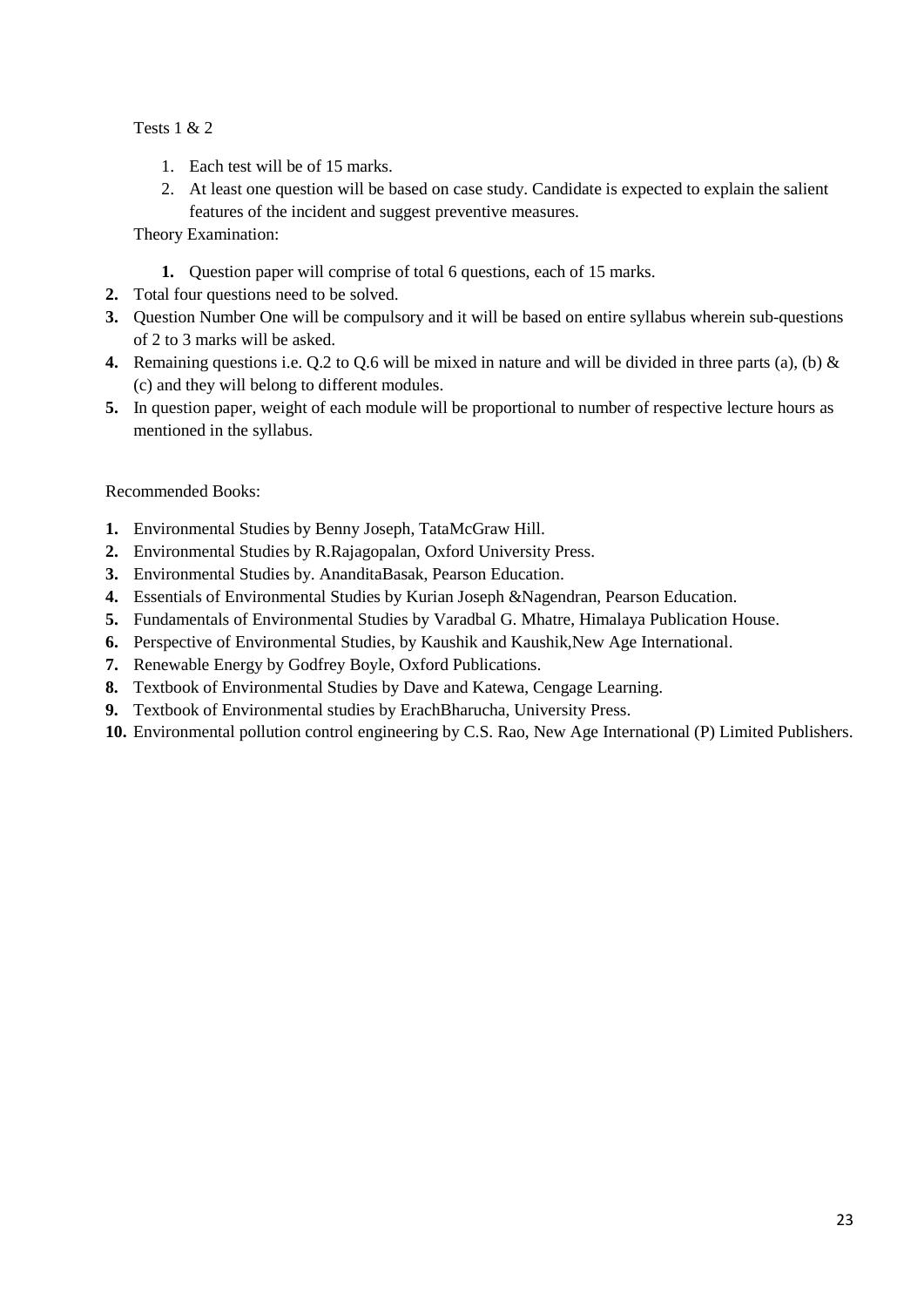| Sub.          | Subject Name      |                          | <b>Examination Scheme</b>     |                     |          |      |        |      |       |
|---------------|-------------------|--------------------------|-------------------------------|---------------------|----------|------|--------|------|-------|
| Code          |                   |                          |                               | Theory              |          | Term | Pract. | Oral | Total |
|               |                   |                          |                               | Internal Assessment | End sem. | Work |        |      |       |
|               |                   | Test 1                   | Test 2<br>Average of Test     |                     |          |      |        |      |       |
|               |                   |                          |                               | and Test 2          |          |      |        |      |       |
| <b>FEL101</b> | <b>Basic</b>      | $\overline{\phantom{a}}$ | $\overline{\phantom{0}}$<br>- |                     |          | 50   |        | -    | 50    |
|               | Workshop          |                          |                               |                     |          |      |        |      |       |
|               | <b>Practice-I</b> |                          |                               |                     |          |      |        |      |       |

| Sub<br>Code   | <b>Subject Name</b>                          |                                | <b>Teaching Scheme</b> |      | Credits Assigned         |          |      |       |
|---------------|----------------------------------------------|--------------------------------|------------------------|------|--------------------------|----------|------|-------|
|               |                                              | Theory                         | Pract.                 | Tut. | Theory                   | TW/Pract | Tut. | Total |
| <b>FEL101</b> | <b>Basic Workshop</b><br><b>Practice - I</b> | 04<br>$\overline{\phantom{0}}$ |                        |      | $\overline{\phantom{a}}$ | 02       |      | 02    |

| Detailed Syllabus |                                                                                      | Periods |
|-------------------|--------------------------------------------------------------------------------------|---------|
|                   |                                                                                      |         |
| Note:             | The syllabus and the Term- work to be done during semester I and Semester II is      |         |
|                   | given together. Individual Instructor for the course is to design the jobs for       |         |
|                   | practice and demonstration and spread the work over entire two semesters. The        |         |
|                   | objective is to impart training to help the students develop engineering skill sets. |         |
|                   | This exercise also aims in inculcating respect for physical work and hard labor in   |         |
|                   | addition to some amount of value addition by getting exposed to interdisciplinary    |         |
|                   | engineering domains.                                                                 |         |
|                   | The two compulsory trades (Sr. No. 1- Fitting and 2 - Carpentry) shall be offered    |         |
|                   | in separate semesters.                                                               |         |
|                   | Select any four trade topics (two per semester) out of the topic at Sr. n. 3 to 11.  |         |
|                   | Demonstrations and hands on experience to be provided during the periods             |         |
|                   | allotted for the same. Report on the demonstration including suitable sketches is    |         |
|                   | also to be included in the term – work                                               |         |
| 1.                | <b>Fitting (compulsory)</b>                                                          | 30      |
|                   | Use and setting of fitting tools for chipping, cutting, filing, marking,             |         |
|                   | center punching, drilling, tapping.                                                  |         |
|                   | Term work to include one job involving following operations : filing to<br>$\bullet$ |         |
|                   | size, one simple male-female joint, drilling and tapping                             |         |
|                   |                                                                                      |         |
| 2.                | <b>Carpentry (compulsory)</b>                                                        | 30      |
|                   | Use and setting of hand tools like hacksaws, jack planes, chisels and<br>$\bullet$   |         |
|                   | gauges for construction of various joints, wood tuning and modern wood               |         |
|                   | turning methods.                                                                     |         |
|                   | $\bullet$                                                                            |         |
|                   | Term work to include one carpentry job involving a joint and report on               |         |
|                   | demonstration of a job involving wood turning                                        |         |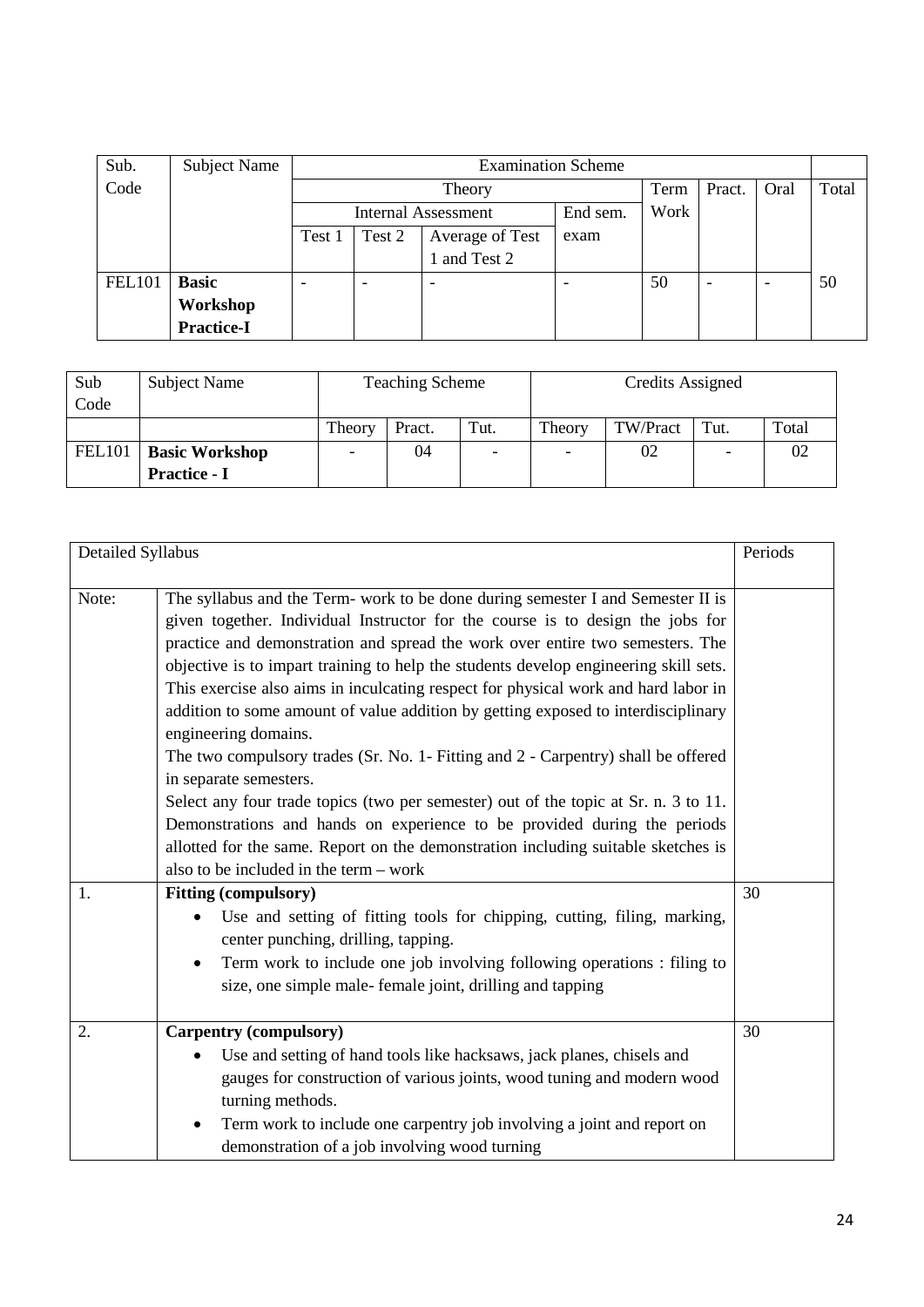| 3.  | <b>Forging (Smithy)</b>                                                                 | 15 |
|-----|-----------------------------------------------------------------------------------------|----|
|     | At least one workshop practice job (Lifting hook and handle) is to be                   |    |
|     | demonstrated.                                                                           |    |
| 4.  | Welding                                                                                 | 15 |
|     | Edge preparation for welding jobs. Arc welding for different job like,                  |    |
|     | Lap welding of two plates, butt welding of plates with simple cover, arc                |    |
|     | welding to join plates at right angles.                                                 |    |
|     |                                                                                         |    |
| 5.  | <b>Machine Shop</b>                                                                     | 15 |
|     | At least one turning job is to be demonstrated.                                         |    |
| 6.  | <b>Electrical board wiring</b>                                                          | 15 |
|     | House wiring, staircase wiring, wiring diagram for fluorescent tube light,              |    |
|     | Godown wiring and three phase wiring for electrical motors.                             |    |
| 7.  | <b>PCB Laboratory Exercises</b>                                                         | 15 |
|     | Layout drawing, Positive and negative film making, PCB etching and drilling,            |    |
|     | Tinning and soldering technique.                                                        |    |
| 8.  | <b>Sheet metal working and Brazing</b>                                                  | 15 |
|     | Use of sheet metal, working hand tools, cutting, bending, spot welding                  |    |
|     |                                                                                         |    |
| 9.  | Plumbing                                                                                | 15 |
|     | Use of plumbing tools, spanners, wrenches, threading dies, demonstration                |    |
|     | of preparation of a domestic line involving fixing of a water tap and use               |    |
|     | of coupling, elbow, tee, and union etc.                                                 |    |
| 10. | <b>Masonry</b>                                                                          | 15 |
|     | Use of masons tools like trowels, hammer, spirit level, square, plumb line<br>$\bullet$ |    |
|     | and pins etc. demonstration of mortar making, single and one and half                   |    |
|     | brick masonry, English and Flemish bonds, block masonry, pointing and                   |    |
|     | plastering.                                                                             |    |
| 11  | <b>Hardware and Networking:</b>                                                         | 15 |
|     | Dismantling of a Personal Computer (PC), Identification of Components of                |    |
|     | a PC such as power supply, motherboard, processor, hard disk, memory                    |    |
|     |                                                                                         |    |
|     | (RAM, ROM), CMOS battery, CD drive, monitor, keyboard, mouse,                           |    |
|     | printer, scanner, pen drives, disk drives etc.                                          |    |
|     | Assembling of PC, Installation of Operating System (Any one) and Device<br>٠            |    |
|     | drivers, Boot-up sequence. Installation of application software (at least one)          |    |
|     | Basic troubleshooting and maintenance<br>$\bullet$                                      |    |
|     | Identification of network components: LAN card, wireless card, switch,<br>٠             |    |
|     | hub, router, different types of network cables (straight cables, crossover              |    |
|     | cables, rollover cables) Basic networking and crimping.                                 |    |
|     |                                                                                         |    |
|     | <b>NOTE:</b> Hands on experience to be given in a group of not more than four           |    |
|     | students.                                                                               |    |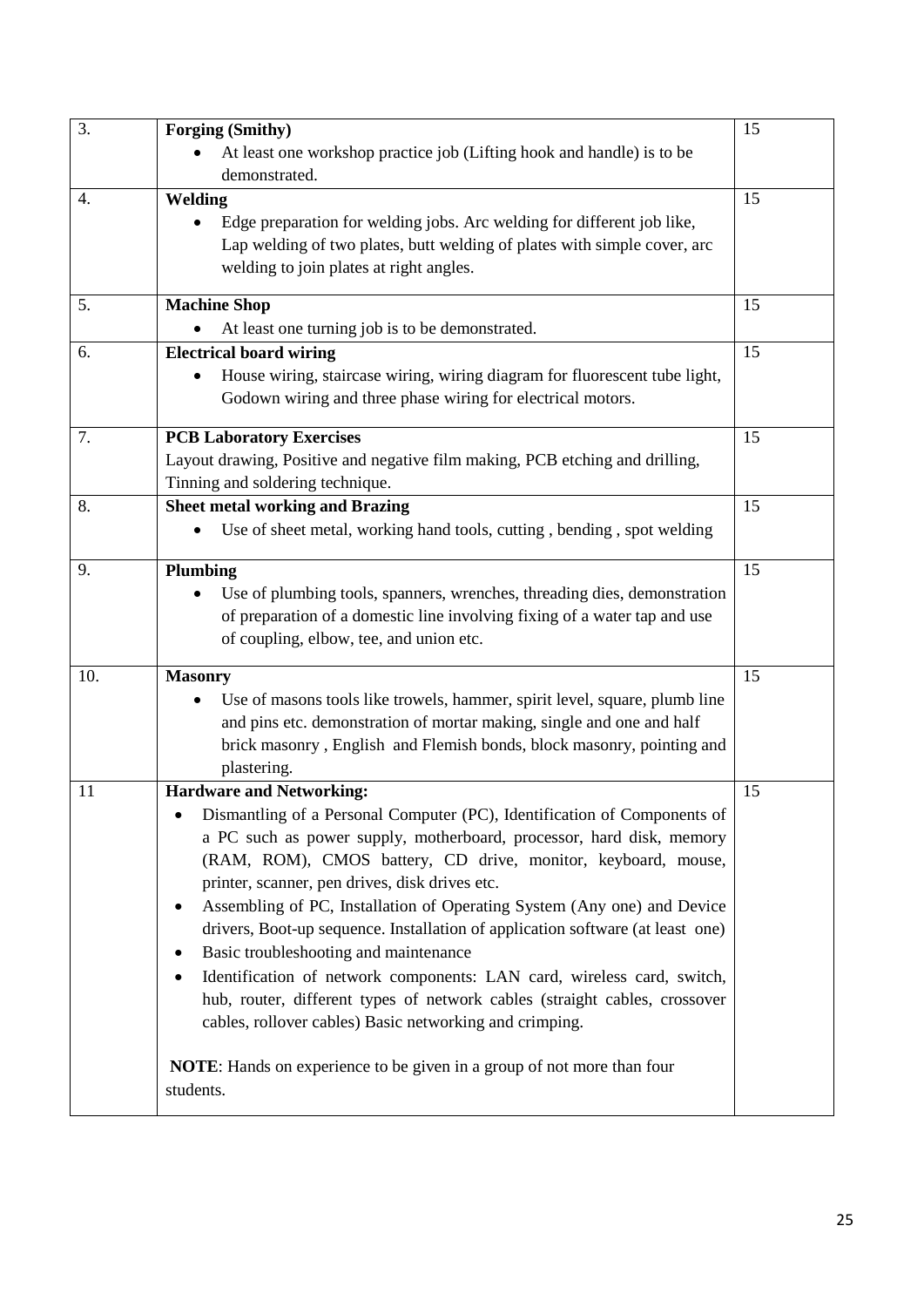## **Term work:**

- 1. Term work shall consist of respective reports and jobs of the trades selected the distribution of marks for term work shall be as follows.
- 2. Laboratory work (Job and Journal) : 40 marks
- 3. Attendance (Practical and Theory) : 10 marks

The final certification and acceptance of term – work ensures the satisfactory performance of laboratory work.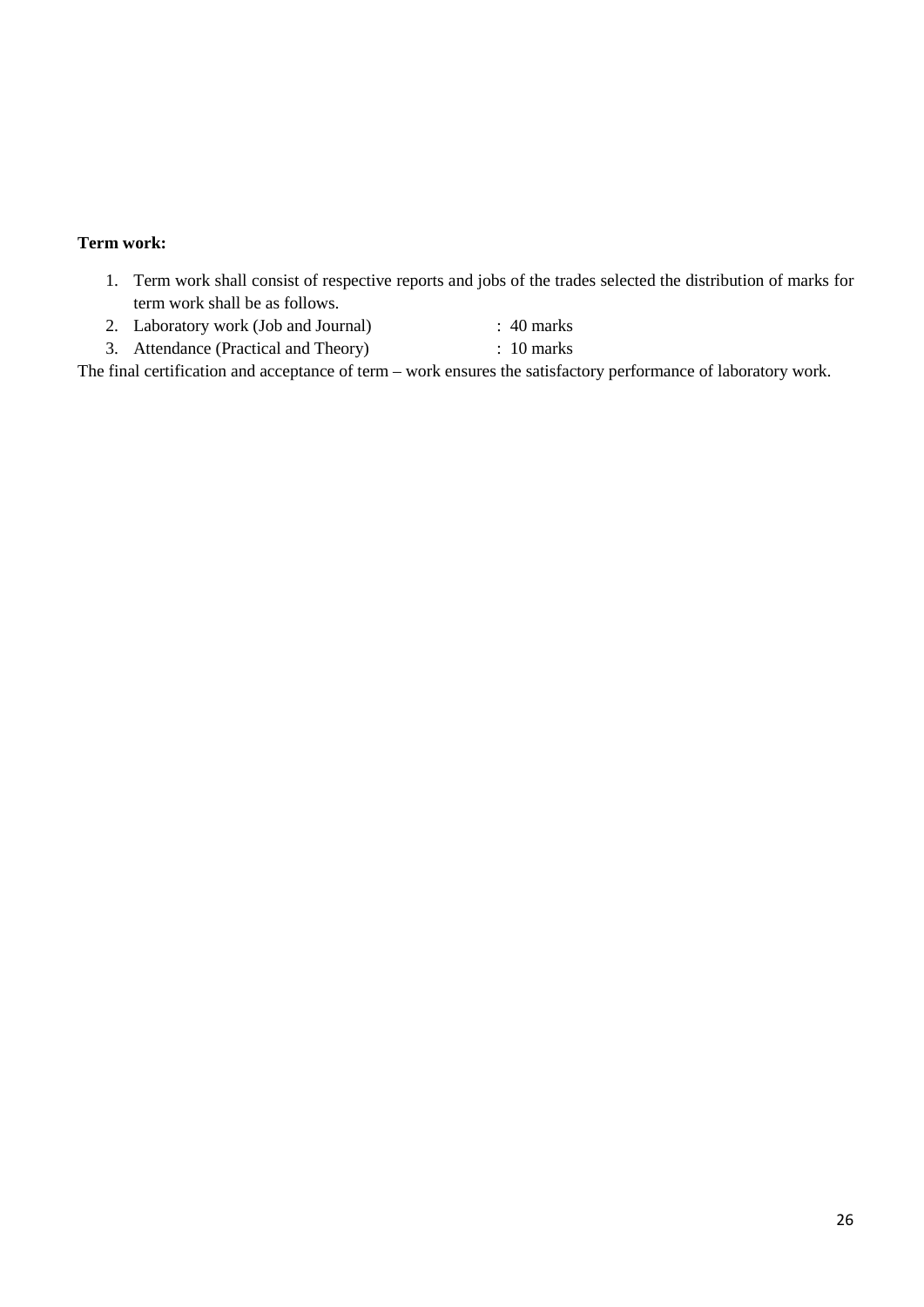| ode           | <b>Subject Name</b>                     | <b>Teaching Scheme</b> |        |      | Credits Assigned |          |     |       |  |
|---------------|-----------------------------------------|------------------------|--------|------|------------------|----------|-----|-------|--|
|               |                                         | Theory                 | Pract. | Tut. | Theory           | TW/Pract | Tut | Total |  |
| <b>FEC201</b> | <b>Applied</b><br><b>Mathematics-II</b> | 04                     |        | 01   | 04               |          | 01  |       |  |

|               |                       | <b>Examination Scheme</b>         |      |            |      |      |        |      |       |  |
|---------------|-----------------------|-----------------------------------|------|------------|------|------|--------|------|-------|--|
|               |                       |                                   |      | Theory     |      |      |        |      |       |  |
| Sub Code      | <b>Subject Name</b>   | End<br><b>Internal Assessment</b> |      |            |      | Term | Practi | Oral |       |  |
|               |                       | Test                              | Test | Av. of     | sem. | Work | cal    |      | Total |  |
|               |                       |                                   | 2    | Test $1 &$ | exam |      | exam   | exam |       |  |
|               |                       |                                   |      | 2          |      |      |        |      |       |  |
| <b>FEC201</b> | <b>Applied</b>        | 20                                | 20   | 20         | 80   | 25   | $-$    | $-$  | 125   |  |
|               | <b>Mathematics-II</b> |                                   |      |            |      |      |        |      |       |  |

**Course Objectives:** The course is aimed to develop the basic Mathematical skills of engineering students that are imperative for effective understanding of engineering subjects. The topics introduced will serve as basic tools for specialized studies in many fields of engineering and technology.

Learning objectives:

- 1) To use Gamma function to solve different type of Integrals and to understand Gamma function as generalize factorial function.
- 2) To understand the Beta function and its application
- 3) To understand First order first degree Differential equations and its applications in in basic electrical circuits and motion of a particle.
- 4) To find the Area of a Bounded Region and calculating mass of lamina using double integral.
- 5) To solve triple integral and understand their applications in physics like to compute total volume of a solid.
- 6) To build ability to solve differential equations numerically. To provide an overview of the experimental aspect of applied mathematics.

## **Course outcomes:**

At the end of this course, students will be able to

- **1.** Apply this knowledge to solve the problems.
- **2.** Apply and analyse various types of numerical methods for solving differential equations.
- **3.** Solve and analyse the Differential equations and its application in related field of engineering.
- **4.** Solve the model by selecting and applying a suitable mathematical method like Trapezoidal rule, Simpson's  $(1/3)^{rd}$  rule etc.
- 5. Interpreting the mathematical results practically.
- 6. Find and analyse area, mass of lamina and volume of solid by using double and triple integration,
- 7. Find length of arc of a given curve.
- 8. Inculcate the habit of Mathematical Thinking.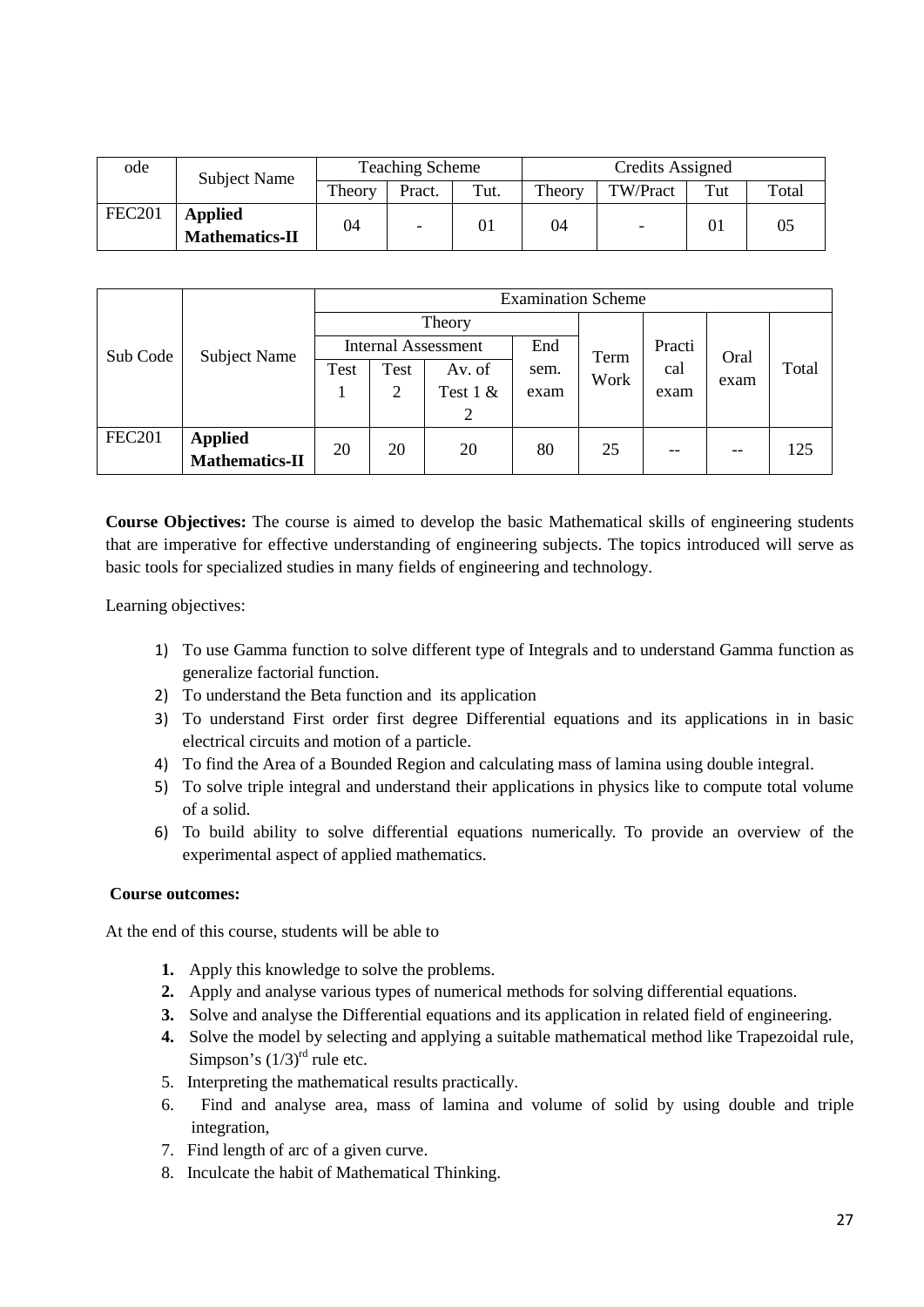# **Detailed Syllabus**

| Sr. No.          | <b>Topics</b>                                                                                                                                                                                                      | <b>Hours</b> |
|------------------|--------------------------------------------------------------------------------------------------------------------------------------------------------------------------------------------------------------------|--------------|
|                  | Prerequisite: Idea of Curve tracing in cartesian, parametric and polar forms.                                                                                                                                      |              |
|                  | Straight lines, Circles, Parabolas, Hyperbola, Astroid, Cycloid, Lemniscate of                                                                                                                                     |              |
|                  | Bernoulli, Cardiode. Concept of Solid Geometry -Planes, Spheres, Cones,                                                                                                                                            |              |
|                  | Cylinders, Paraboloids (Tracing of curves by using SciLab).                                                                                                                                                        |              |
|                  | <b>Module-1: Differential Equations of First Order and First Degree</b>                                                                                                                                            |              |
| $\mathbf{1}$     | Exact differential Equations, Equations reducible to exact form by using<br>1.1<br>integrating factors.<br>1.2 Linear differential equations (Review), equation reducible to linear form,<br>Bernoulli's equation. | 4 hrs        |
|                  | 1.3: Simple application of differential equation of first order and first degree to                                                                                                                                | 3 hrs        |
|                  | electrical and Mechanical Engineering problem (no formulation of differential                                                                                                                                      |              |
|                  | equation)                                                                                                                                                                                                          | 2 hrs        |
|                  | Module-2: Linear Differential Equations With Constant Coefficients and                                                                                                                                             |              |
|                  | <b>Variable Coefficients Of Higher Order</b>                                                                                                                                                                       |              |
|                  | 2.1. Linear Differential Equation with constant coefficient-complementary                                                                                                                                          |              |
| $\boldsymbol{2}$ | function, particular integrals of differential equation of the type $f(D)y = X$                                                                                                                                    | 6 hrs.       |
|                  | where X is $e^{ax}$ , sin(ax+b), cos (ax+b), $x^n$ , $e^{ax}V$ , xV.                                                                                                                                               |              |
|                  | 2.2. Cauchy's homogeneous linear differential equation and Legendre's                                                                                                                                              |              |
|                  | differential equation, Method of variation of parameters.                                                                                                                                                          | 3 hrs        |
|                  |                                                                                                                                                                                                                    |              |
|                  | Module-3: Numerical solution of ordinary differential equations of first                                                                                                                                           |              |
|                  | order and first degree, Beta and Gamma Function                                                                                                                                                                    |              |
|                  | 3.1. (a)Taylor's series method (b)Euler's method                                                                                                                                                                   | 4 hrs        |
| 3                | (c) Modified Euler method (d) Runga-Kutta fourth order formula (SciLab                                                                                                                                             |              |
|                  | programming is to be taught during lecture hours)                                                                                                                                                                  |              |
|                  |                                                                                                                                                                                                                    | 4 hrs        |
|                  | 3.2. Beta and Gamma functions and its properties.                                                                                                                                                                  |              |
|                  |                                                                                                                                                                                                                    |              |
|                  | Module -4: Differentiation under Integral sign, Numerical Integration and                                                                                                                                          |              |
|                  | <b>Rectification</b>                                                                                                                                                                                               |              |
|                  | 4.1. Differentiation under integral sign with constant limits of integration.                                                                                                                                      | 2 hrs        |
| 4                | 4.2. Numerical integration- by (a) Trapezoidal (b) Simpson's 1/3rd (c)<br>Simpson's 3/8th rule (all with proof). (Scilab programming on (a) (b) (c) (d) is<br>to be taught during lecture hours)                   | 3 hrs        |
|                  | 4.3. Rectification of plane curves.                                                                                                                                                                                | 3 hrs        |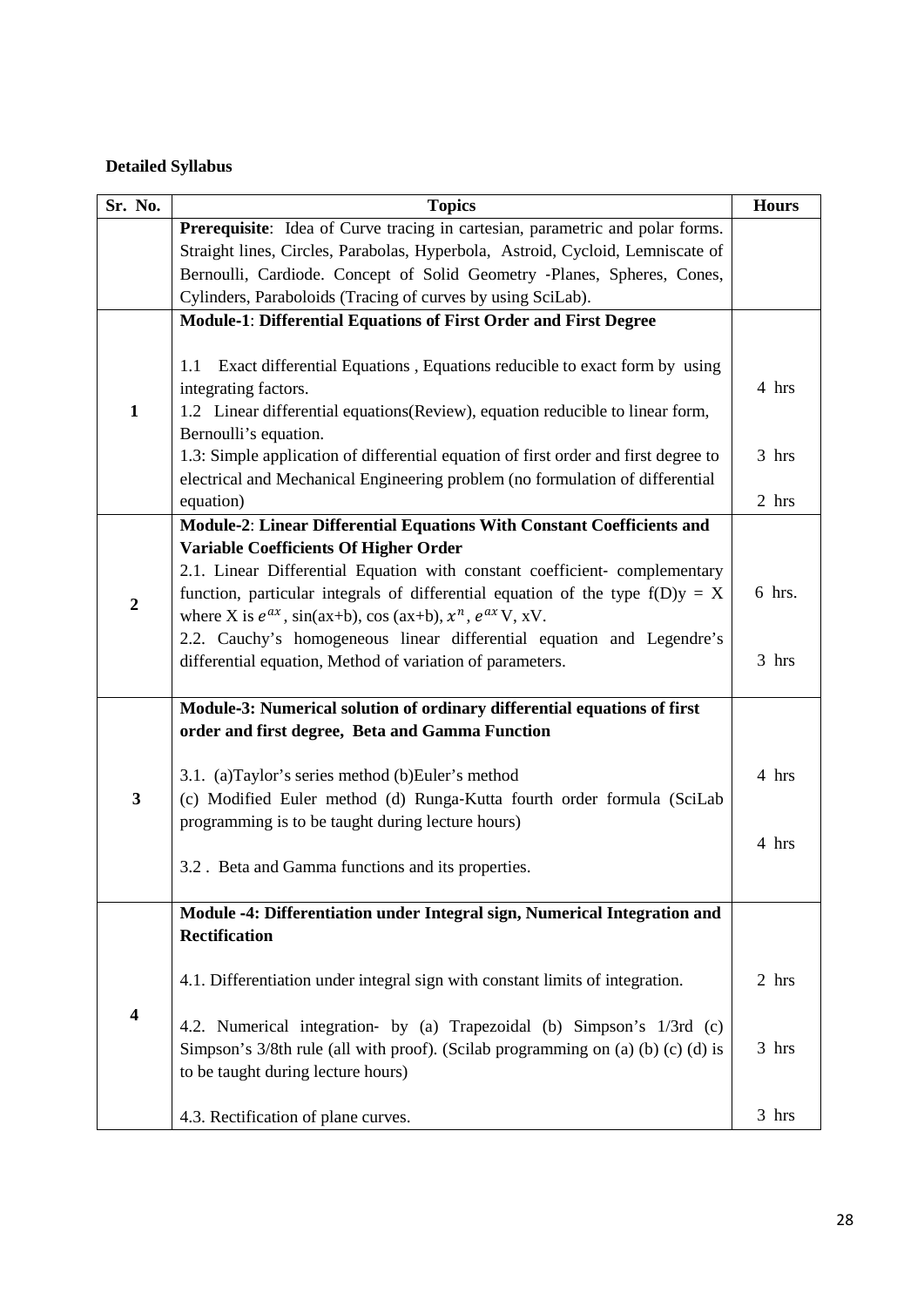| <b>Module-5: Double Integration</b>                                                                                                                                                                                                        |                                                                         |
|--------------------------------------------------------------------------------------------------------------------------------------------------------------------------------------------------------------------------------------------|-------------------------------------------------------------------------|
| 5.1. Double integration-definition, Evaluation of Double Integrals.                                                                                                                                                                        | $\mathcal{D}$<br>hrs                                                    |
| changing the order of integration and changing to polar form.                                                                                                                                                                              | hrs                                                                     |
| Module-5: Triple Integration and Applications of Multiple Integrals.                                                                                                                                                                       |                                                                         |
| 6.1. Triple integration definition and evaluation (Cartesian, cylindrical and<br>spherical polar coordinates).<br>6.2. Application of double integrals to compute Area, Mass, Volume.<br>Application of triple integral to compute volume. | $3$ hrs<br>6 hrs                                                        |
|                                                                                                                                                                                                                                            | 5.2. Change the order of integration, Evaluation of double integrals by |

## **Recommended Books:**

- 4. A text book of Applied Mathematics, P.N.Wartikar and J.N.Wartikar, Vol I and –II by Pune VidyarthiGraha.
- 5. Higher Engineering Mathematics, Dr.B.S.Grewal, Khanna Publication
- 6. Advanced Engineering Mathematics, Erwin Kreyszig, Wiley EasternLimited, 9thEd.
- 7. Numerical methods by Dr. P. Kandasamy ,S.Chand Publications

## **Theory Examination**:

- 1. Question paper will comprise of 6 questions, each carrying 20 marks.
- 2. Total 4 questions need to be solved.

3. Question No.1 will be compulsory and based on entire syllabus wherein sub questions of 3 to 4 marks will be asked.

4: Remaining questions will be randomly selected from all the modules.

5: Weightage of marks should be proportional to number of hours assigned to each Module.

# **Term Work:**

General Instructions:

(1) Batch wise tutorials are to be conducted. The number of students per batch should be as per University pattern for practical.

(2) Students must be encouraged to write Scilab Programs in tutorial class only. Each Student has to write at least 4 Scilab tutorials (including print out) and at least 6 class tutorials on entire syllabus.

(3) SciLab Tutorials will be based on (i)Curve Tracing (ii) Taylor's series method, Euler's method Modified Euler method, Runga‐ Kutta fourth order formula (iii) Ordinary Differential Equation and (iv) Trapezoidal ,Simpson's 1/3rd and Simpson's 3/8th rule.

## **The distribution of Term Work marks will be as follows -**

Attendance (Theory and Tutorial): 05 marks

Class Tutorials on entire syllabus : 10 marks

SciLab Tutorials : 10 marks

The final certification and acceptance of Term - Work ensures the satisfactory Performance of laboratory work and minimum passing in the Term Work.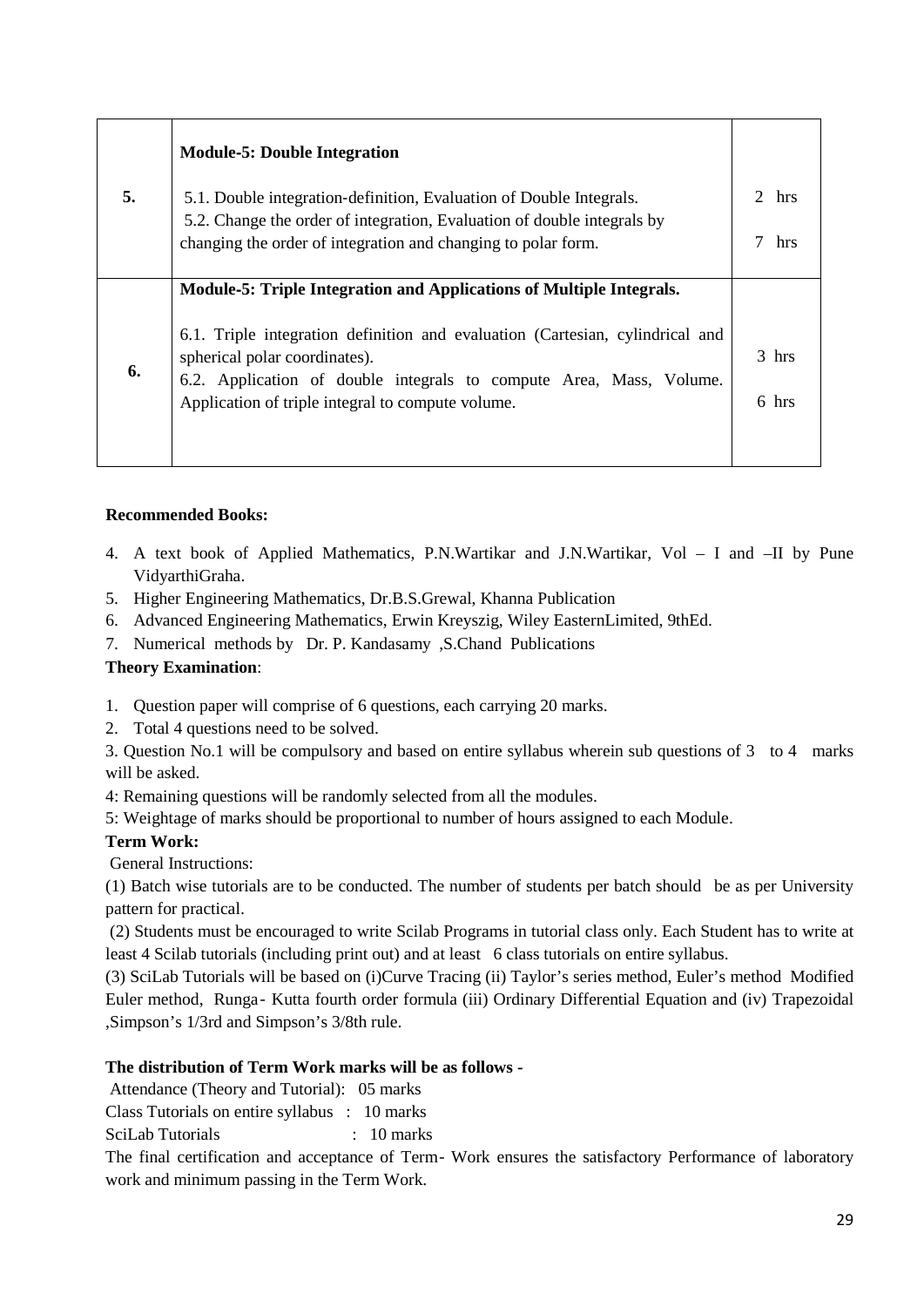| Subject       |                                     | <b>Teaching Scheme</b> |           |          | Credits Assigned |                         |                          |       |
|---------------|-------------------------------------|------------------------|-----------|----------|------------------|-------------------------|--------------------------|-------|
| Code          | Subject Name                        | Theory                 | Practical | Tutorial | Theory           | Term Work/<br>Practical | Tutorial                 | Total |
| <b>FEC202</b> | <b>Applied</b><br><b>Physics-II</b> | 03                     | 01        |          | 03               | 0.5                     | $\overline{\phantom{0}}$ | 3.5   |

|                 | <b>Subject Name</b>           | <b>Examination Scheme</b> |      |                            |          |      |           |      |       |  |
|-----------------|-------------------------------|---------------------------|------|----------------------------|----------|------|-----------|------|-------|--|
|                 |                               |                           |      | Theory                     |          |      |           |      |       |  |
| Subject<br>Code |                               |                           |      | <b>Internal Assessment</b> | End SEM. | Term | Practical | Oral | Total |  |
|                 |                               | Test                      | Test | <b>Average of Test</b>     | Exam.    | Work |           |      |       |  |
|                 |                               |                           |      | 1 & 2                      |          |      |           |      |       |  |
| <b>FEC202</b>   | <b>Applied<br/>Physics-II</b> | 15                        | 15   | 15                         | 60       | 25   |           |      | 100   |  |

## **COURSE OBJECTIVES**

Identify and understand the fundamental physical principals underlying engineering devices and processes a prerequisite to become successful engineers.

To provide inclusive knowledge of fundamental physical principles encouraging engineering students to venture into the research field.

## **COURSE OUTCOME**

1) Ability to demonstrate competency & understanding of basic concepts of Physics like - Optics, Lasers, Fibre optics, Electrodynamics, Nanotechnology, etc.

- 2) Comprehend the concepts of interference and diffraction and their applications
- 3) Apply the working principles of Optical fibre, LASER and their applications in emerging technology
- 4) Understand electrodynamics, Maxwell's equations and their applications
- 5) Assimilate knowledge of the Nanotechnology and tools used SEM, TEM, AFM

| <b>Module 1</b> | <b>INTERFERENCE AND DIFFRACTION OF LIGHT</b>                                              | 14 hrs |  |  |  |  |  |  |  |  |  |
|-----------------|-------------------------------------------------------------------------------------------|--------|--|--|--|--|--|--|--|--|--|
|                 | Interference by division of amplitude and by division of wavefront; Interference in       |        |  |  |  |  |  |  |  |  |  |
|                 | thin film of constant thickness due to reflected and transmitted light; origin of         |        |  |  |  |  |  |  |  |  |  |
|                 | colours in thin film; Wedge shaped film(angle of wedge and thickness                      |        |  |  |  |  |  |  |  |  |  |
|                 | measurement); Newton's rings                                                              |        |  |  |  |  |  |  |  |  |  |
|                 | Applications of interference - Determination of thickness of very thin wire or foil;      |        |  |  |  |  |  |  |  |  |  |
|                 | determination of refractive index of liquid; wavelength of incident light; radius of      |        |  |  |  |  |  |  |  |  |  |
|                 | curvature of lens; testing of surface flatness; Anti-reflecting films and Highly          |        |  |  |  |  |  |  |  |  |  |
|                 | reflecting film.                                                                          |        |  |  |  |  |  |  |  |  |  |
|                 |                                                                                           |        |  |  |  |  |  |  |  |  |  |
|                 | Diffraction of Light – Fraunhoffer diffraction at single slit, Fraunhoffer diffraction at |        |  |  |  |  |  |  |  |  |  |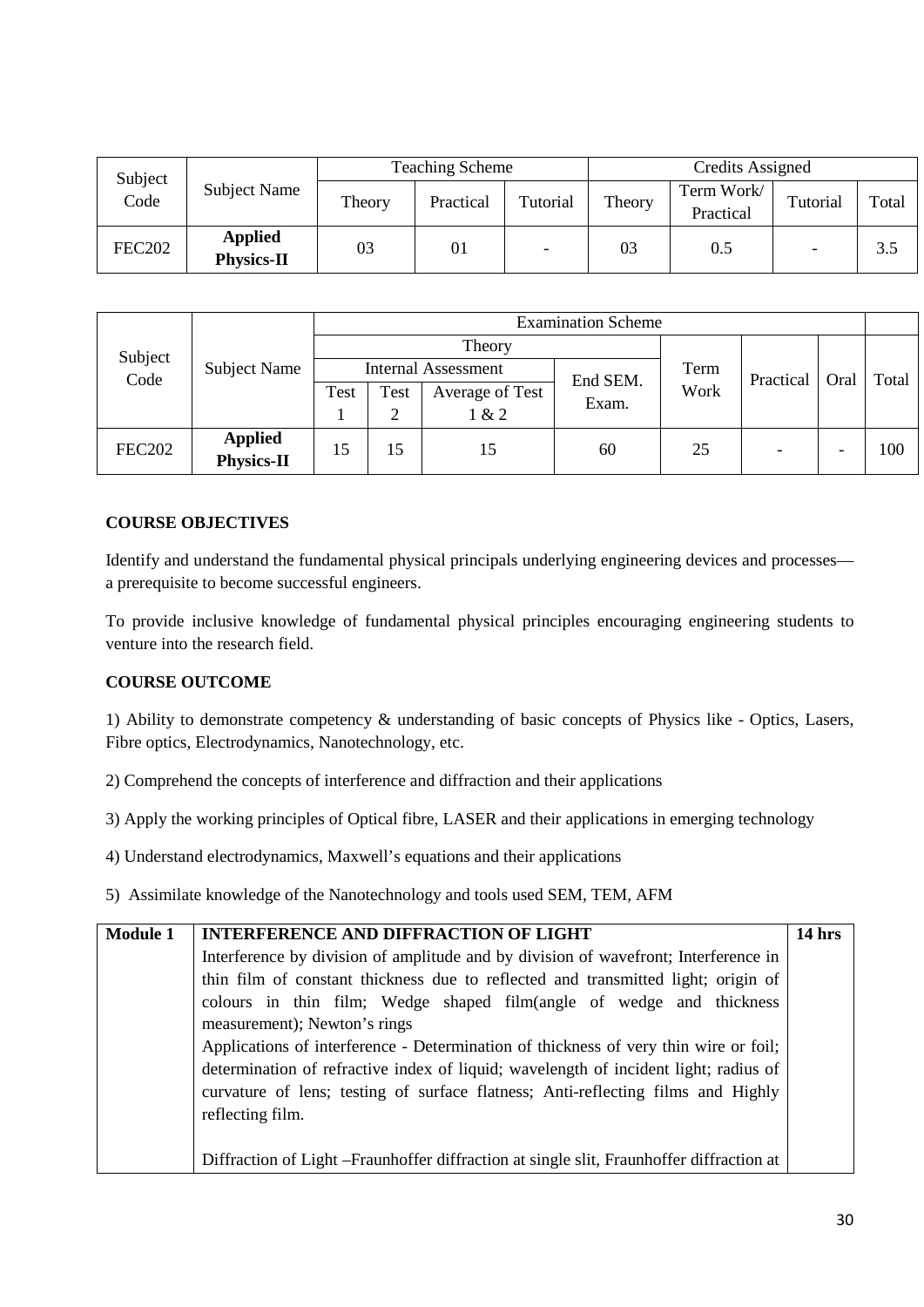|                 | double slit, Diffraction Grating, Resolving power of a grating, dispersive power of a |          |
|-----------------|---------------------------------------------------------------------------------------|----------|
|                 | grating                                                                               |          |
|                 | Application of Diffraction - Determination of wavelength of light with a plane        |          |
|                 | transmission grating                                                                  |          |
| <b>Module 2</b> | <b>LASERS</b>                                                                         | 04hrs    |
|                 | Quantum processes as absorption, spontaneous emission and stimulated emission;        |          |
|                 | metastablestates, population inversion, pumping, resonance cavity, Einsteins's        |          |
|                 | equations; Helium Neon laser; Nd:YAG laser; Semiconductor laser,                      |          |
|                 | Applications of laser-Holography (construction and reconstruction of holograms)       |          |
|                 | and industrial applications(cutting, welding etc), Applications in medical field      |          |
| <b>Module 3</b> | <b>FIBRE OPTICS</b>                                                                   | 04 hrs   |
|                 | Total internal reflection; Numerical Aperture; critical angle; angle of acceptance;   |          |
|                 | Vnumber; number of modes of propagation; types of optical fiber; Losses in optical    |          |
|                 | fibre(Attenuation and dispersion)                                                     |          |
|                 | Applications of optical fibre - Fibre optic communication system; sensors (Pressure,  |          |
|                 | temperature, smoke, water level), applications in medical field                       |          |
| <b>Module 4</b> | <b>ELECTRODYNAMICS</b>                                                                | 08 hrs   |
|                 | Cartesian, Cylindrical and Spherical Coordinate system, Scaler and Vector field,      |          |
|                 | Physical significance of gradient, curl and divergence, Determination of Maxwell's    |          |
|                 | four equations.                                                                       |          |
|                 | Applications-design of antenna, wave guide, satellite communication etc.              |          |
| <b>Module 5</b> | <b>CHARGE PARTICLE IN ELECTRIC AND MAGNETIC FIELDS</b>                                | $05$ hrs |
|                 | Fundamentals of Electromagnetism, Motion of electron in electric field (parallel      |          |
|                 | , perpendicular, with some angle); Motion of electron in magnetic field               |          |
|                 | (Longitudinal and Transverse); Magnetic deflection; Motion of electron in crossed     |          |
|                 | field; Velocity Selector; Velocity Filter, Electron refraction; Bethe's law;          |          |
|                 | Electrostatic focusing; Magnetostatic focusing; Cathode ray tube (CRT);Cathod ray     |          |
|                 | Oscilloscope (CRO)                                                                    |          |
|                 | Application of CRO: Voltage (dc,ac), frequency, phase measurement.                    |          |
| Module 6        | NANOSCIENCE AND NANOTECHNOLOGY                                                        | 04 hrs   |
|                 | Introduction to nano-science and nanotechnology, Surface to volume ratio, Two         |          |
|                 | main approaches in nanotechnology -Bottom up technique and top down technique;        |          |
|                 | Important tools in nanotechnology such as Scanning Electron Microscope,               |          |
|                 | Transmission Electron Microscope, Atomic Force Microscope.                            |          |
|                 | Nano materials: Methods to synthesize nanomaterials (Ball milling, Sputtering,        |          |
|                 | Vapour deposition, solgel), properties and applications of nanomaterials.             |          |

#### **Books Recommended:**

- 1. A text book of Engineering Physics-Avadhanulu & Kshirsagar, S.Chand
- 2. Fundamentals of Optics by Jenkins and White, McGraw-Hill
- 3. Optics Ajay Ghatak, Tata McGraw Hill
- 4. Concepts of Modern Physics- ArtherBeiser, Tata Mcgraw Hill
- 5. A textbook of Optics N. Subramanyam and Brijlal, S.Chand
- 6. Engineering Physics-D. K. Bhattacharya, Oxford
- 7. Concepts of Modern Physics- ArtherBeiser, Tata Mcgraw Hill
- 8. Classical Electodyamics J. D. Jackson, Wiley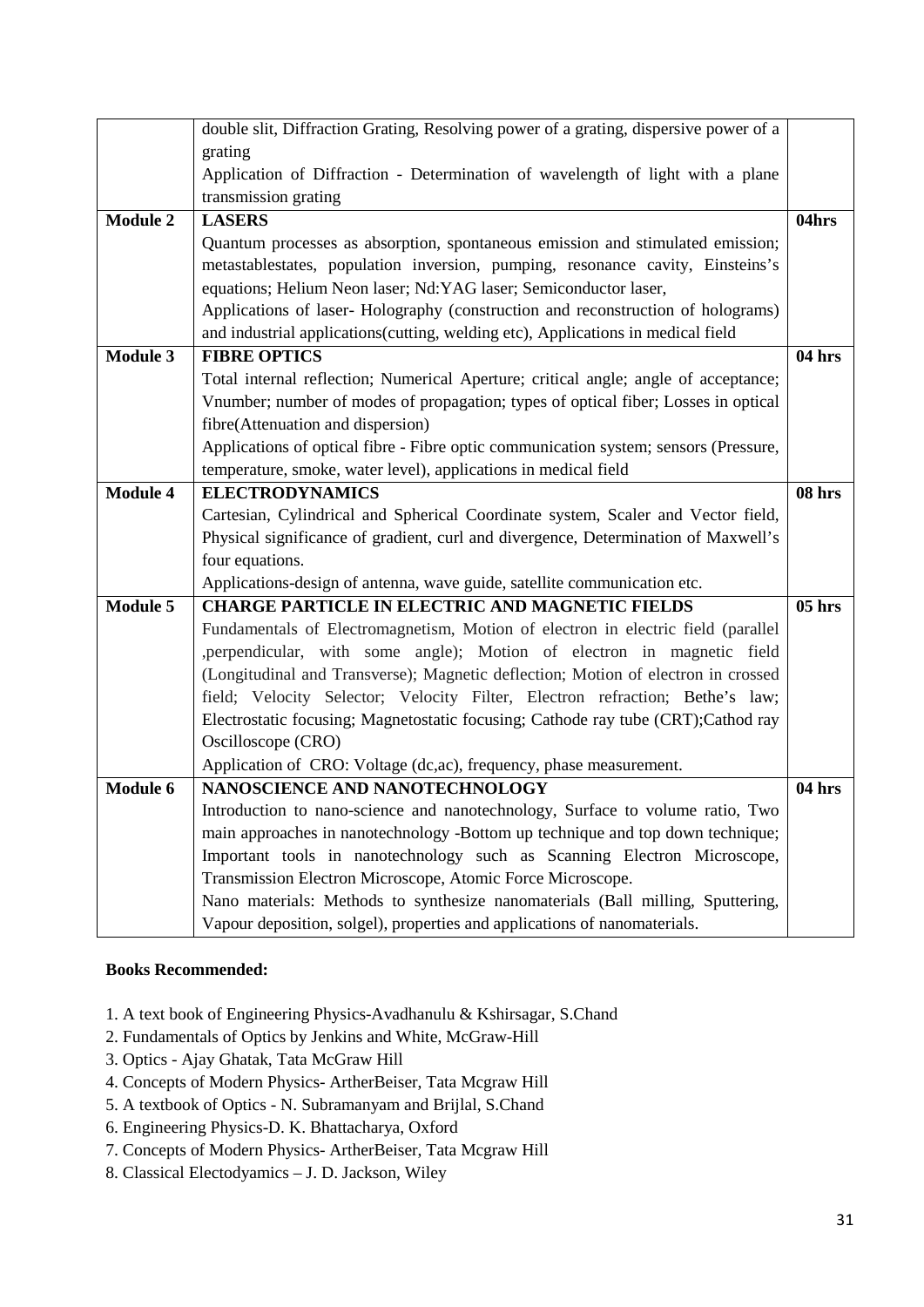9. Introduction to Electrodynamics- D. J. Griffiths, Pearson publication

10. Intoduction to Nanotechnology- Charles P. Poole, Jr., Frank J. Owens, Wiley India edition

11. Nano: The Essential – T. Pradeep, Mcgraw-Hill Education

#### **Suggested Experiments: (Any five)**

- 1. Determination of radius of curvature of a lens using Newton's ring set up
- 2. Determination of diameter of wire/hair or thickness of paper using Wedge shape film method.
- 3. Determination of wavelength using Diffracion grating. (Hg/ Ne source)
- 4. Determination of number of lines on the grating surface using LASER Sourse.
- 5. Determination of Numerical Aperture of an optical fibre.
- 6. Determination of wavelength using Diffracion grating. (Laser source)
- 7. Use of CRO for measurement of frequency and amplitude.
- 8. Use of CRO for measurement of phase angle.
- 9. Study of divergence of laser beam

10. Determination of width of a slit using single slit diffraction experiment (laser source)

#### **Note: Distribution of marks for term work**

- 1. Laboratory work (Experiments and Journal) : 10 marks
- 2. Two Assignments: 10 marks
- 2. Attendance (Practical): 05marks

## **Theory Examination**:

- 1. Question paper will comprise of 6 questions, each carrying 15 marks.
- 2. Total 4 questions need to be solved.
- 3: Q.1 will be compulsory, based on entire syllabus wherein sub questions of 2 to 3 marks will be asked.
- 4: Remaining question will be randomly selected from all the modules.
- 5: Weightage of marks should be proportional to number of hours assigned to each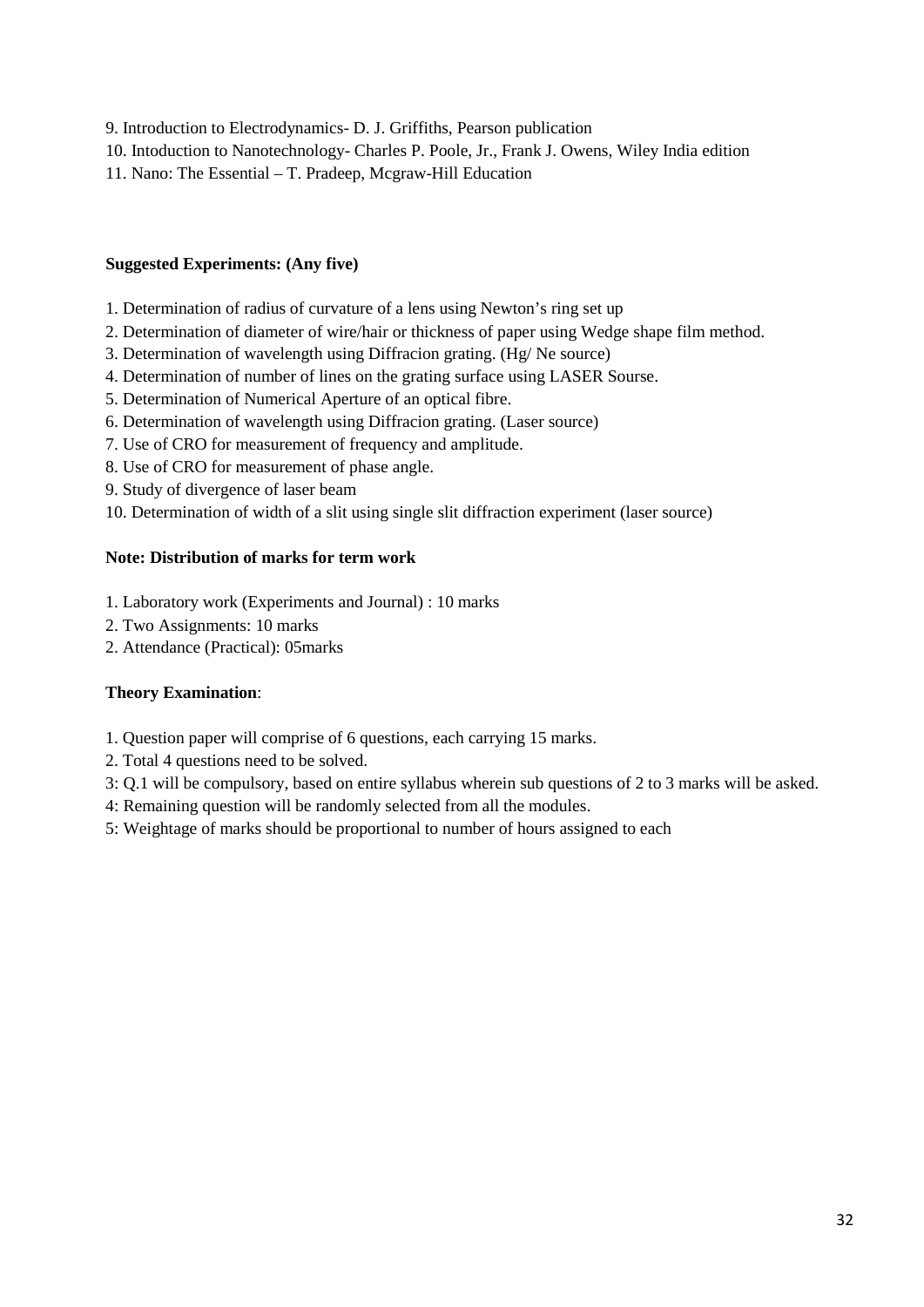|               |                                       | <b>Teaching Scheme</b> |           |                          | Credits Assigned |                            |          |       |
|---------------|---------------------------------------|------------------------|-----------|--------------------------|------------------|----------------------------|----------|-------|
| ct Code       | Subject Name                          | Theory                 | Practical | Tutorial                 | Theory           | Term<br>Work/<br>Practical | Tutorial | Total |
| <b>FEC203</b> | <b>Applied</b><br><b>Chemistry-II</b> | 03                     | 01        | $\overline{\phantom{0}}$ | 03               | 0.5                        |          | 3.5   |

| Subject<br>Code | Subject Name            | <b>Examination Scheme</b>              |      |            |       |           |      |       |     |  |
|-----------------|-------------------------|----------------------------------------|------|------------|-------|-----------|------|-------|-----|--|
|                 |                         |                                        |      | Theory     |       |           |      |       |     |  |
|                 |                         | <b>Internal Assessment</b><br>End SEM. |      |            | Term  | Practical | Oral | Total |     |  |
|                 |                         | Test                                   | Test | Average of | Exam. | Work      |      |       |     |  |
|                 |                         |                                        | 2    | Test 1 & 2 |       |           |      |       |     |  |
| <b>FEC203</b>   | Applied<br>Chemistry-II | 15                                     | 15   | 15         | 60    | 25        |      |       | 100 |  |

## **Course Objectives**

1) To make the students understand the principles of corrosion & Green chemistry.

2) To understand the chemistry of fuels, alloys and composite materials.

#### **Course Outcomes**

Students will be able to:

1) Calculate the quantity of air and oxygen required for the complete combustion of fuels and carry out analysis of fuels.

2) Understand the mechanisms of corrosion, methods of preventing corrosion.

3) Understand the properties and uses of various alloys.

4) Calculate atom economy by various methods of synthesis. Incorporate the knowledge of green

synthesis of various chemicals.

5) Understand the chemistry of composite materials.

# **Module 1 Corrosion:**

Introduction: Types of Corrosion- (I) Dry or Chemical Corrosion-i) Due to oxygen ii) Due to other gases (II) Wet or Electrochemical corrosion- Mechanism i) Evolution of hydrogen type ii) Absorption of oxygen. Types of Electrochemical Corrosion- Galvanic cell corrosion, Concentration cell corrosion (differential aeration), Pitting corrosion, Intergranular corrosion, Stress corrosion. Factors affecting the rate of corrosion- Nature of metal, position of metal in galvanic series, potential difference, overvoltage, relative area of anodic and cathodic parts, purity of metal, nature of the corrosion product, temperature, moisture, influence of pH, concentration of the electrolytes. Methods to decrease the rate of corrosion- Material selection, Proper designing, Use of inhibitors, Cathodic protectioni) Sacrificial anodic protection ii) Impressed current method, Anodic protection method, Metallic coatings- hot dipping- galvanizing and tinning, metal cladding, metal spraying, Electroplating, Cementation. Organic coatings – Paints (only constituents and their functions). **hrs**

**11**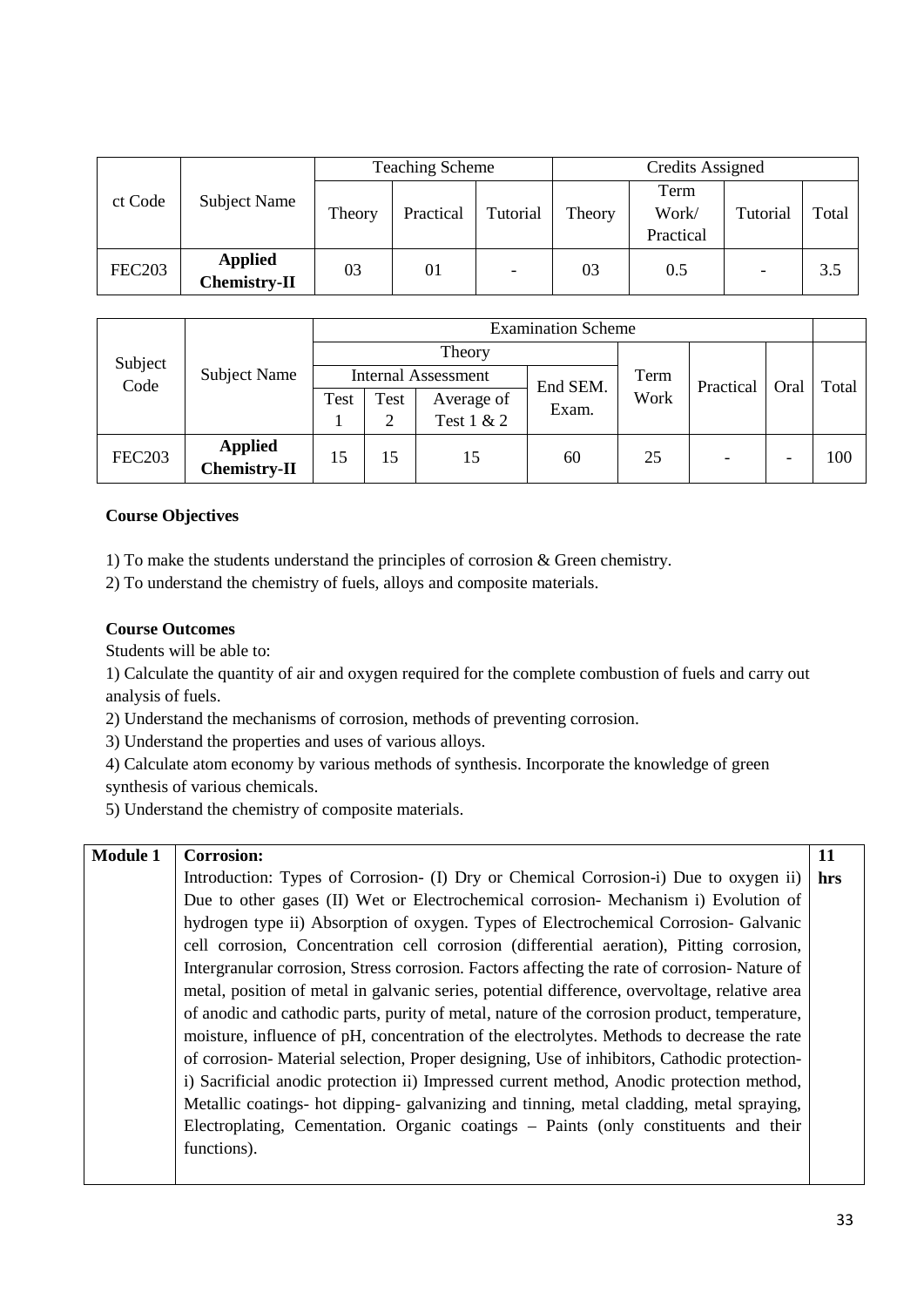| <b>Module 2</b> | <b>Alloys</b>                                                                                 | 07  |
|-----------------|-----------------------------------------------------------------------------------------------|-----|
|                 | Introduction, purpose of making alloys, Ferrous alloys, plain carbon steel, heat resisting    | hrs |
|                 | steels, stainless steels (corrosion resistant steels), effect of the alloying element-Ni, Cr, |     |
|                 | Co, Mn, Mo, W and V;                                                                          |     |
|                 | Non-Ferrous alloys- Composition, properties and uses of-Alloys of Aluminium- i)               |     |
|                 | Duralumin ii) Magnalium. Alloys of Cu- (I) Brasses-i) Commercial brass ii) German             |     |
|                 | silver, (II) Bronzes- i) Gun metal ii) High phosphorous bronze. Alloys of Pb- i) Wood's       |     |
|                 | metal ii) Tinmann's solder. Powder Metallurgy- Introduction, (1)Methods of powder             |     |
|                 | metal formation- i) Mechanical pulverization ii) Atomization iii) Chemical reduction iv)      |     |
|                 | Electrolytic process v) Decomposition (2) Mixing and blending. (3) Sintering (4)              |     |
|                 | i) Cold pressing ii) Powder injection moulding (iii) Hot compaction.<br>Compacting-           |     |
|                 | Applications of powder metallurgy.                                                            |     |
|                 | Shape Memory Alloys- Definition, properties and Uses.                                         |     |
| Module 3        | <b>Fuels</b>                                                                                  | 12  |
|                 | Definition, classification of fuels-solid, liquid and gaseous. Calorific value- Definition,   | hrs |
|                 | Gross or Higher calorific value & Net or lower calorific value, units of heat (no             |     |
|                 | conversions), Dulong's formula & numerical for calculations of Gross and Net calorific        |     |
|                 | values. Characteristics of a good fuel.                                                       |     |
|                 | Solid fuels- Analysis of coal- Proximate and Ultimate Analysis with Significance and          |     |
|                 | numericals.                                                                                   |     |
|                 | Liquid fuels- Crude petroleum oil, its composition and classification and mining (in          |     |
|                 | brief). Refining of crude oil- i) Separation of water ii) Separation of 'S' & iii) Fractional |     |
|                 | Distillation with diagram and composition and uses table.                                     |     |
|                 | Cracking-Definition, Types of cracking-                                                       |     |
|                 | I) Thermal cracking – (i) Liquid phase thermal cracking (ii) Vapour phase thermal             |     |
|                 | cracking. II) Catalytic cracking- (i) Fixed-bed catalytic cracking (ii) Moving-bed catalytic  |     |
|                 | cracking. Advantages of Catalytic cracking.                                                   |     |
|                 | Petrol- Refining of petrol, unleaded petrol (use of MTBE), Catalytic converter, Power         |     |
|                 | alcohol, Knocking, Octane number, Cetane number, Antiknocking agents.                         |     |
|                 | Combustion- Calculations for requirement of only oxygen and air (by weight and by             |     |
|                 | volume only) for given solid $\&$ gaseous fuels.                                              |     |
|                 | Biodiesel- Method to obtain Biodiesel from vegetable oils (Trans-esterification),             |     |
|                 | advantage and disadvantages of biodiesel.                                                     |     |
|                 | Fuel cell- Definition, types and applications.                                                |     |
| <b>Module 4</b> | <b>Composite Materials</b>                                                                    | 04  |
|                 | Introduction, Constitution- i) Matrix phase ii) Dispersed phase. Characteristic properties    | hrs |
|                 | of composite materials. Classification- (A) Particle - reinforced composites- i) Large -      |     |
|                 | particle reinforced composites ii) Dispersion - strengthened composites. (B) Fiber -          |     |
|                 | reinforced composites- i) Continuous – aligned ii) Discontinuous – aligned (short)- (a)       |     |
|                 | aligned (b) randomly oriented (C) Structural Composites- i) Laminates (ii) Sandwich           |     |
|                 | Panels.                                                                                       |     |
|                 |                                                                                               |     |
| <b>Module 5</b> | <b>Green Chemistry</b>                                                                        | 06  |
|                 | Introduction, Twelve Principles of Green chemistry, numerical on atom economy,                | hrs |
|                 | Conventional and green synthesis of Adipic acid, Indigo, Ibuprofen and Carbaryl.              |     |
|                 | Green solvents (ionic liquid supercritical $CO2$ ) and products from natural materials.       |     |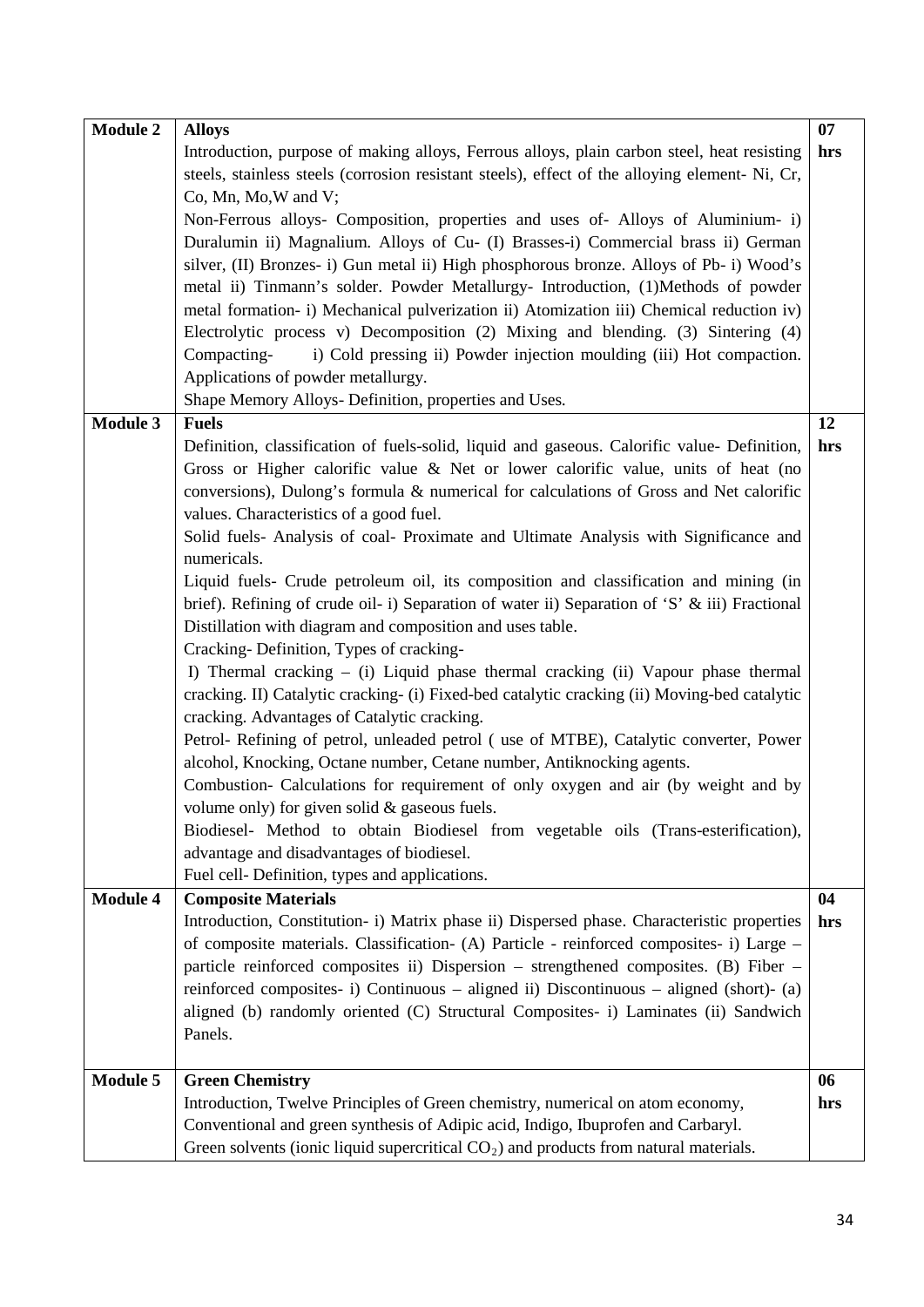## **Theory Examination :**

1. Question paper will comprise of total 6 questions, each of 15 marks.

2. Total four questions need to be solved.

3. Question – 1 will be compulsory and based on entire syllabus wherein sub questions of 3 marks will be asked.

4. Remaining questions will be mixed in nature (for example suppose Q.2 has part (a) from Module 3 then part (b) will be form any module other than module 3).

5. In question paper weightage of each module will be proportional to number of respective lecture hours as mentioned in the syllabus.

# **Term work**

Term Work shall consist of minimum five experiments. The distribution of marks for term work shall be as follows :

Laboratory Work (Experiments and journal) : 10 marks

| Attendance (Practical and Theory)  | $:05$ marks  |
|------------------------------------|--------------|
| Assignments and Viva on practicals | $: 10$ marks |
| Total                              | $: 25$ marks |

The final certification and acceptance of TW ensures the satisfactory performance of laboratory work and minimum passing in the TW.

# **Suggested Experiments**

1) Estimation of Zn- Complexometric titration.

- 2) Estimation of Ni- Complexometric titration.
- 3) Estimation of Al- Complexometic titration.
- 4) Flue gas analysis using Orsat's apparatus.
- 5) Estimation of Fe from plain carbon steel
- 6) Estimation of Ni by gravimetric method.
- 7) Estimation of Sniodometrically.
- 8) Preparation of Biodiesel from edible oil.
- 9) Estimation of Cu- Iodometrically.
- 10) Estimation of percentage moisture in coal.
- 11) Estimation of percentage ash in coal.
- 12) To estimate the emf of Cu-Zn system by potentiometry.
- 13) Demonstration of Electroplating.

## **Recommended Books :**

- 1. Engineering Chemistry Jain &Jain (DhanpatRai)
- 2. Engineering Chemistry Dara & Dara (S Chand)
- 3. Engineering Chemistry Wiley India (ISBN 9788126519880)
- 4. A Text Book of Engineering Chemistry ShashiChawla (DhanpatRai)
- 5.A Text Book of Green Chemistry V.K. Ahluwalia (Springer)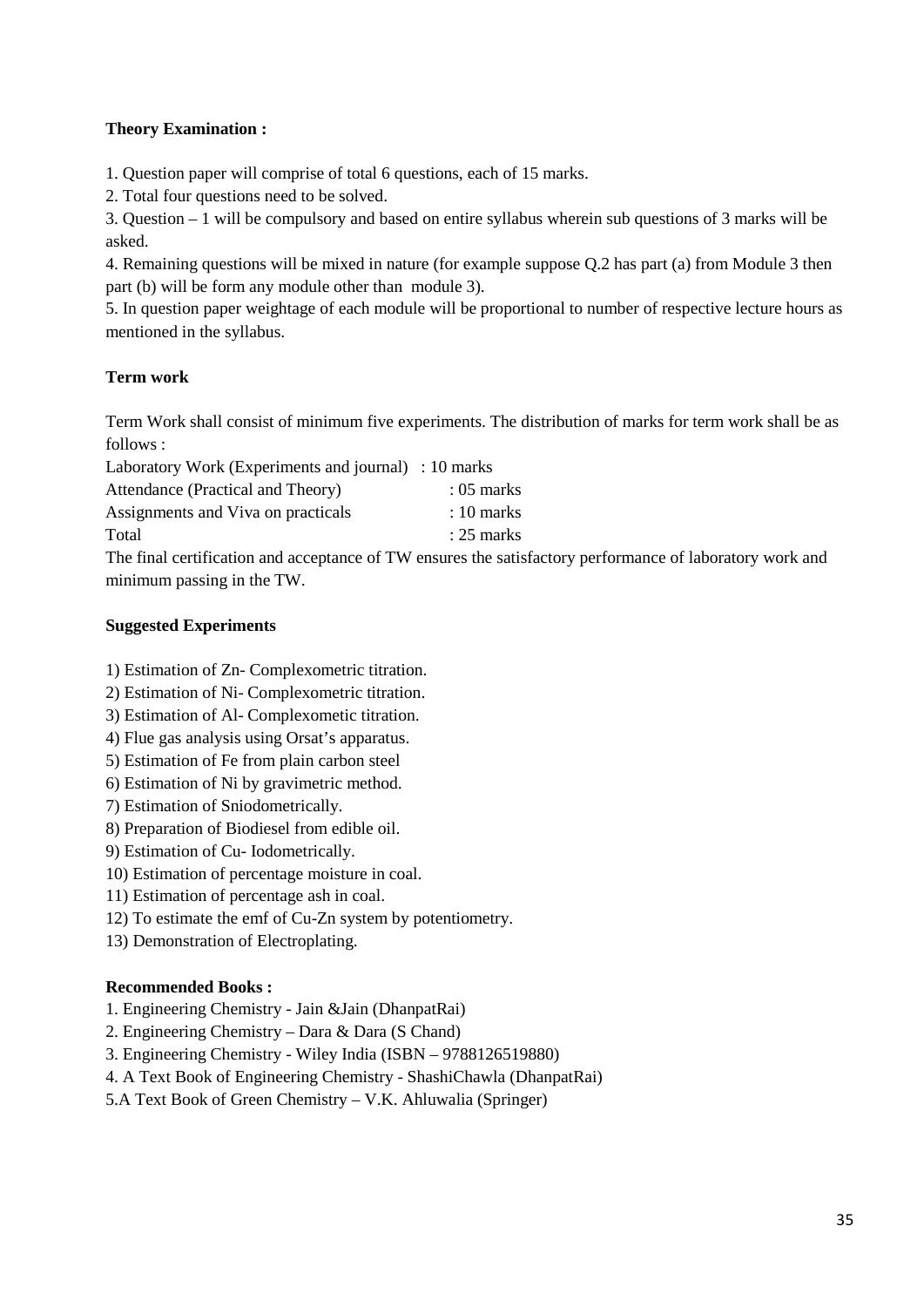|                        |                                      | <b>Teaching Scheme</b> |                      |                     | <b>Credits Assigned</b> |                         |                     |              |
|------------------------|--------------------------------------|------------------------|----------------------|---------------------|-------------------------|-------------------------|---------------------|--------------|
| <b>Subject</b><br>Code | <b>Subject Name</b>                  | <b>Theory</b>          | <b>Practic</b><br>al | <b>Tutori</b><br>al | <b>Theor</b>            | <b>TW/Practic</b><br>al | <b>Tutori</b><br>al | <b>Total</b> |
| <b>FEC20</b>           | <b>Engineering</b><br><b>Drawing</b> | 03                     | 04                   | $- -$               | 03                      | 02                      | $-1$                | 05           |

|                                         |                                                              | <b>Examination Scheme</b> |                            |                                        |                                       |                     |               |      |              |  |
|-----------------------------------------|--------------------------------------------------------------|---------------------------|----------------------------|----------------------------------------|---------------------------------------|---------------------|---------------|------|--------------|--|
|                                         |                                                              |                           |                            | <b>Theory Marks</b>                    |                                       |                     |               |      |              |  |
| <b>Subject</b><br>Code                  |                                                              |                           | <b>Internal Assessment</b> |                                        |                                       |                     |               |      |              |  |
|                                         | <b>Subject</b><br><b>Name</b>                                | Test-1                    | Test-2                     | Average<br>of Test-1<br>and Test-<br>2 | End<br><b>Semester</b><br><b>Exam</b> | <b>Term</b><br>Work | Practic<br>al | Oral | <b>Total</b> |  |
| <b>FEC20</b><br>$\overline{\mathbf{4}}$ | <b>Engineeri</b><br>$\mathbf{n}\mathbf{g}$<br><b>Drawing</b> | 15                        | 15                         | 15                                     | 60                                    | 25                  | 50            | $-$  | <b>150</b>   |  |

# **Course Objective**

1) To impart and inculcate proper understanding of the theory of projection.

- 2) To impart the knowledge of reading a drawing.
- 3) To improve the visualization skill.
- 4) To teach basic utility of computer aided drafting (CAD) tool.

# **Course Outcomes**

**Learner will be able to..**

- 1) Apply the basic principles of projections in 2D drawings.
- 2) Apply the basic principles of projections in converting 3D view to 2D drawings.
- 3) Read a given drawing.
- 4) Visualize an object from the given two views.
- 5) Use CAD tool to draw different views of an object.

| <b>Module</b> | <b>Details</b>                                                                                                                                                                                                                                                                                                                                                         | <b>Hrs</b> |
|---------------|------------------------------------------------------------------------------------------------------------------------------------------------------------------------------------------------------------------------------------------------------------------------------------------------------------------------------------------------------------------------|------------|
|               | <b>Introduction to Engineering Drawing:</b> Types of Lines, Dimensioning Systems as per IS<br>conventions.<br>Engineering Curves: Basic construction of Cycloid, Involutes and Helix (of cylinder) only.<br>** <b>Introduction to Auto CAD:-</b> Basic Drawing and Editing Commands. Knowledge of<br>setting up layers, Dimensioning, Hatching, plotting and Printing. |            |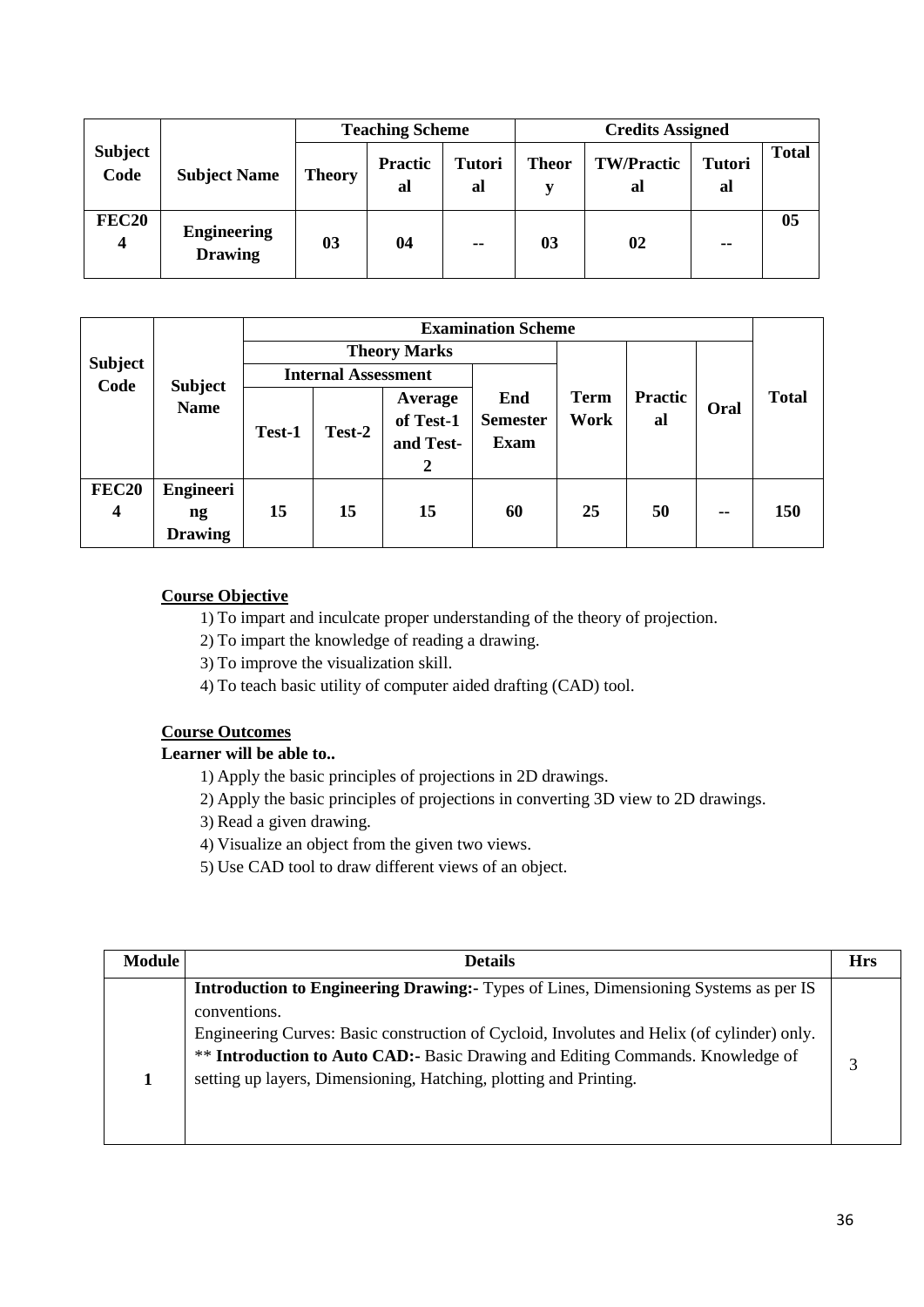|                  | <b>Projection of Points and Lines:</b> - Lines inclined to both the Reference Planes (Excluding  |    |
|------------------|--------------------------------------------------------------------------------------------------|----|
|                  | Traces of lines) and simple application based problems on Projection of lines.                   | 6  |
| $\boldsymbol{2}$ | @Projection of Planes:- Triangular, Square, Rectangular, Pentagonal, Hexagonal and               |    |
|                  | Circular planes inclined to either HP or VP only. (Exclude composite planes)                     |    |
|                  | <b>Projection of Solids:</b> - (Prism, Pyramid, Cylinder, Tetrahedron, Hexahedron and Cone only) |    |
|                  | Solid projection with the axis inclined to HP and VP. (Exclude Spheres, Composite, Hollow        |    |
| 3                | solids and frustum of solids). Use change of position or Auxiliary plane method                  |    |
|                  | Section of solids:- Section of Prism, Pyramid, Cylinder, Tetrahedron, Hexahedron & Cone          |    |
|                  | Orthographic projections:-                                                                       |    |
|                  | Different views of a simple machine part as per the first angle projection method<br>$\bullet$   | 12 |
| 4                | recommended by I.S.                                                                              |    |
|                  |                                                                                                  |    |
|                  | Full or Half Sectional views of the Simple Machine parts                                         |    |
|                  | Isometric Views: Isometric View/Drawing of blocks of plain and cylindrical surfaces using        |    |
|                  | plain/natural scale only. (Exclude Spherical surfaces).                                          |    |
|                  | **Drawing of Isometric views using Auto CAD.<br>$\bullet$                                        |    |
|                  | @Reading of Orthographic Projections. [Only for Practical Exam (AutoCAD)<br>$\bullet$            |    |
|                  | and TW]                                                                                          |    |
|                  | 6) Use CAD tool to draw an isometric view                                                        |    |

6) Use CAD tool to draw an isometric view.

# **\*\*Should be covered during Auto CAD practical sessions.**

**@ Should be covered only in Term work. (i.e. Questions will not be asked for the End semester Examination).**

## **Term Work:**

**Component – 1**

**Drawing Sheet – 1:** Projection of Solids (3 Problems)

**Drawing Sheet – 2:** Section of Solids and Development of lateral surfaces (2 Problems)

**Drawing Sheet – 3:** Orthographic Projection without section (2 Problems)

**Drawing Sheet – 4:** Orthographic Projection with section (2 Problems)

**Drawing Sheet – 5:** Isometric Views (3 Problems)

**Component -2**

#### **One A-3 size sketch book consisting of:-**

**1)** 2 problems each from Engineering Curves, Projection of Lines, Planes and Solids.

**2)** 2 problem from Section of solids and 1 problem from section of solids with Development of lateral surface of that sectioned Solid.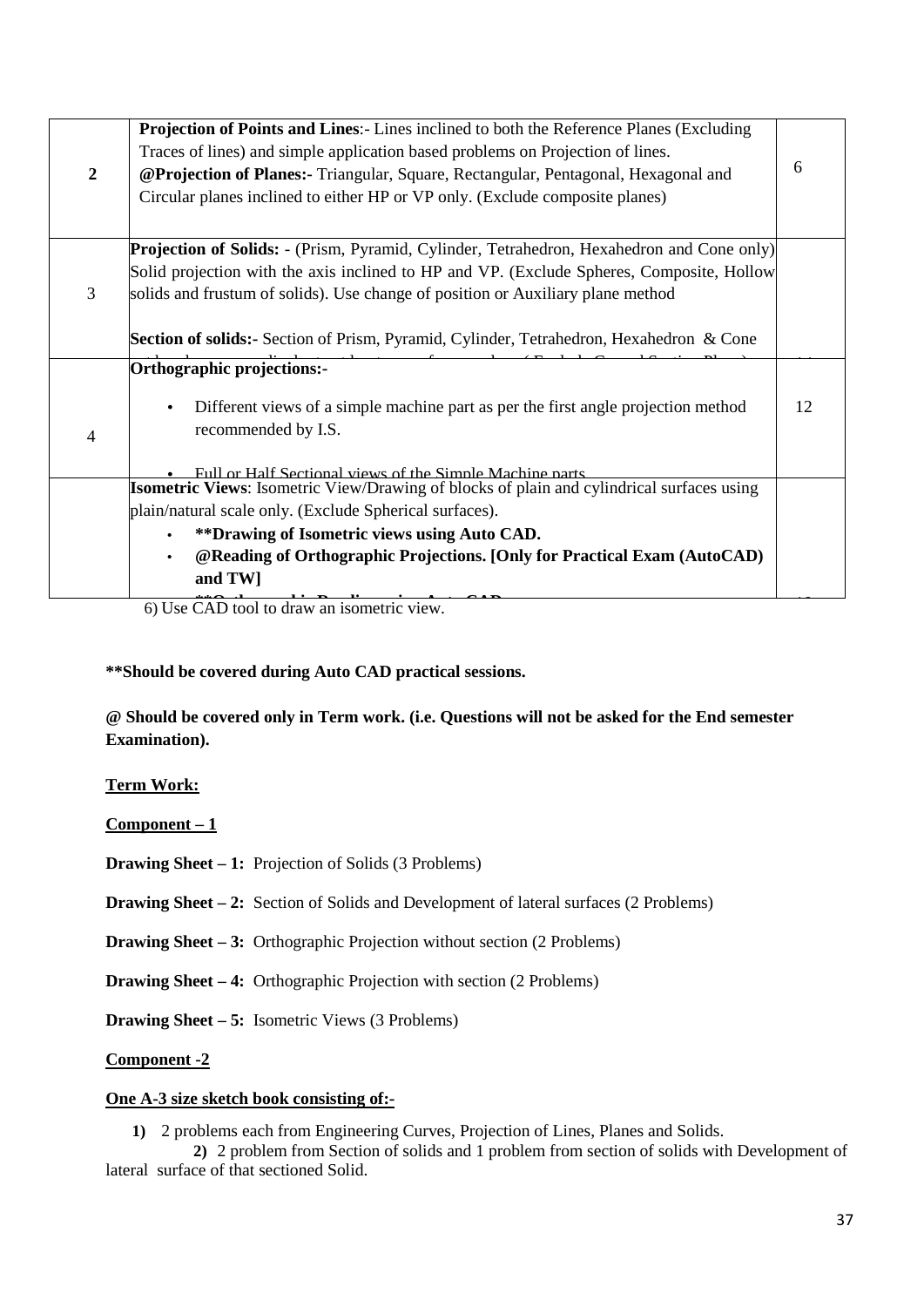**3)** 2 problems from the Orthographic Projections (with Section), 1 problem on Reading of Orthographic projections and 2 problems on Isometric views.

## **Component-3**

## Printouts **(preferably on A3 size sheet)** of each from:

- **1)** Orthographic Projections with section 3 problems.
- 2 Isometric Views 4 problems.
- 3) Reading of Orthographic Projections 1 problem.

 **Note:-** 2 hrs /week Auto CAD Practical is essential for completing the Auto CAD Drawings and take required printouts.

# **AutoCAD Examination: (2hrs – 50 marks):**

- **1)** Minimum 1 problem from **1 OR 3** of **Component-3for 30 marks. AND**
- **2)** Minimum 1 problem from 2 of **Component-3 for 20 marks.**

**Note:-** Print out of the Answers have to be taken **preferably in A3 size sheets** and should be **Assessed byExternal examiner only**. Knowledge of concepts and accuracy of drawing should be considered during evaluation.

# **Internal Assessment Test: (1 hr - 15 marks)**

 Out of the two tests, one test must be conducted by **conventional way** and another test must be **Practical Exam** (using Auto CAD software). Average of the two tests must be considered for Internal Assessment. **End Semester Examination: (3 hrs – 60 marks)**

- **1.** Question paper will comprise of 6 questions, each carrying 15 marks.
- **2.** Any 4 questions need to be solved.
- **3.** Marks of each topic should be proportional to number of hours assigned to each Module.

# **Text Books.**

- 1) N.D. Bhatt, "Engineering Drawing (Plane and solid geometry)", Charotar Publishing House Pvt. Ltd.
- 2) N.D. Bhatt & V.M. Panchal, "Machine Drawing", Charotar Publishing House Pvt. Ltd.

## **References.**

- 1) M.B Shah & B.C Rana, "Engineering Drawing", Pearson Publications.
- 2) P.J. Shah, "Engineering Graphics", S Chand Publications.
- 3) Dhananjay A Jolhe, "Engineering Drawing" Tata McGraw Hill.
- 4) Prof. Sham Tickoo (Purdue University) &GauravVerma, "( CAD Soft Technologies) : Auto CAD

2012 (For engineers and Designers)", Dreamtech Press NewDelhi.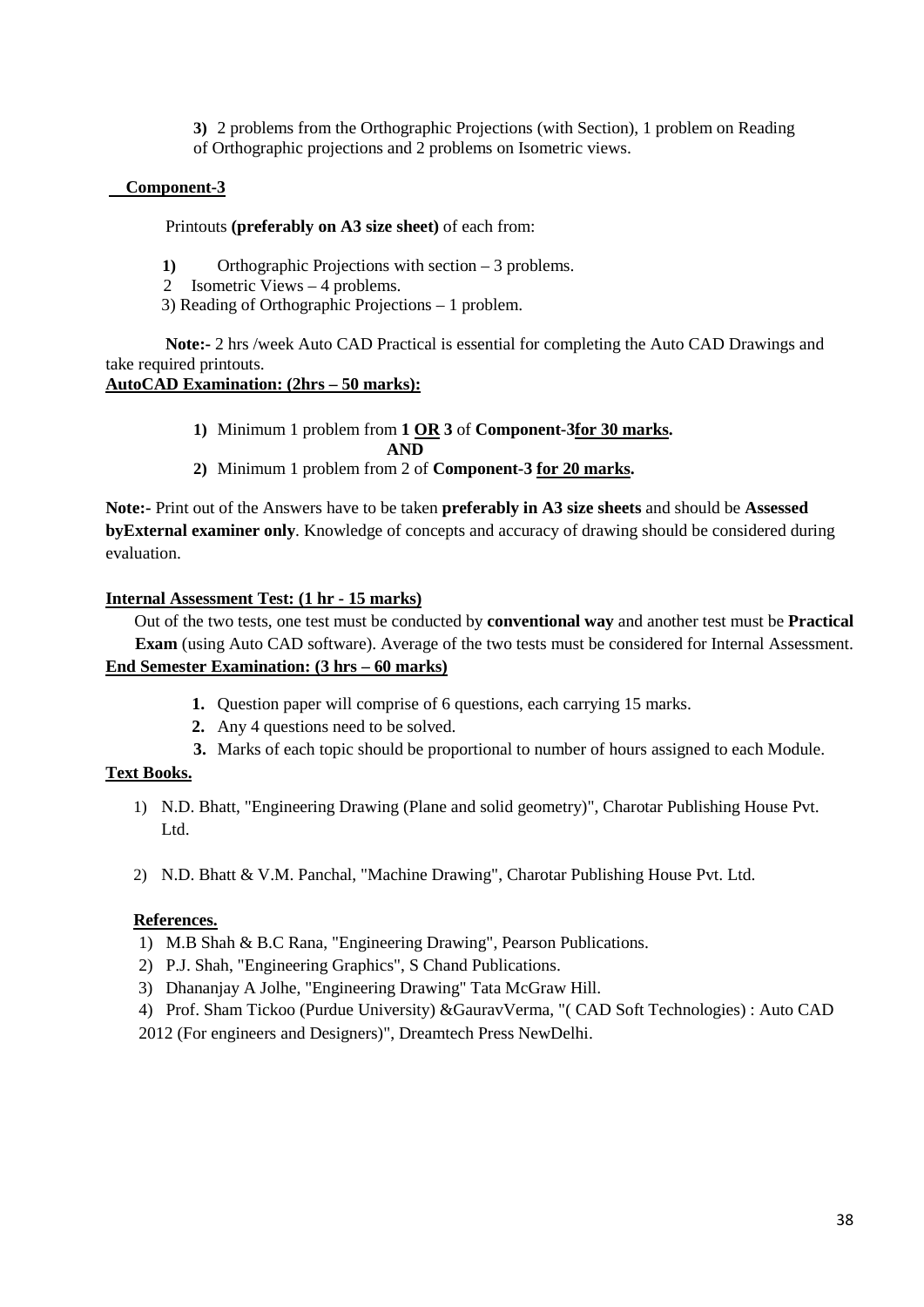| <b>Subject</b> |                                              |                            | <b>Teaching Scheme</b> |      | <b>Credits Assigned</b>   |              |        |       |       |
|----------------|----------------------------------------------|----------------------------|------------------------|------|---------------------------|--------------|--------|-------|-------|
|                | <b>Subject Name</b>                          |                            | (Contact Hours)        |      |                           |              |        |       |       |
| Code           |                                              | Theory                     | Pract                  | Tut. | Theory                    | Pract.       | Tut    | Total |       |
|                |                                              | 04                         | 02                     | --   | 04                        | 01           | --     | 05    |       |
|                |                                              |                            |                        |      | <b>Examination Scheme</b> |              |        |       |       |
| <b>FEC205</b>  | <b>Structured</b><br>Programming<br>Approach | Theory Examination         |                        |      |                           |              |        |       |       |
|                |                                              | <b>Internal Assessment</b> |                        |      | End<br>Sem.               | Term<br>Work | Pract. | Oral  | Total |
|                |                                              | Test 1                     | Test 2                 | Avg. | Exam                      |              |        |       |       |
|                |                                              | 20                         | 20                     | 20   | 80                        | 25           | 25     | ---   | 150   |

## **Objective:**

This subject aims to provide students with an understanding of the role computation can play in solving problems. The Course will be taught using C-Programming Language.

# **Outcome:**

Learner will able to

- 1. Understand the basic terminology used in computer programming.
- 2. Write, compile and debug programs in C language.
- 3. Use different data types in a computer program.
- 4. Design programs involving decision structures, loops and functions.
- 5. Describe the dynamics of memory by the use of pointers.
- 6. Use different data structures and create/update basic data files.

| Sr. No. | <b>Module</b>                                                            | <b>Detailed Content</b>                                                                                                                                                                                                                                                                                                                                                                                                                  | <b>Hours</b> |
|---------|--------------------------------------------------------------------------|------------------------------------------------------------------------------------------------------------------------------------------------------------------------------------------------------------------------------------------------------------------------------------------------------------------------------------------------------------------------------------------------------------------------------------------|--------------|
|         | Introduction to<br>Computer,<br><b>Algorithm</b><br><b>And Flowchart</b> | 1.1 Basics of Computer:<br>Turing Model, Von Neumann Model, Basics of Positional<br>Number System, Introduction to Operating System and component<br>of an Operating System.<br>1.2 Algorithm & Flowchart:<br>Three construct of Algorithm and flowchart: Sequence, Decision<br>(Selection) and Repetition                                                                                                                               | 06           |
| 2       | <b>Fundamentals of</b><br><b>C-Programming</b>                           | 2.1 Character Set, Identifiers and keywords, Data types, Constants,<br>Variables.<br>2.2 Operators-Arithmetic, Relational and logical, Assignment,<br>Unary, Conditional, Bitwise, Comma, other operators.<br>Expression, statements, Library Functions, Preprocessor.<br><b>2.3 Data Input and Output</b> – getchar( $\theta$ ), putchar( $\theta$ ), scanf( $\theta$ ), printf( $\theta$ ),<br>gets(), puts(), Structure of C program. | 06           |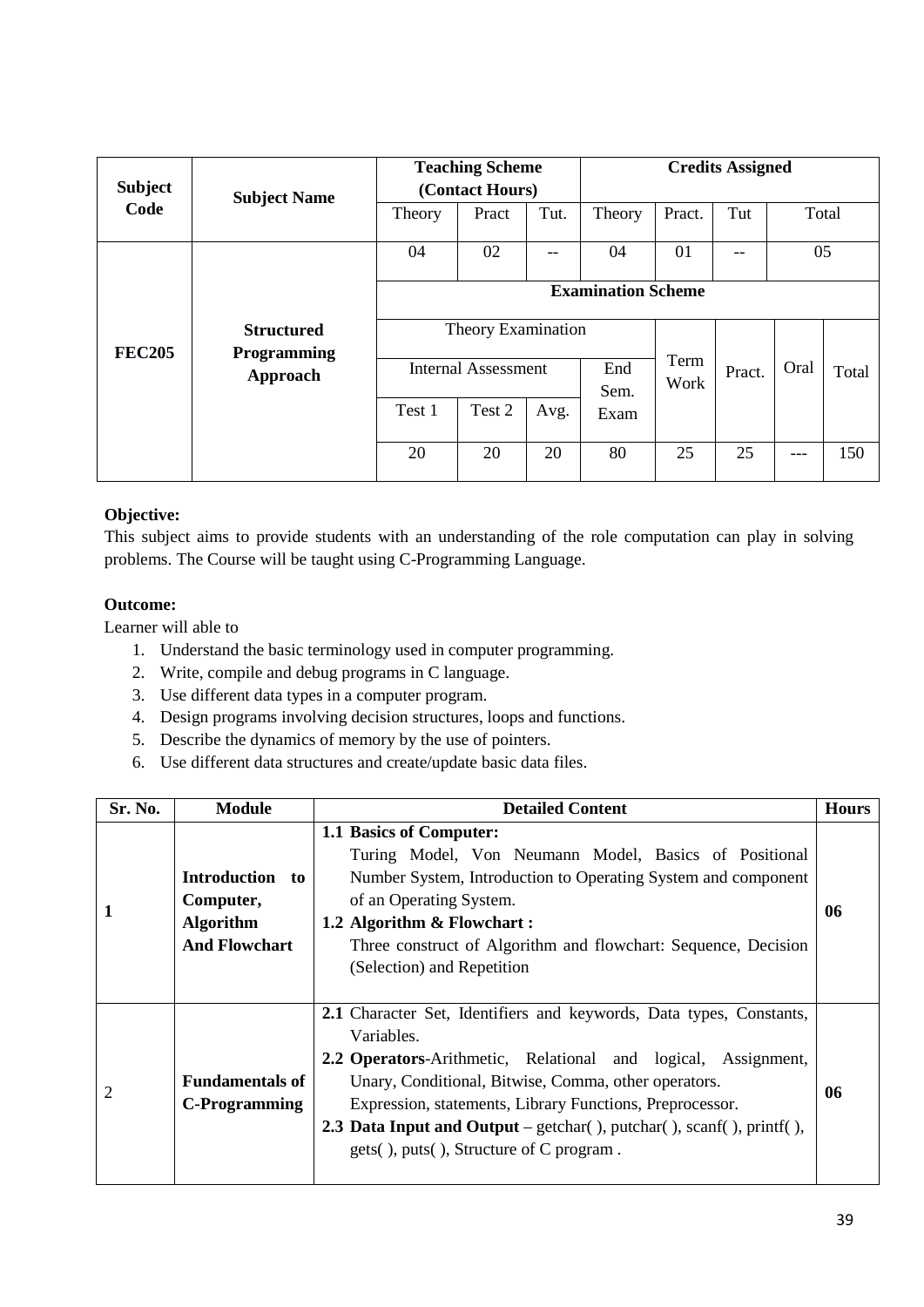| 3 | <b>Control</b><br><b>Structures</b>                                                                                                                                                                                                                                          | 3.1 Branching - If statement, If-else Statement, Multiway decision.<br>3.2 Looping – while, do-while, for<br>3.3 Nested control structure- Switch statement, Continue statement<br>Break statement, Goto statement.                                                                                                                                                                                                                                         | 12 |  |
|---|------------------------------------------------------------------------------------------------------------------------------------------------------------------------------------------------------------------------------------------------------------------------------|-------------------------------------------------------------------------------------------------------------------------------------------------------------------------------------------------------------------------------------------------------------------------------------------------------------------------------------------------------------------------------------------------------------------------------------------------------------|----|--|
| 4 | 4.1 Function - Introduction of Function, Function Main, Defining a<br>Function, Accessing a Function, Function Prototype, Passing<br><b>Functions and</b><br>Arguments to a Function, Recursion.<br><b>Parameter</b><br>4.2 Storage Classes - Auto, Extern, Static, Register |                                                                                                                                                                                                                                                                                                                                                                                                                                                             |    |  |
| 5 | Arrays, String<br><b>Structure and</b><br><b>Union</b>                                                                                                                                                                                                                       | Array-Concepts, Declaration, Definition, Accessing<br>5.1<br>array<br>element, One-dimensional and Multidimensional array.<br><b>5.2 String-Basic of String, Array of String, Functions in String.h</b><br>5.3 Structure- Declaration, Initialization, structure within structure,<br>Operation on structures, Array of Structure.<br>5.4 Union - Definition, Difference between structure and union,<br>Operations on a union                              | 14 |  |
| 6 | <b>Pointer and</b><br><b>Files</b>                                                                                                                                                                                                                                           | 6.1 Pointer : Introduction, Definition and uses of Pointers, Address<br>Operator, Pointer Variables, Dereferencing Pointer, Void Pointer,<br>Pointer Arithmetic, Pointers to Pointers, Pointers and Array, Passing<br>Arrays to Function, Pointers and Function, Pointers and two<br>dimensional Array, Array of Pointers, Dynamic Memory Allocation.<br>6.2 Files: Types of File, File operation- Opening, Closing, Creating,<br>Reading, Processing File. | 08 |  |

# **Text Books:**

- **1.** "MASTERING C" by K.R.Venugopal and SudeepR.Prasad , Tata McGraw-Hill Publications.
- **2.** "A Computer Science –Structure Programming Approaches using C ", by BehrouzForouzan , Cengage Learning .
- **3.** Schaum's outlines "Programming with C", by Byron S. Gottfried, Tata McGraw-Hill Publications.

## **Reference Books:**

- **1.** "Basics of Computer Science", by BehrouzForouzan , Cengage Learning .
- **2.** "Programming Techniques through C", by M. G. Venkateshmurthy, Pearson Publication.
- **3.** "Programming in ANSI C", by E. Balaguruswamy, Tata McGraw-Hill Education.
- **4.** "Programming in C", by Pradeep Day and Manas Gosh, Oxford University Press.
- **5.** "Let Us C", by Yashwant Kanetkar, BPB Publication.

## **Laboratory Assignments:**

- 1. Students are expected to solve and execute at least 20 programming problems based on above Syllabus.
- 2. Journal work should comprise of writing the problem definition, solution of problem either as algorithm and flow chart and source code in C (Advisable hand written) for all the 20 problems.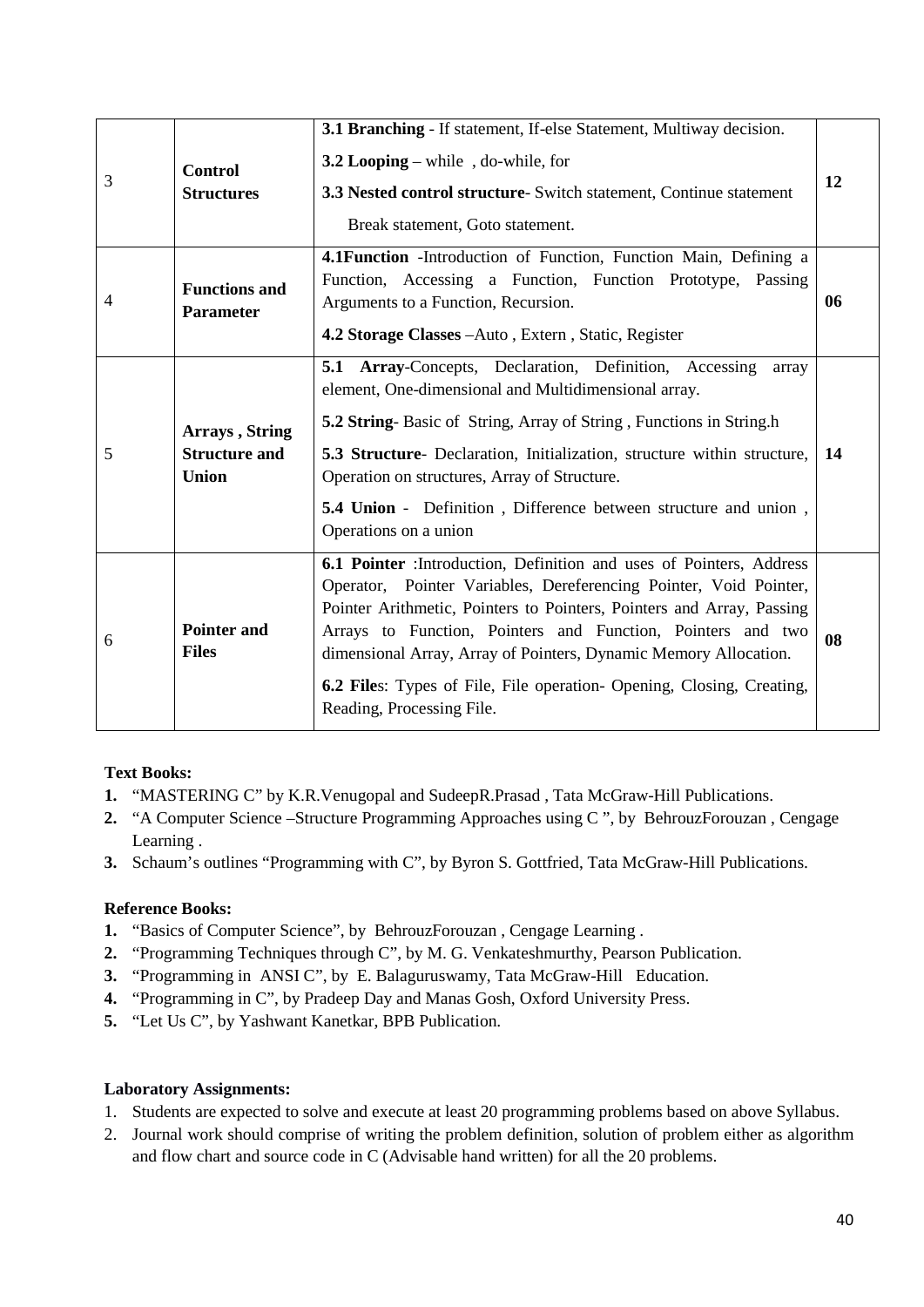# **Assessment:**

# **Internal Assessment :**

Assessment consists of two tests, First test should be conducted after 40% syllabus and Second test should be conducted after 70% Syllabus.

# **End Semester Theory Examination:**

- 1. Question paper will comprise of total six question
- 2. All question carry equal marks and Q.1 will be compulsory, based on entire syllabus
- 3. Questions will be mixed in nature (for example supposed Q.2 has part (a) from module 3 then part (b) will be from any module other than module 3)
- 4. Only Four question need to be solved.

**In question paper weightage of each module will be proportional to number of respective lecture hours as mention in the syllabus.**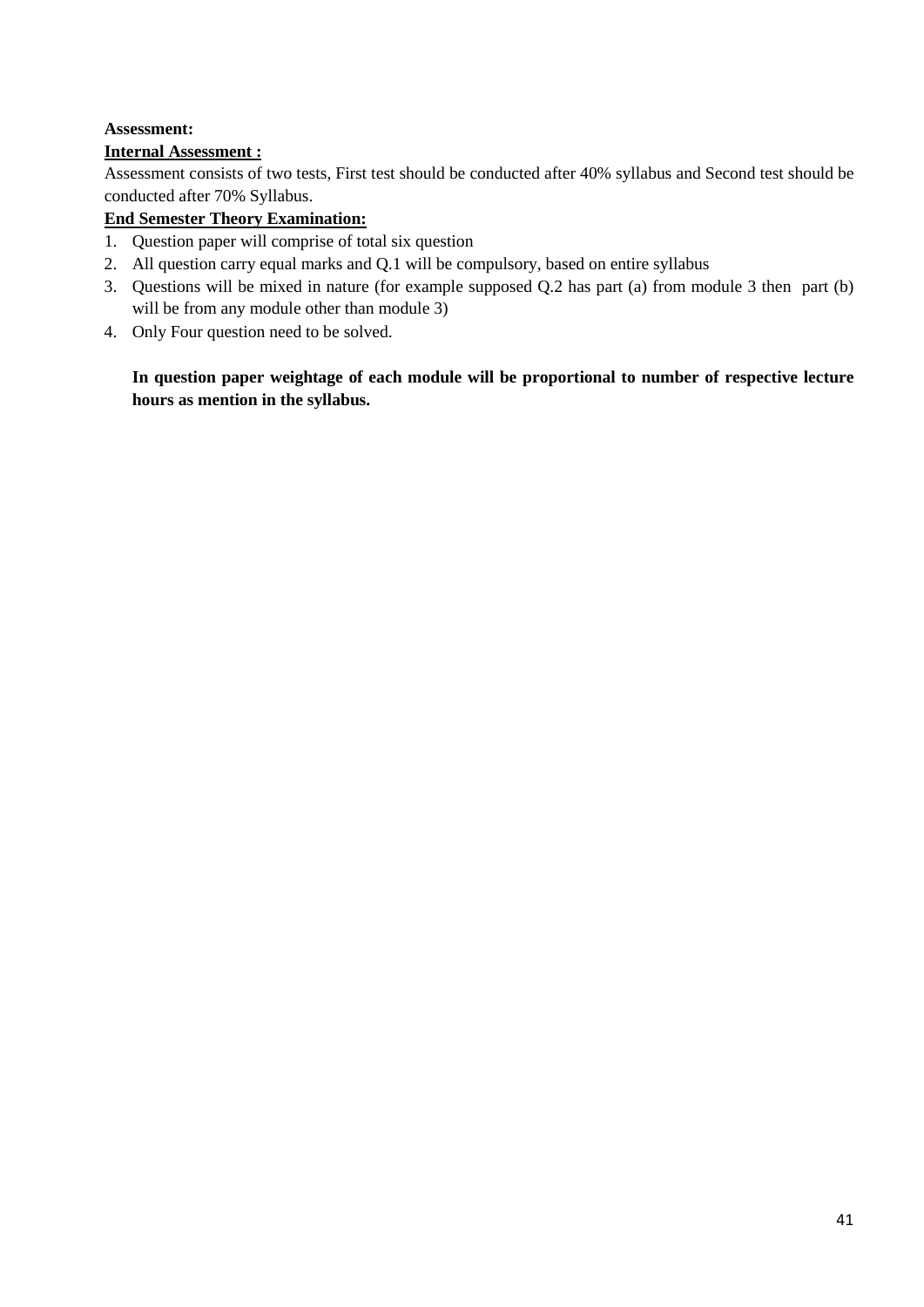| Subject       | <b>Subject Name</b>                   | <b>Teaching Scheme</b><br>(Contact Hours) |        |      | <b>Credits Assigned</b> |        |        |       |       |
|---------------|---------------------------------------|-------------------------------------------|--------|------|-------------------------|--------|--------|-------|-------|
| Code          |                                       | Theory                                    | Pract  | Tut. | Theory                  | Pract. | Tut    | Total |       |
|               | <b>Communication</b><br><b>Skills</b> | 02                                        | 02     |      | 02                      | 02     | 01     | 03    |       |
|               |                                       | <b>Examination Scheme</b>                 |        |      |                         |        |        |       |       |
|               |                                       | <b>Theory Examination</b>                 |        |      |                         |        |        |       |       |
| <b>FEC206</b> |                                       | <b>Internal Assessment</b>                |        |      | End                     | Term   | Pract. | Oral  | Total |
|               |                                       | Test 1                                    | Test 2 | Avg. | Sem.                    | Work   |        |       |       |
|               |                                       |                                           |        |      | Exam                    |        |        |       |       |
|               |                                       | 10                                        | 10     | 10   | 40                      | 25     |        |       | 75    |

## **COURSE OBJECTIVES:**

- $\Box$  To acquaint the students with basic concepts, theories and barriers to communication.
- □ To enhance communication skills by giving adequate exposure in LSRW skills.
- $\Box$  To develop an overall language and communication skills for better technical writing.
- $\Box$  To know the essential features and mechanics of comprehension and summarization.
- $\Box$  To deploy technology to communicate effectively in various situations.

#### **COURSE OUTCOMES:**

The students will be able to-

- $\Box$  Identify, interpret and construct appropriate messages for a variety of contexts.
- $\Box$  Display oral and written skills in the English language in different scenarios of business communication.
- $\Box$  Enhance the proficiency to use appropriate language for technical writing.
- Demonstrate good comprehension, inference making, vocabulary building, paraphrasing and summarizing.

| Sr. |                                                                                                                                                                                                                                                                                                                                                                                                               | No. of          |
|-----|---------------------------------------------------------------------------------------------------------------------------------------------------------------------------------------------------------------------------------------------------------------------------------------------------------------------------------------------------------------------------------------------------------------|-----------------|
| No. | Module                                                                                                                                                                                                                                                                                                                                                                                                        | <b>lectures</b> |
| 1   | Communication Theory: Concept and Meaning, Communication cycle,<br>Objectives, Barriers to communication (linguistic and semantic,<br>psychological, physical, mechanical, cultural), Methods of<br>communication (verbal and non-verbal), Networks of communication<br>(formal and informal), Language skills (listening, speaking, reading,<br>writing), Corporate communication: Digital Content Creation. | 13              |
| 2   | Business Correspondence: Principles of Business Correspondence,<br>Parts of a business letter, Formats (Complete block and Modified block),<br>Types of letters: Enquiry, Reply to enquiry, Claim, Adjustment and<br>Sales letter.                                                                                                                                                                            | 5               |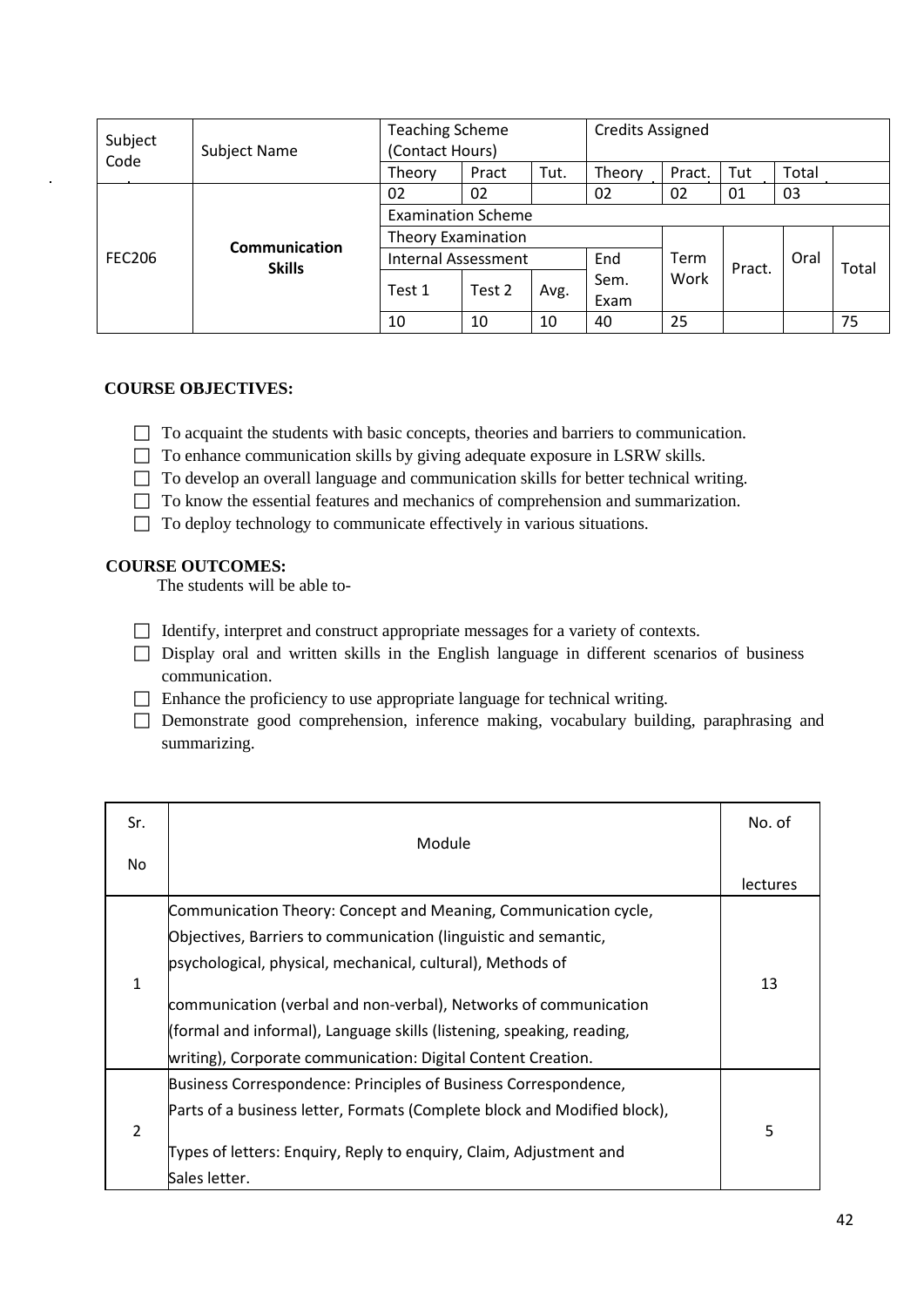| 3 | Grammar and Vocabulary: Common errors, Concord (subject-verb<br>agreement), Pairs of confused words, Lexicon (Enriching vocabulary<br>through one-word substitutes, synonyms, antonyms, etc.) | 2 |
|---|-----------------------------------------------------------------------------------------------------------------------------------------------------------------------------------------------|---|
| 4 | Summarization and Comprehension: Passages to test the analytical<br>skills and expression                                                                                                     |   |
| 5 | Technical writing: Techniques to define an object, writing<br>instructions, language exercises based on types of expositions<br>(description of an object, explanation of a process)          |   |
| 6 | Information Communication Technology (ICT) enabled<br>communication media: E-mail, Blog and Website.                                                                                          | 2 |

**Note: Two tests are prescribed for internal assessment. The first test should be conducted in the form of a three-minute public speech. The second test should be based on theory and application exercises based on the syllabus.**

**Term work: 25 marksAssignments: 20 marks Attendance: 05 marks**

**List of assignments: Communication theory: 02 Business Correspondence: 02 Grammar and vocabulary: 01 Summarization & Comprehension: 01 Technical writing: 01 ICT enabled communication media: 01**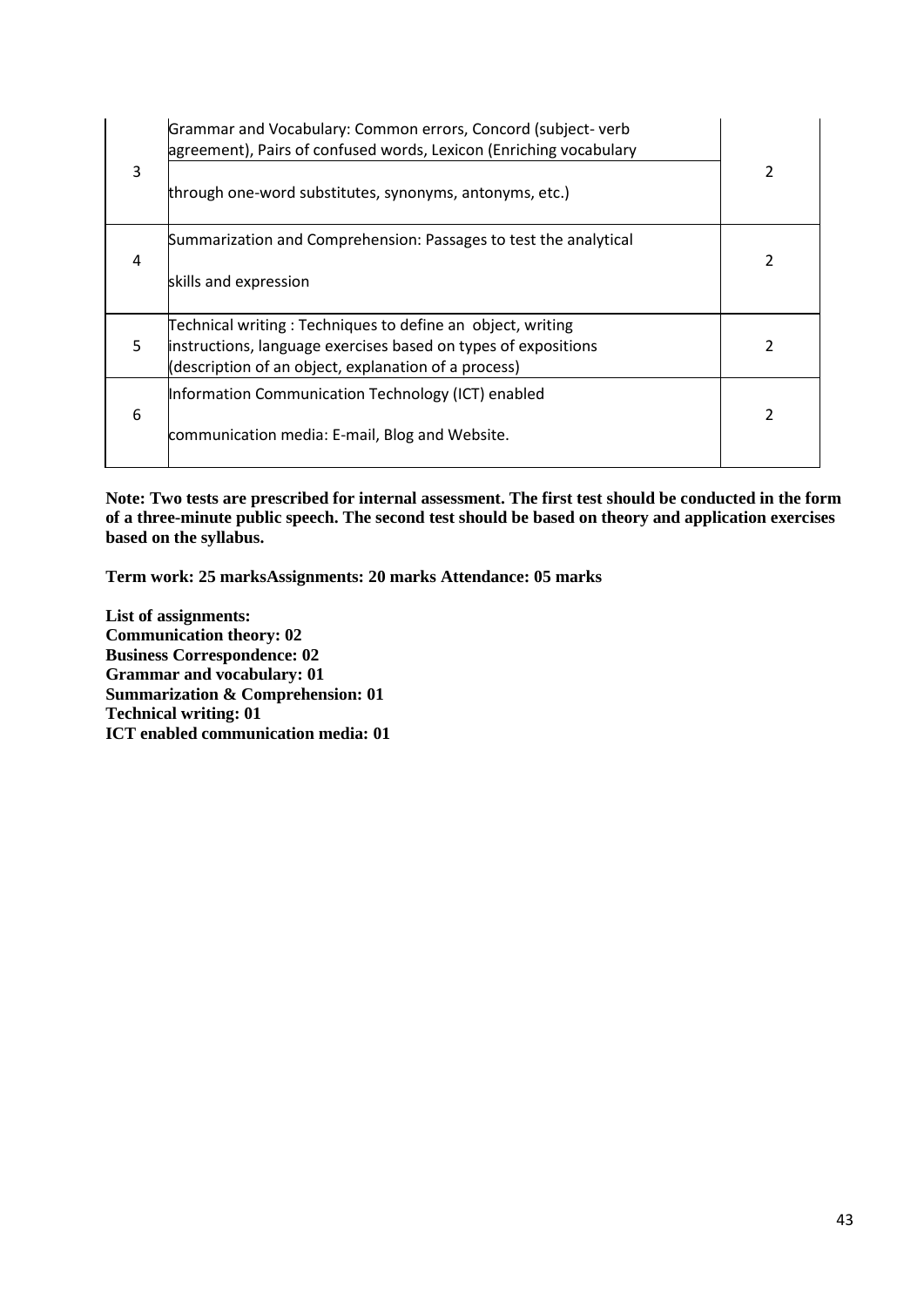|  |  | Recommended reference books, websites and journals for Communication Skills: |
|--|--|------------------------------------------------------------------------------|
|  |  |                                                                              |

|               | <b>Communication in Organizations by Dalmar Fisher, Jaico Publishing House</b>                                                                                                                           |  |  |  |  |  |  |
|---------------|----------------------------------------------------------------------------------------------------------------------------------------------------------------------------------------------------------|--|--|--|--|--|--|
|               | $\Box$ Communication Skills<br>by Meenakshi Raman & Sangeeta Sharma,<br><b>OxfordUniversity Press</b>                                                                                                    |  |  |  |  |  |  |
|               | <b>Business Correspondence &amp; Report-writing by R.C.Sharma&amp; Krishna</b><br><b>Mohan, Tata McGraw-Hill Education</b><br>$\Box$ Effective Technical Communication by Ashraf Rizvi, Tata McGraw-Hill |  |  |  |  |  |  |
|               | Technical Writing & Professional Communication for non-native speakers of English<br>byThomas N.Huckin& Leslie A.Olsen, McGraw -Hill                                                                     |  |  |  |  |  |  |
|               | <b>Mastering Communication by Nicky Stanton, Palgrave Master Series</b>                                                                                                                                  |  |  |  |  |  |  |
|               | www.buisnesscommunicationskills.com                                                                                                                                                                      |  |  |  |  |  |  |
|               | www.kcitraing.com                                                                                                                                                                                        |  |  |  |  |  |  |
|               | www.mindtools.com                                                                                                                                                                                        |  |  |  |  |  |  |
|               | <b>Journal of Business Communication</b>                                                                                                                                                                 |  |  |  |  |  |  |
| Paper pattern |                                                                                                                                                                                                          |  |  |  |  |  |  |
|               | <b>Total Marks: 40, Duration: 2 hours Distribution of marks and weightage:</b>                                                                                                                           |  |  |  |  |  |  |
|               | The paper will comprise of 6 questions of 10 marks each out of which 4 need to be<br>attempted.                                                                                                          |  |  |  |  |  |  |
|               | The first question is compulsory and will be a combination of all modules.                                                                                                                               |  |  |  |  |  |  |
|               | Students can attempt any 3 out of the remaining 5 questions.                                                                                                                                             |  |  |  |  |  |  |
|               | The first module (Communication Theory) will carry 40 % weightage.                                                                                                                                       |  |  |  |  |  |  |
|               | Questions 2, 3, 4, 5 and 6 will be based on combinations of two or more modules.                                                                                                                         |  |  |  |  |  |  |